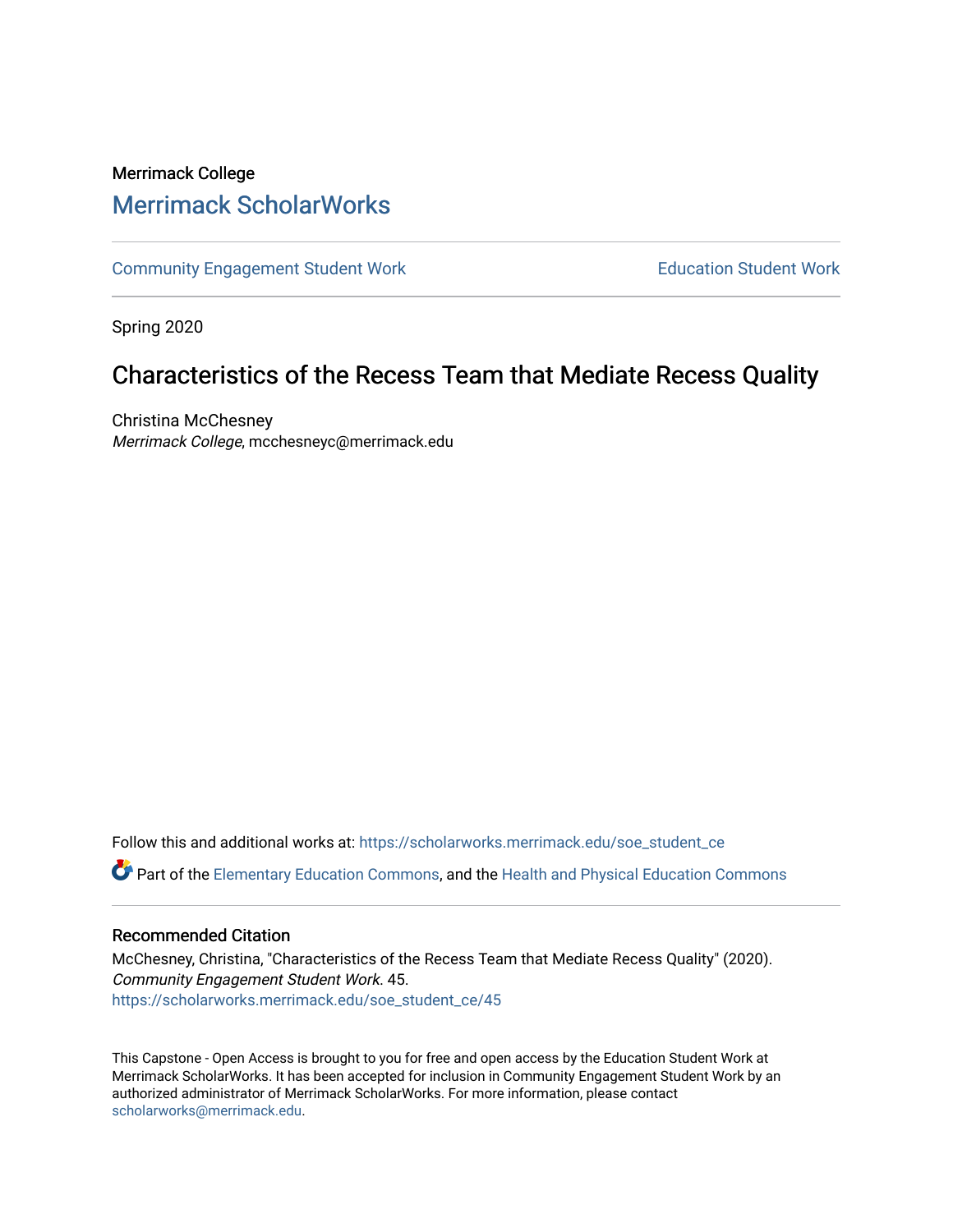# Running head: RECESS TEAM TRAITS THAT AFFECT RECESS QUALITY

Characteristics of the Recess Team that Mediate Recess Quality

Christina McChesney

Merrimack College

2020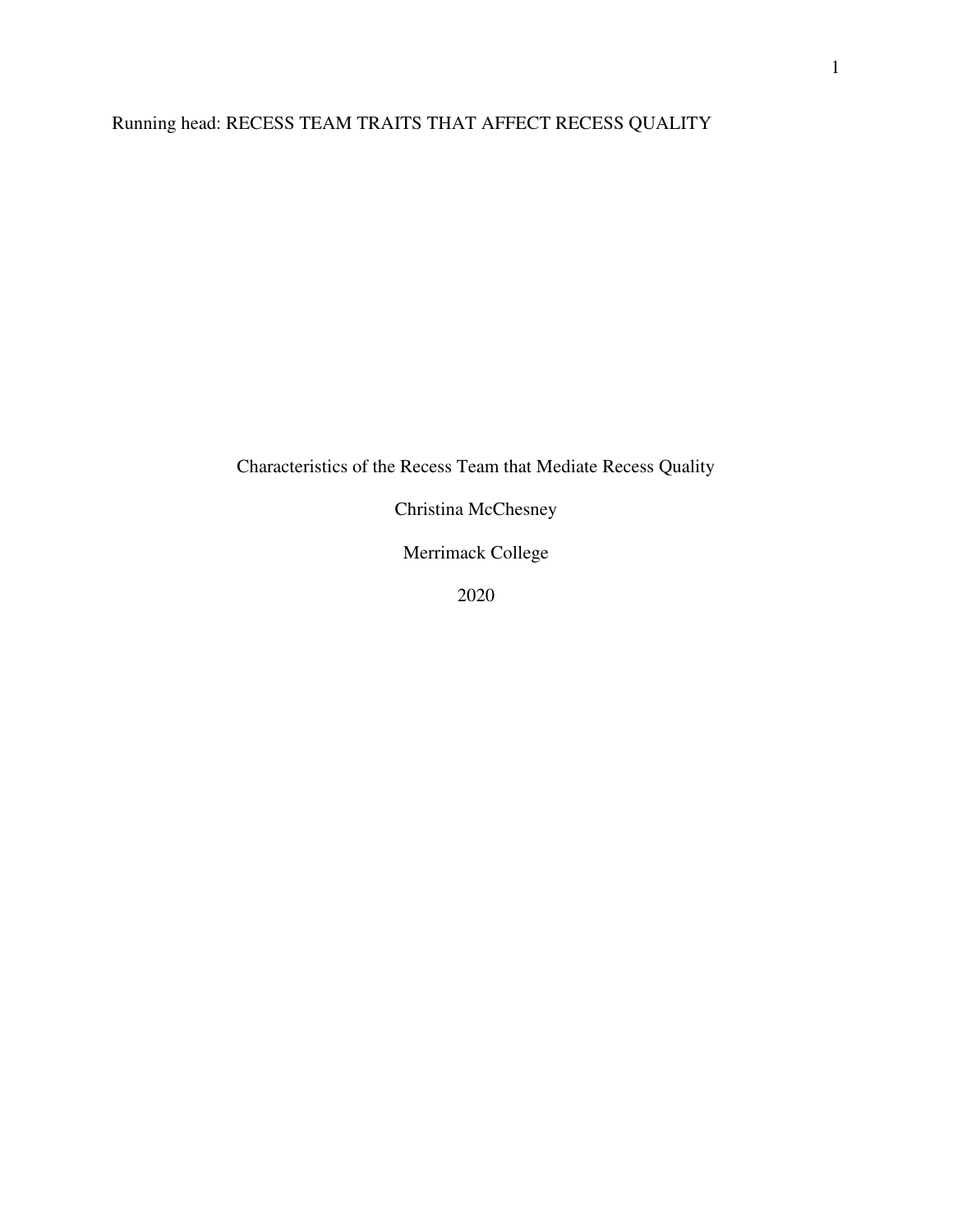## MERRIMACK COLLEGE

## CAPSTONE PAPER SIGNATURE PAGE

# CAPSTONE SUBMITTED IN PARTIAL FULFILLMENT OF THE REQUIREMENTS FOR THE DEGREE

## MASTER OF EDUCATION

IN

#### COMMUNITY ENGAGEMENT

CAPSTONE TITLE: Characteristics of the Recess Team that Mediate Recess Quality

AUTHOR: Christina McChesney

THE CAPSTONE PAPER HAS BEEN ACCEPTED BY THE COMMUNITY ENGAGEMENT PROGRAM IN PARTIAL FULFILLMENT OF THE REQUIREMENTS FOR THE DEGREE OF MASTER OF EDUCATION IN COMMUNITY ENGAGEMENT.

DIRECTOR, COMMUNITY ENGAGEMENT

Audrey Falk, Ed.D.  $(11241) \uparrow \alpha$  ( $\alpha$ SIGNATURE / DATE

INSTRUCTOR, CAPSTONE **COURSE** 

Melissa Nemon, Ph.D. Melussa Nemon May 5, 2020 SIGNATURE DATE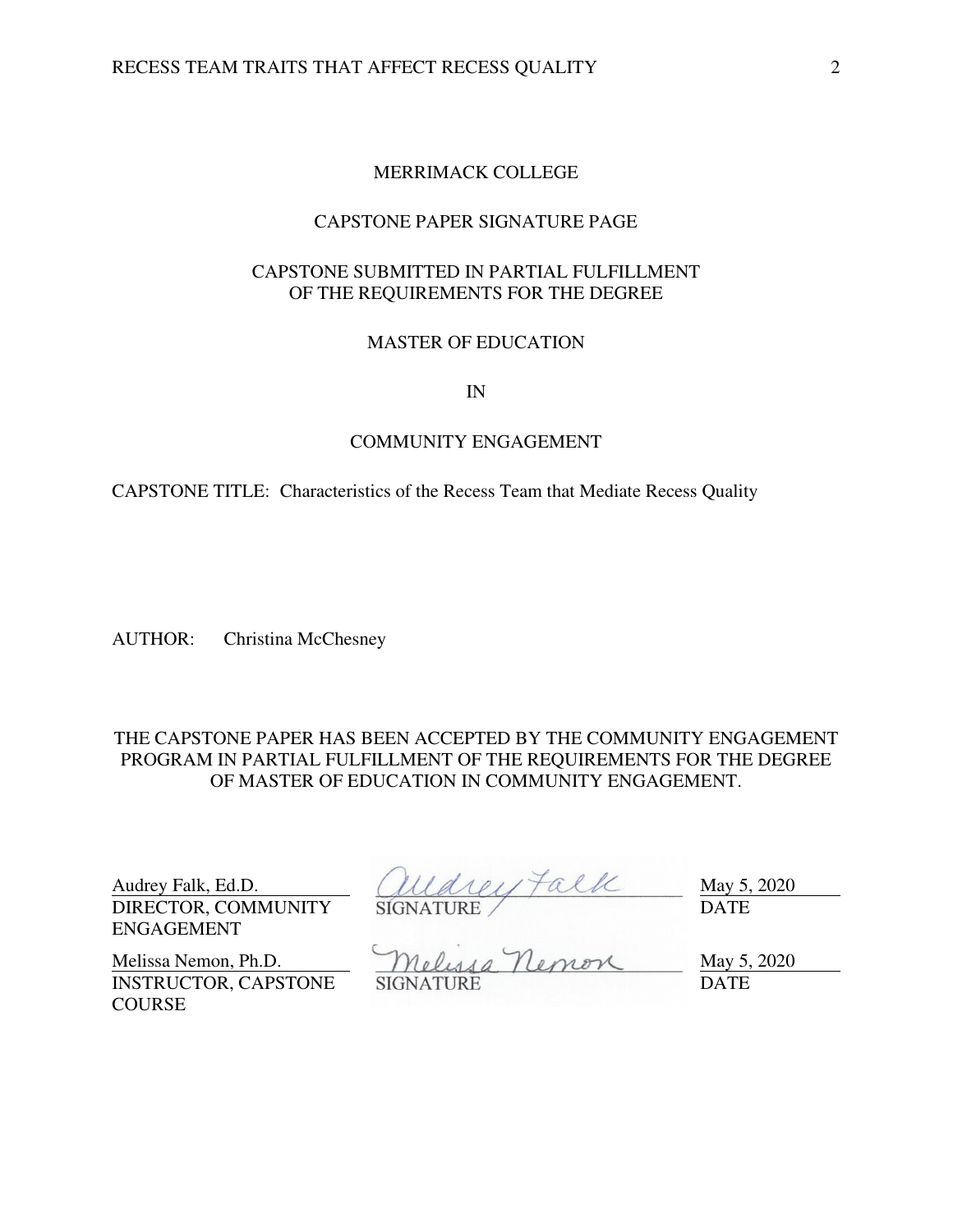### **Acknowledgements**

**THANK YOU, GOD** for my life, for putting me here, and for enabling me to finish this!

Thank you, **Mom** and **Dad** for always supporting and loving me.

Thank you, **Shamsa Visone** for being a mentor I can always count on.

Thank you, **Jennette Claassen** from Playworks for working with me throughout this project. Thank you to all the **Playworkers** collecting data and bringing play to kids all over the U.S. Special shout out to **Playworks NorCal** and everyone who was **Playworks SV**!

Thank you, **Laura Valdez**, **Rosa Jaime**, **Richard Davidson**, and all **the teachers** at the Early Learning Center in Lawrence, MA for your support and encouragement this year and for the good work you do.

Thank you, **Laura Hillier** for generously welcoming me into your home when I first arrived in Massachusetts.

Shout out to **my classmates** for being the dynamic group of individuals that you are. And last but not least—I told you, **Melissa Nemon**, I told you that I would do this! And in all seriousness, Melissa, thank you for being with me on this project every step of the way.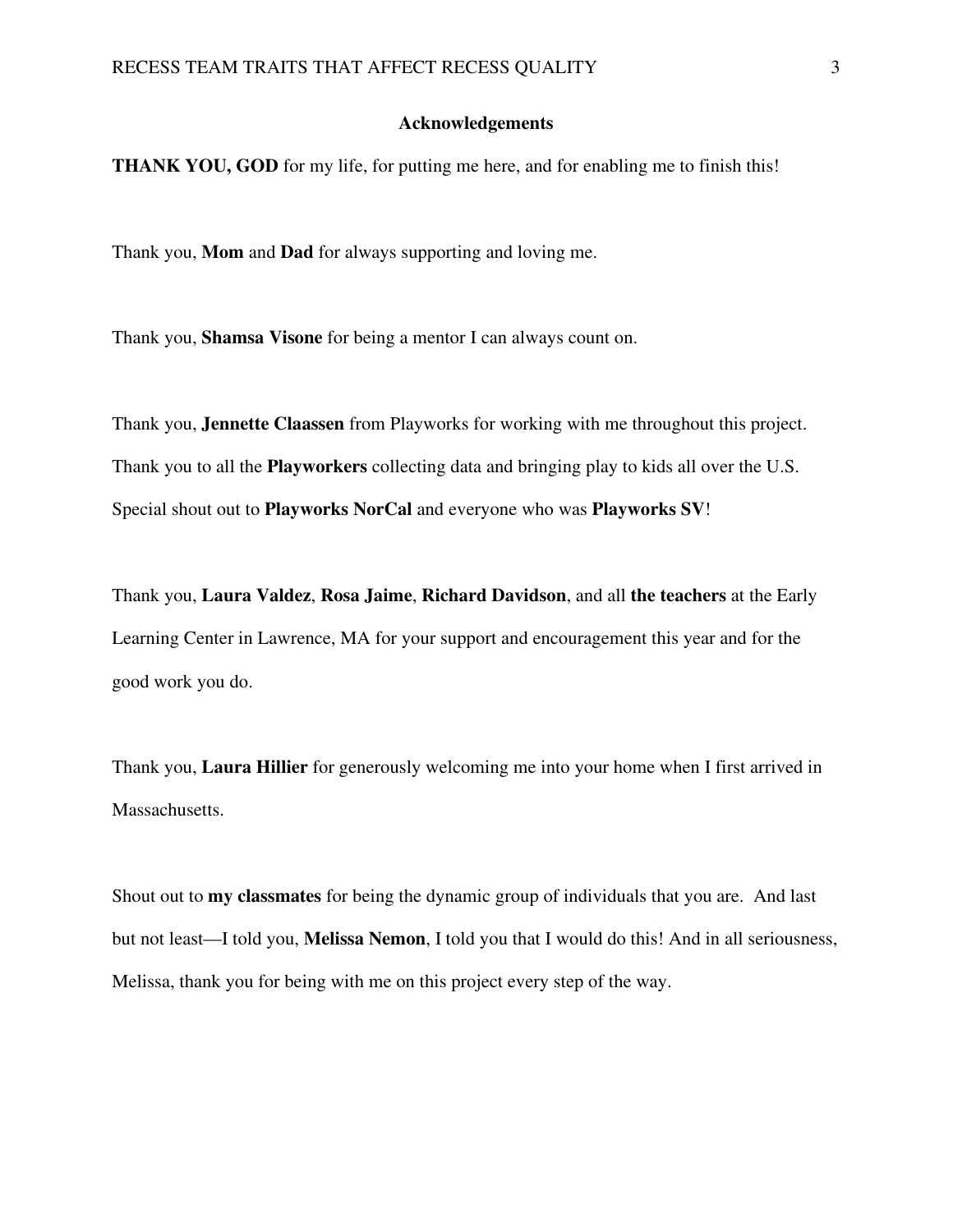#### **Abstract**

This evaluation assessed the significance of recess team and Recess Coach (RC) characteristics on the quality of recess at elementary schools implementing the Playworks TeamUp program. Recess quality was measured by Great Recess Framework (GRF) data collected by Playworks staff across 18 regions. Three GRF factors: Student Behavior, Adult Engagement and Supervision; and Transitions were evaluated along with each of the individual GRF items that comprise them. Schools were characterized using Recess Team Member Surveys. Results indicate that neither recess team size nor Recess Coach's time on the recess team relative to length of employment are significant predictors of recess quality. Results indicate that select GRF factors were significantly different depending on whether the school's RC played one or more of the following roles: Administrator, P.E. teacher, or classroom teacher. Administrator RCs were associated with higher scores on Student Behavior, Transitions, and one of the GRF items comprised within the Adult Engagement and Supervision factor: Adult Behavior. P.E. teacher RCs were associated with lower scores on Student Behavior, and Transitions. Classroom teacher RCs were associated with higher scores on one of the GRF items comprised within the Transitions factor: Transition from Recess. These results suggest that administrators are a valuable resource for influencing student behaviors, improving recess transitions, and promoting adult modeling of positive culture, while classroom teachers may have valuable insight related to the transition from recess. It also suggests that Playworks staff may encounter challenges when empowering RCs, who are P.E. teachers.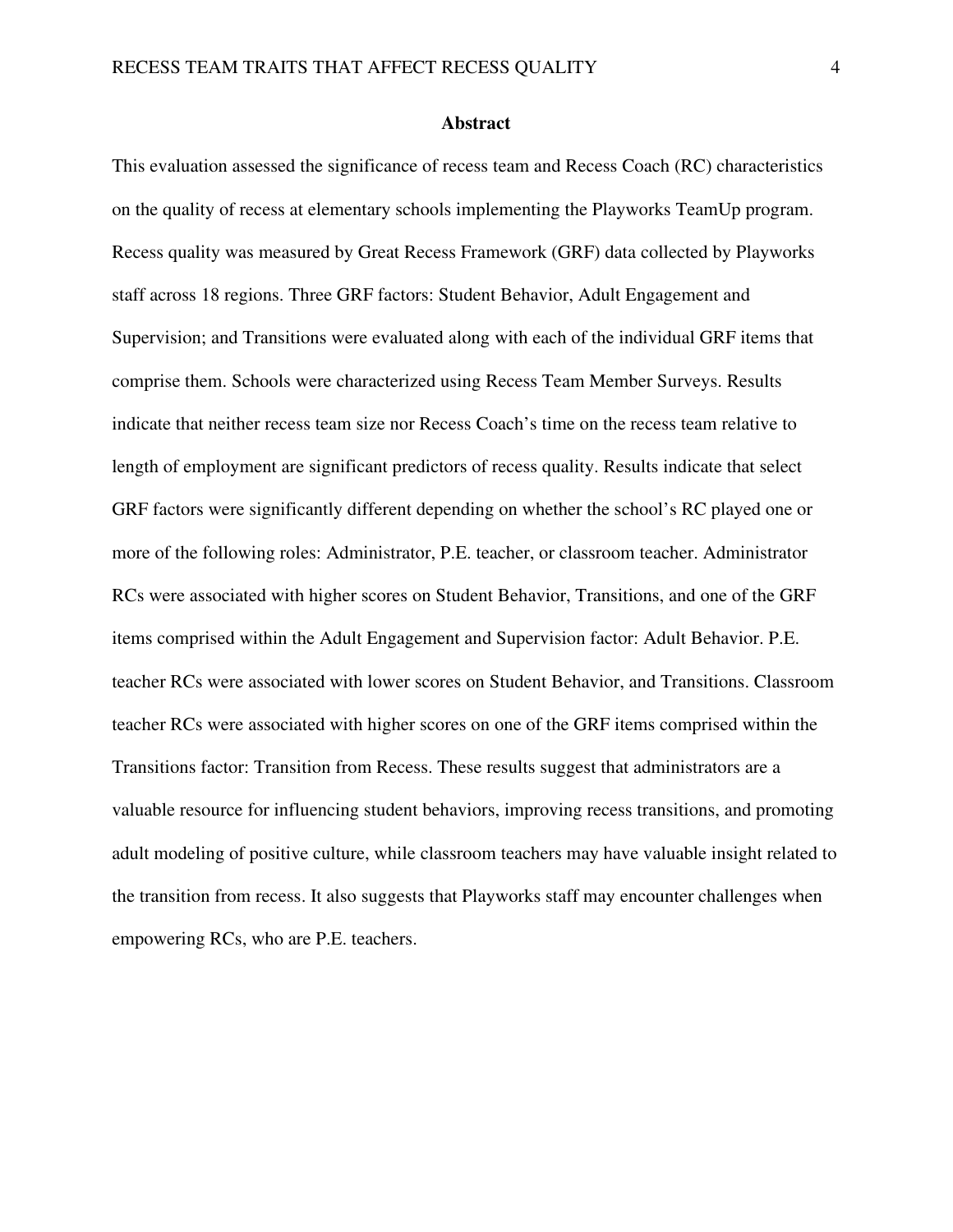|  | <b>Table of Contents</b> |
|--|--------------------------|
|--|--------------------------|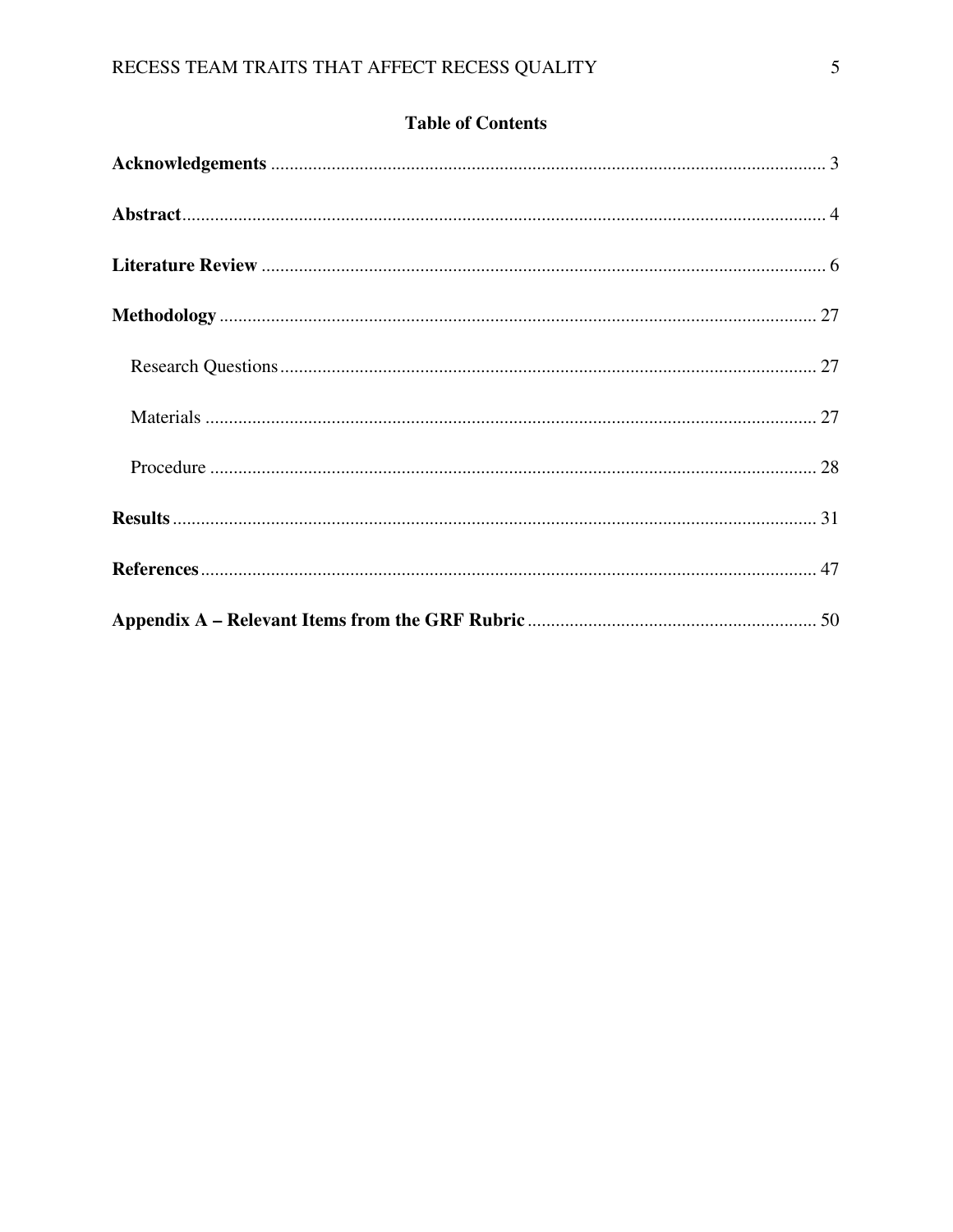### Characteristics of the Recess Team that Mediate Recess Quality

Daily scheduled time for unstructured and active play is the norm for the majority of elementary school children. However, how much time is allotted for recess and the quality of activities available to engage in at recess vary greatly from school to school. School districts consistently experience pressure to enhance students' academic performance and standardized test scores. At times this has meant that recess time has been cut in favor of increased classroom time. McMurrer (2007) reported that one out of five school districts had reduced recess in elementary schools by 50 minutes/week on average since the enactment of No Child Left Behind in 2001. However, research shows that recess time and the physical activity it promotes are associated with positive cognitive, behavioral, and social implications for students.

When recess does occur, its potential for facilitating student growth is often untapped. Through the Playworks TeamUp program, the non-profit Playworks teams up with schools to change this. Playworks provides professional development opportunities and continued consultation services to each school's recess team. Because each school has different resources available to them, this recess team and its members, are significantly different from school to school. By understanding the ways these differences can impact program implementation, Playworks can better support these schools and recess teams. The goal of this evaluation is to identify possible advantages and challenges associated with team and team member characteristics.

#### **Literature Review**

Recess is about more than addressing the physical health of students. However, such a time dedicated to physical activity has become increasingly valuable to children in America. In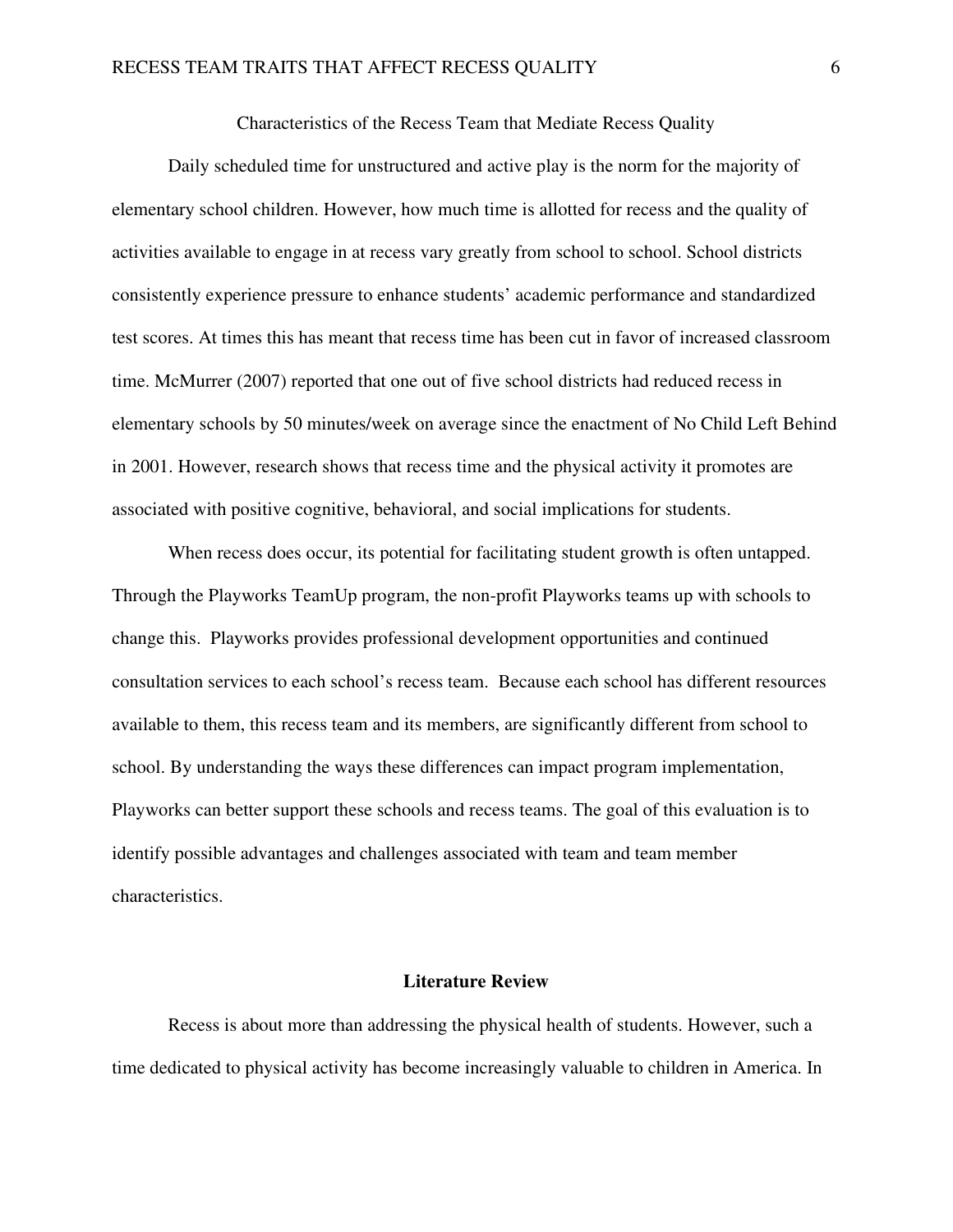the early 1970's, four percent of children age six to eleven were considered obese. By 2016, this figure had more than quadrupled at 18.4 percent (National Center for Health Statistics, 2018). While physical activity is relevant to physical health concerns like obesity, research also suggests that it can have positive cognitive implications (Pellegrini, & Smith, 1993). Sibley and Etnier (2003) conducted a meta-analysis of studies that evaluated "the relationship between physical activity and cognition" (p. 245) in children. This meta-analysis included 44 studies for which experimental and control group averages were available to calculate true effect size (ES). They observed a positive relationship between physical activity and cognitive performance, with "the significant overall effect of 0.32" (p. 251).

The type and duration of physical activity varied from study to study. For example, a study by Brown in 1997 (as cited by Sibley, & Etnier, 2003) involved daily strength training over a six-week period, while another by Caterino and Polak in 1999 (as cited by Sibley, & Etnier, 2003) involved 15 minutes of stretching and mild aerobic exercise. Neither the type nor duration of physical activity significantly moderated the effect observed on cognition, suggesting that cognitive performance can benefit from any physical activity. The type of cognitive assessment that displayed the greatest effect size (ES) was perceptual skills with an ES of 0.49. The effects on intelligence (IQ) and academic achievement, which are often a priority for educators, were also significant with ESs of 0.34 and 0.30 respectively (p. 253).

Recess, as well as periods of Physical Education, provide students with valuable opportunities for physical activity during the school day. A meta-analysis of sedentarism in US schools found that students are sedentary, expending less than or equal to 1.5 metabolic equivalents (METs) of energy for an average of 63.1 percent of the school day (Egan, Webster, Beets, Weaver, Russ, Michael, Nesbitt, & Orendorff , 2019). Students spent 44.7 percent of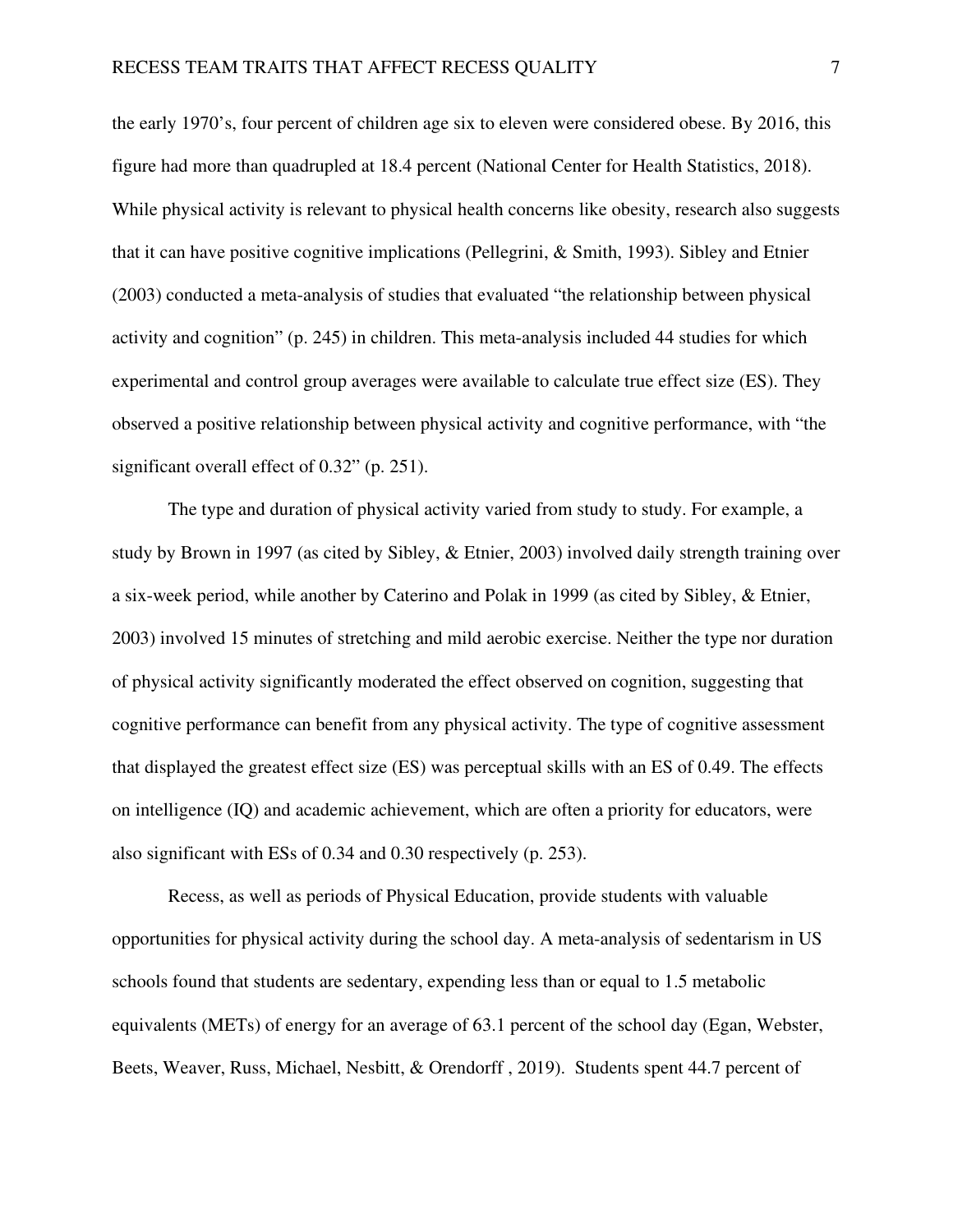recess sedentary. However, not all recesses promote physical activity equally well. For example, Lassiter and Campbell (2019) evaluated the impact of a school-wide walking program and found that during implementation of the program, the average number of students who spent 75 percent or more of recess engaged in sedentary activities was significantly lower than it had been prior to implementation.

Egan et al. (2019) found that students spent an even lower percent of time sedentary in physical education (38 percent) than they did in recess. However, increased physical activity is only one of the ways that recess can benefit students and classrooms. Research suggests an association between breaks from academic work such as recess and positive classroom behavior outcomes (Trambley, 2017; Jarrett, Maxwell, Dickerson, Hoge, Davies, & Yetley, 1998; Barros, Silver, & Stein, 2009). Furthermore, some argue that the socialization that happens within the relatively unstructured time of recess is essential to children's social skill development (Jarrett, 2002; Ramstetter, Murray, & Garner, 2010; Pellegrini & Smith, 1993).

#### *Novelty Theory of Recess*

Many educators and parents prescribe to "the idea that children may need or benefit from periodic changes from sedentary class work" (Pellegrini, & Smith, 1993, p. 56). It could be argued that all people, though possibly particularly children benefit from periodic breaks. This concept is supported by novelty theory and Berylne's (1966) work on "exploratory behavior" (p. 25) in higher order animals. Those who prescribe to the novelty theory of recess argue that because recess provides children opportunities for independent discovery, specifically "diversive exploration" (p. 26), it has positive behavioral and cognitive outcomes.

Berlyne (1966) observed that higher order animals, including humans, spend a significant amount of time playing and entertaining their curiosity, during which the senses explore items or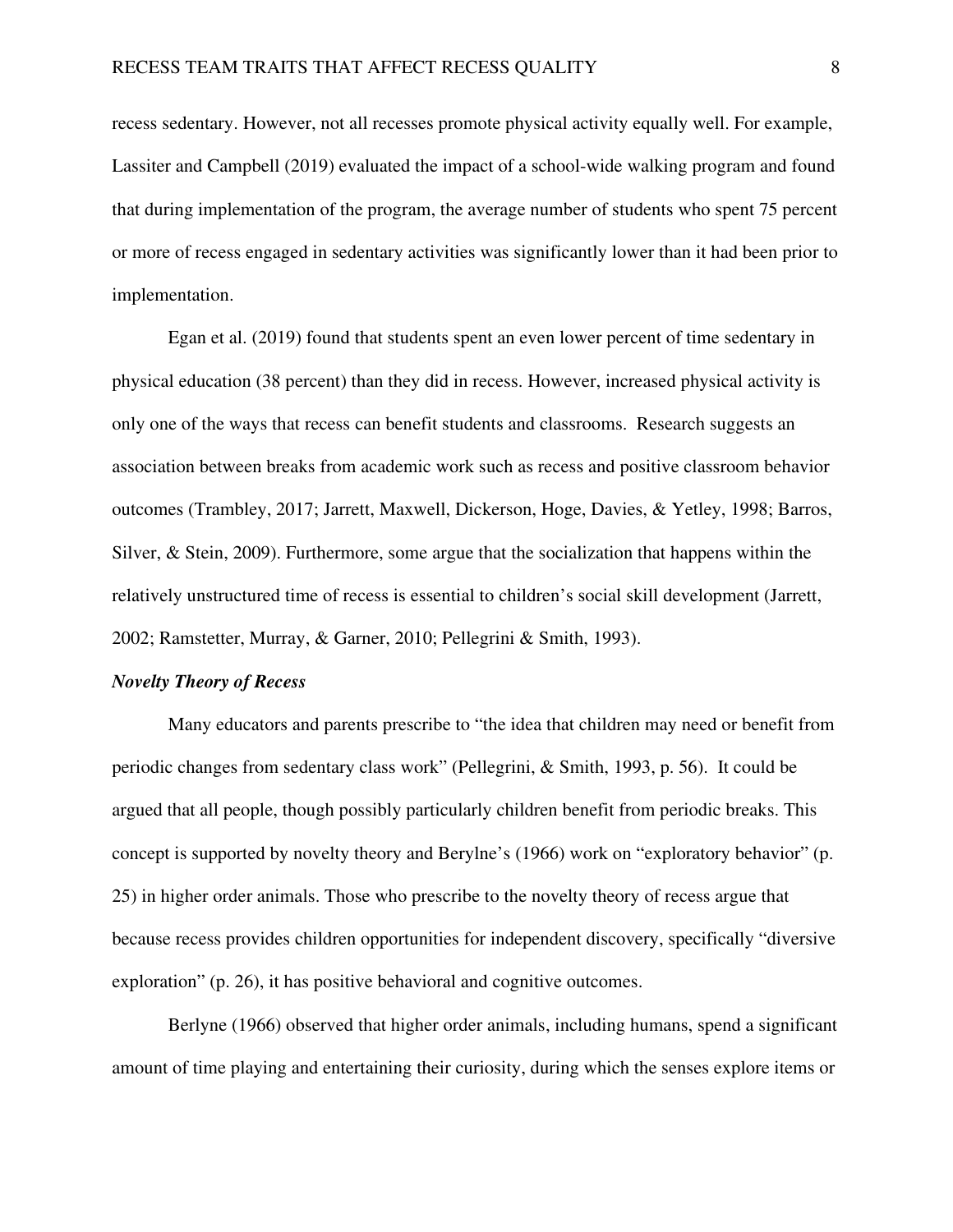incidents that have no direct biological significance, meaning they are not indicative of danger nor associated survival or reproduction. In such cases, the appeal of a stimulus or pattern of stimuli appears instead to lie in its collative properties or its "novelty, surprisingness, incongruity, complexity, variability, and puzzlingness" (p. 30). Berlyne (1966) labels such behavior "exploratory behavior" (p. 25) and identifies two types: "specific exploration" and "diversive exploration" (p. 26). In specific exploration, an animal is motivated to investigate novel and complex stimuli out of curiosity or the potential discomfort that can result from uncertainty. However, in other instances of exploration known as diversive exploration, the animal does not seem to pursue information or clarity, rather the aim is to obtain "stimulation from any source that can afford an optimum dosage of novelty, complexity, and other collative properties" (Berlyne, 1966, p. 32). Pursuing optimal stimulation is the objective.

The novelty of stimuli decreases over time and the most satisfying dosage of novelty has been found to depend on an animal's level of arousal. Berlyne, Salapatek, Gelman, and Zener (1964, as cited by Berlyne, 1966) found that rats that were significantly aroused, either by a noisy environment or by injection with stimulant drugs, preferred familiar stimuli, while rats that were less aroused preferred novel stimuli.

Adults and children alike occasionally experience restlessness, particularly when sitting for a prolonged period of time. The novelty theory of play reason that periodic recesses or breaks provide a change in environment that satisfies children's natural drive to obtain novel stimuli. In fact, studies have found that an animal's drive to engage in diverse exploration is particularly strong after spending a prolonged period of time in a monotonous environment (Jones, Wilkinson, & Braden, 1961; Butler, 1962, as cited by Berlyne, 1966). People who prescribe to the novelty theory of recess propose that when children have breaks from academic work,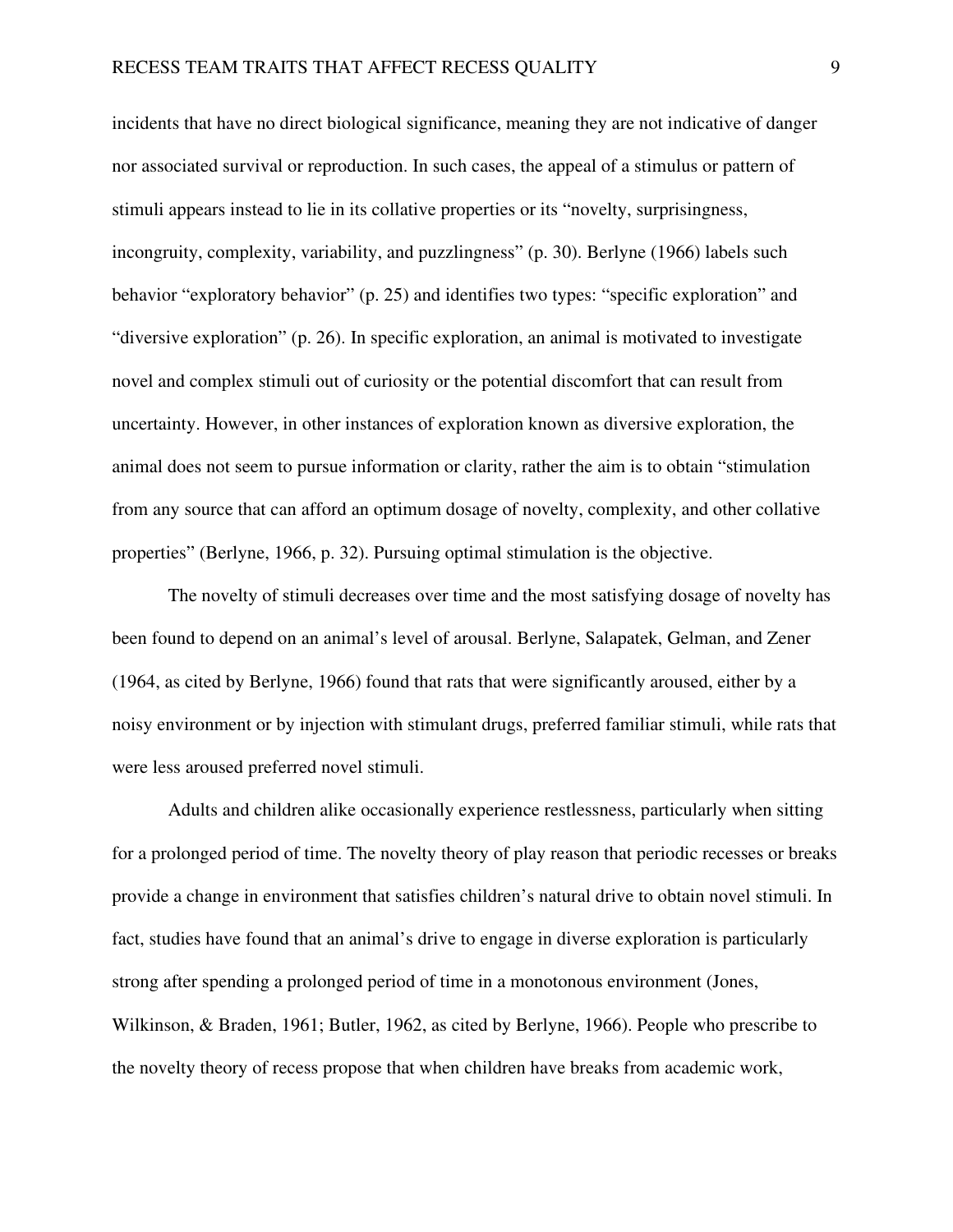opportunities to engage in diversive exploration benefits the learning that happens in the classroom.

### *Behavioral Benefits of Periodic Breaks*

 Breaks in academic learning, including but not limited to recess, have been associated with better classroom behavior. For example, in class "brain breaks" have been associated with decreased instances of problem behaviors (Trambley, 2017). Barros, Silver, and Stein (2009) explored a possible relationship between access to recess and teacher ratings of classroom behavior in third grade classrooms. Using a data set from the Early Childhood Longitudinal Study, children were grouped into two categories, those with none or minimal amounts of recess (fewer than 15 minutes) and those with some recess (greater than 15 minutes). Classroom behavior was defined by a single five-point scale, "Teacher's rating of classroom behavior" (TRCB), where 1 signifies "misbehaves very frequently and is almost always difficult to handle" and 5 signifies "behaves exceptionally well" (p. 433). Multivariate regression analysis indicated that the TRCB scores of those students who received some recess were significantly greater than those of students who had no or minimal recess, even after accounting for potential confounding variables such as location or parent education level.

Other research has looked specifically at classroom behavior post-recess. Jarrett, Maxwell, Dickerson, Hoge, Davies, and Yetley (1998), observed fourth grade students' classroom behaviors before and after a weekly, randomly assigned recess period. Researchers also assessed behaviors during these same time frames on days when students did not receive recess. The kids did not know which day of the week this recess period would be. During behavior assessment, the researcher would observe each student for five seconds and then document their behavior as one or more of the following "W" for working on task, "F" for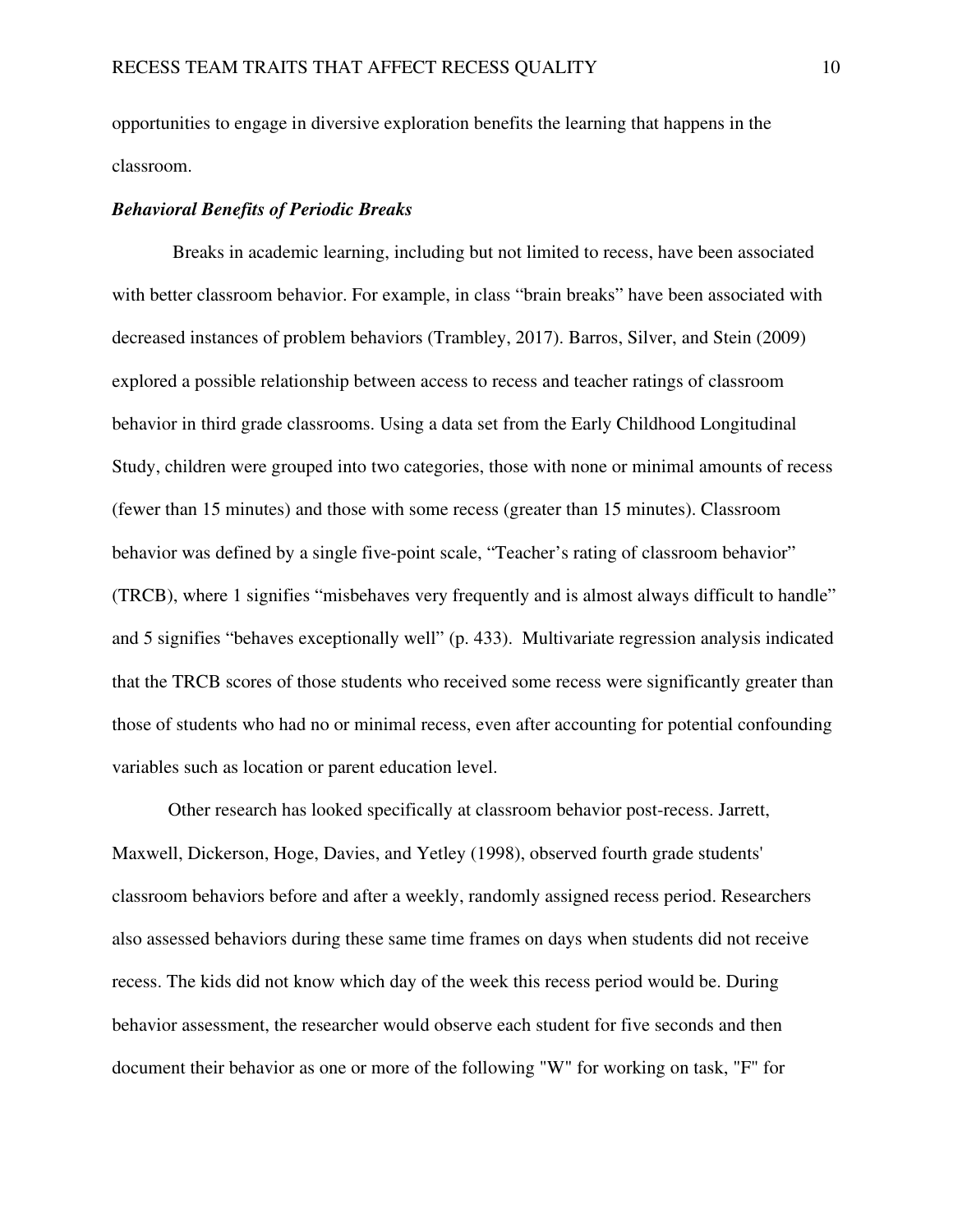fidgety, and "L" for listless. While "behavior during the pre-recess period did not differ on recess and non-recess days," (p. 124) assessment of post-recess behaviors revealed that "the children worked more" and "were less fidgety" (p. 124) on days when they had recess.

However, not all recess time impacts classroom behavior the same. Lassiter and Campbell (2019) found that post-recess TRCB were significantly higher than pre-recess ratings during the implementation of a school-wide walking program. This was not true of teachers rating of classroom behavior pre and post recess prior to program implementation. During the implementation of this walking program, there was also a significant decrease in number of sedentary students at recess. This suggests that the behavioral benefits of recess may depend at least in part on the nature of the activities that students engage in during recess time. However, more research is needed to confirm what types of activities may be more beneficial than others.

## *Social Development Theory of Recess*

Recess often serves as a relatively unstructured time in which students can interact with peers with relatively little supervision. Those who prescribe to the social development theory of recess argue that during this time, children develop social skills that ultimately prepare them for adult life and that this skill development is possible because of the relatively unstructured peer interactions that take place during recess. Without adults to lead children through activities, the children themselves are responsible for keeping the games going, which means exercising communication and problem-solving skills (Jarrett, 2002; Ramstetter, Murray, & Garner, 2010). Recess also provides children opportunities to practice presentation management skills, for example, "keeping status even after losing a game" (Pellegrini & Smith, 1993, p. 60). However, not all of the social strategies that can be practiced by children during unstructured recess periods are equally desirable. Manipulation skills that may be potentially harmful to other children can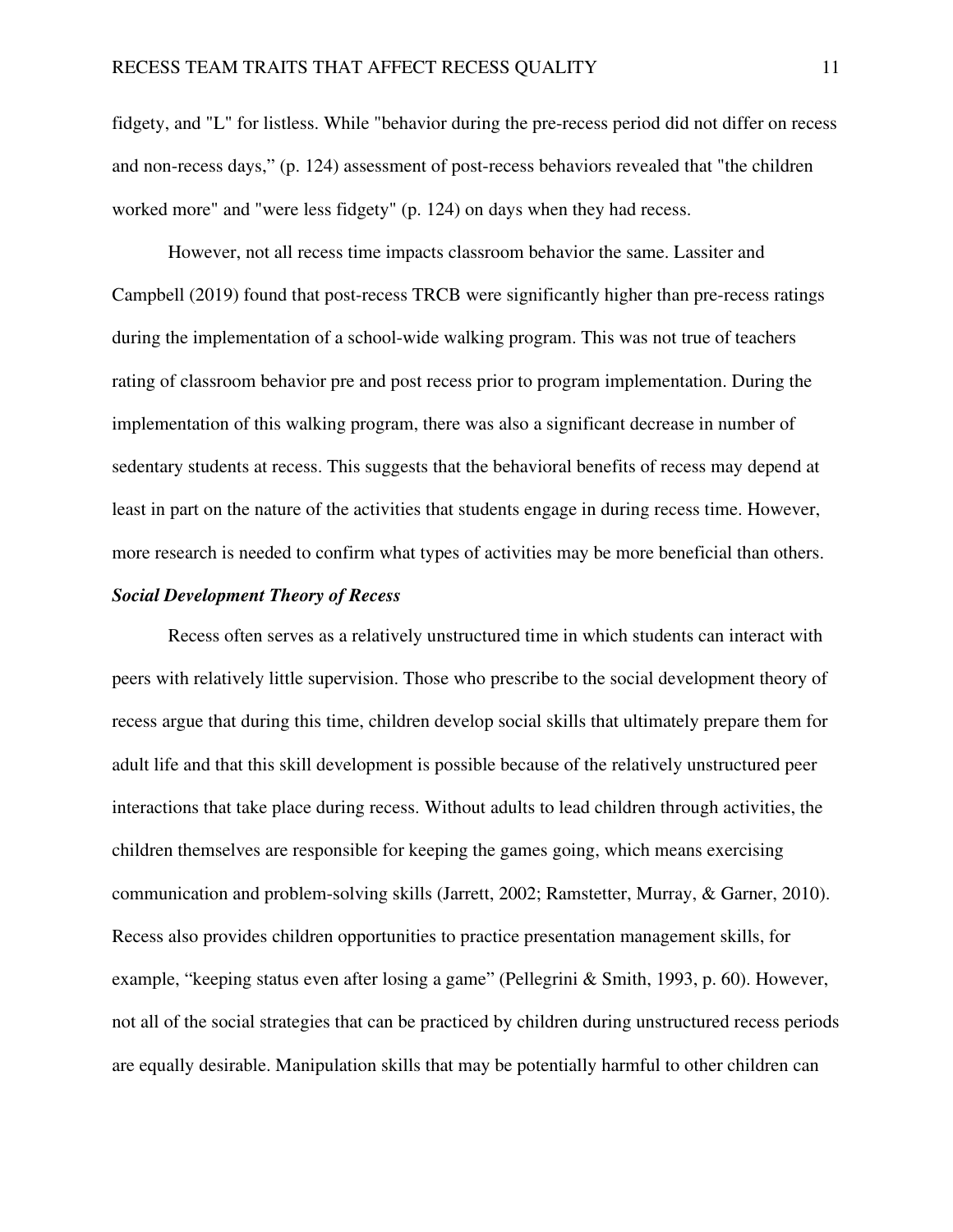also be practiced at recess, such as the exclusion of particular children from a group or activity (Pellegrini & Smith, 1993).

Evidence suggests that children's play is imitative of adult behaviors and reflects culturespecific values (Eifermann, 1970, as cited by Sluckin, (1981/2017). Over the course of a year, Eifermann (1970 as cited by Sluckin, 1981/2017) observed the schoolyard play of children within two types of cooperative farming communities in Israel, moshavs and kibbutzim. Although there is some collective community support in both types of communities, individuals in a moshav have significant economic independence, while "the kibbutz family is totally subordinated to the community" (Sluckin, 1981/2017). The games played by kibbutz children were more cooperative and egalitarian in nature than those played by children at schools in moshav communities. On kibbutz playgrounds "it is not that competition as such is shunned, but rather that its potential impact is overcome by the children playing games which stress a good deal of co-operation within sub-groups" (Sluckin, 1981/2017).

Adult modeled and imposed gender roles likely account for at least some of the gender differences observed in play. Some have proposed that this gender specific play at recess, prepares boys and girls for gender roles in adulthood (Pellegrini & Smith, 1993). Lever (1975) observed that boys and girls participated in significantly different types of play activities; Boys played competitive games with formal rules and objectives more often than girls did. Girls often engaged in cooperative interactions characterized by having "no explicit goal, no end point, and no winners" (p. 481). Additionally, boys played in groups that were larger and more ageheterogeneous than those in which girls played. Lever (1975) suggested that participation in these formal games that involve groups of children of various ages prepares boys, particularly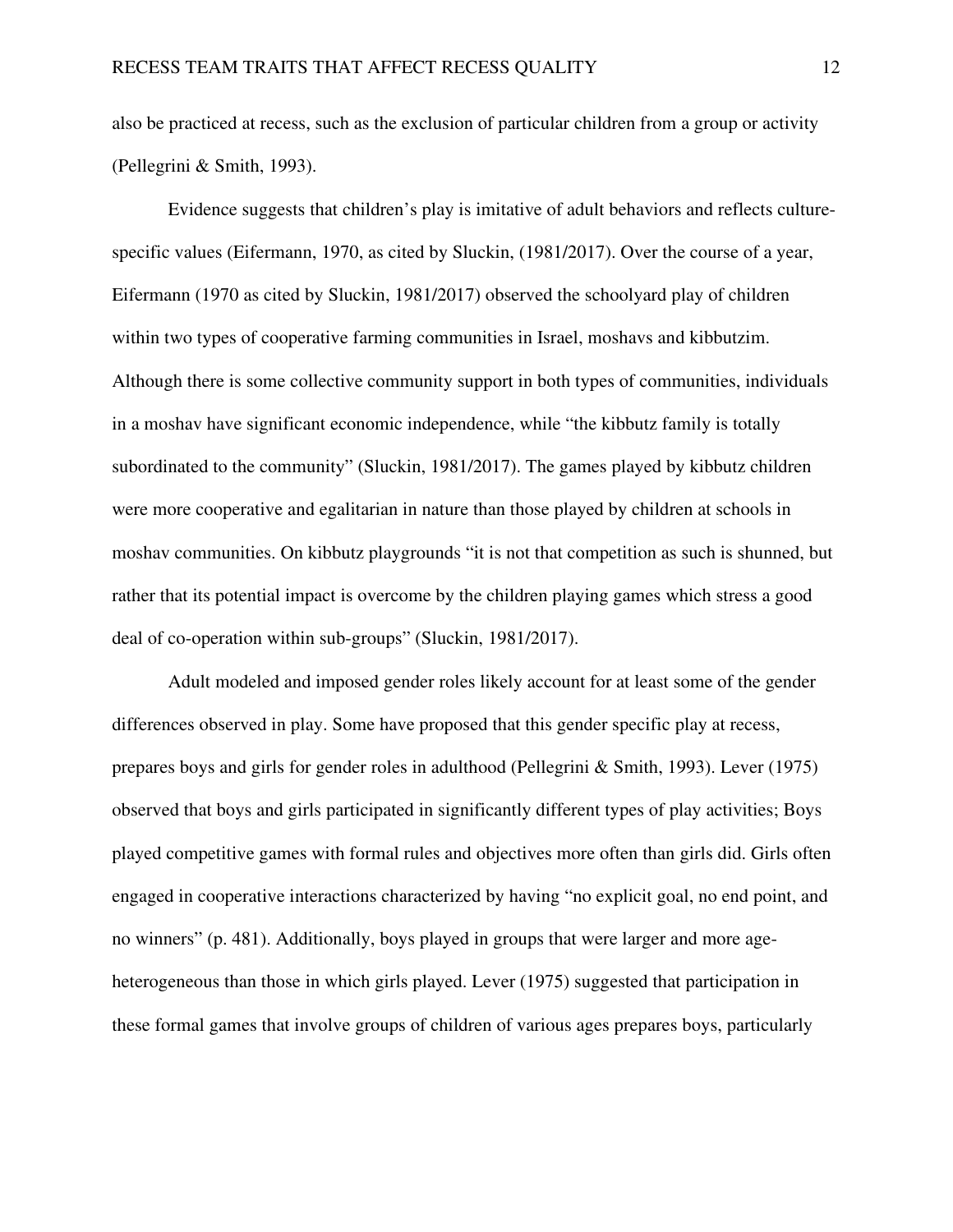older boys, for leadership roles in adulthood. Furthermore, since children's play reflects adult roles, the play of children should change as adult gender roles shift (Pellegrini & Smith, 1993).

How children spend their time at recess may be related to social skill development. Haapala, Hirvensalo, Laine, Laakso, Hakonen, Kankaanpää, Lintunen, and Tammelin (2014) found that students' physical activity level at recess was significantly related to certain social factors. Their study included 1,463 fourth, fifth, seventh, and eight grade students across 19 schools, who self-reported their physical activity at recess as well as multiple "school-related social factors" (p. 5). In fourth and fifth grade students, significantly positive associations were found between physical activity at recess and relatedness to school. In all grade levels, "physical activity at recess was positively associated with peer relationships at school" (p. 5).

### *Recess Climate*

While unstructured nature of recess can create valuable opportunities for children to practice resolving conflicts themselves and developing social skills, it can also present opportunities for bullying. Instances of bullying most often occur "outside the notice of adults" (Doll, Song, & Siemers, 2003, p. 171). In their discussion of how the ecology of a classroom can either "support or discourage bullying" (p. 161), Doll, Song, and Siemers (2003) observed that "when legitimate conflicts are left unresolved, or simply because an opportunity presents itself, children may resort to intimidation in order to prevail over or dominate classmates" (p. 163). Adult engagement at recess that supports effective conflict resolution is essential to preventing bullying.

Such adult engagement may be direct intervention when conflicts do arise. Adults can also support conflict resolution indirectly by fostering an inclusive environment and by providing support for human agency. More inclusive classrooms, where more children have friends, have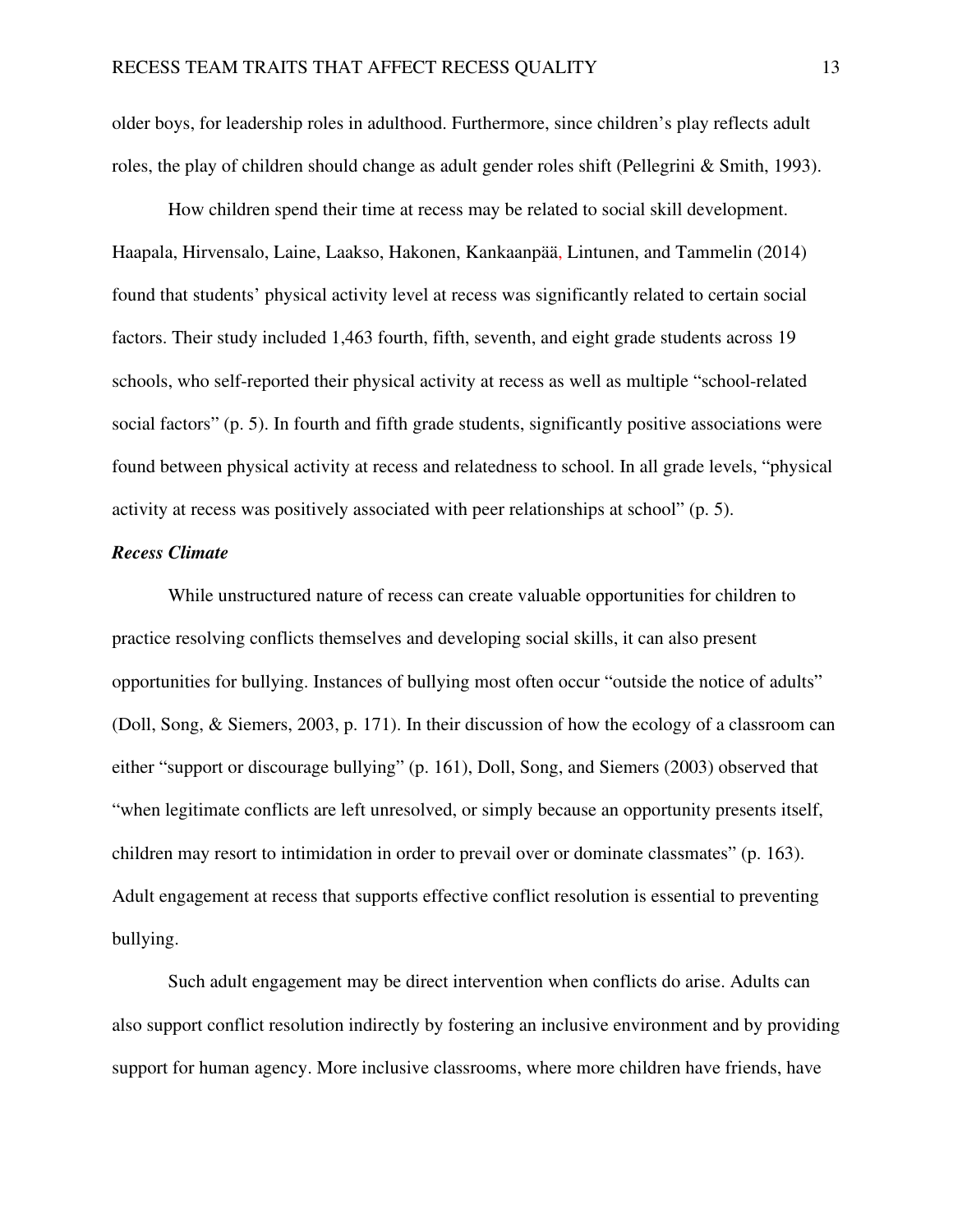fewer conflicts. Furthermore, those conflicts that do occur in inclusive environments escalate less frequently (Newman, Murray, & Lussier, 2001, as cited by Doll, Song, & Siemers, 2003). Adults may promote friendships by inviting children to join games, ensuring games are played by inclusive rules, and creating opportunities for children to play together in organized games. Ensuring an inclusive environment sometimes requires limiting the practice of harmful social skills. Adults might intervein for example, when a child acts to exclude another from a group or activity. Excluding another child involves practicing manipulation, which however undesirable it may be, is a social skill (Pellegrini & Smith, 1993). Educators, therefore, not only would do well to provide opportunities for students' social skill development, but also have a responsibility to direct and correct this learning. Furthermore, if no adult objects to such a practice, not only is the inclusiveness of the playground in jeopardy, but an adult's reaction or lack thereof to what is potentially bullying behavior sends messages about its acceptability to students (Hoover & Hazler, 1994, as cited by Holt & Keyes, 2003).

Greater support for human agency within a classroom increases the likelihood that children are able to resolve conflicts on their own. This concept can also be applied to the playground. "Human agency refers to the collective self-systems that make it possible for children to become effective managers of their daily lives" (Doll, Song, & Siemers, 2003, p. 170) and is associated with children's "behavioral self-control" (p. 171), "self-efficacy" (p. 172), and "self-determination" (p. 173). A set of clear guiding rules or agreements regarding behavior at recess supports students' behavioral self-control, or their ability to manage their own behavior. The establishment of consistent and inclusive rules regarding how to play a specific game can serve a similar purpose. Furthermore, incorporating rule-following and conflict resolution strategies into routines can also support students' behavioral self-control (Doll, Song, & Siemers,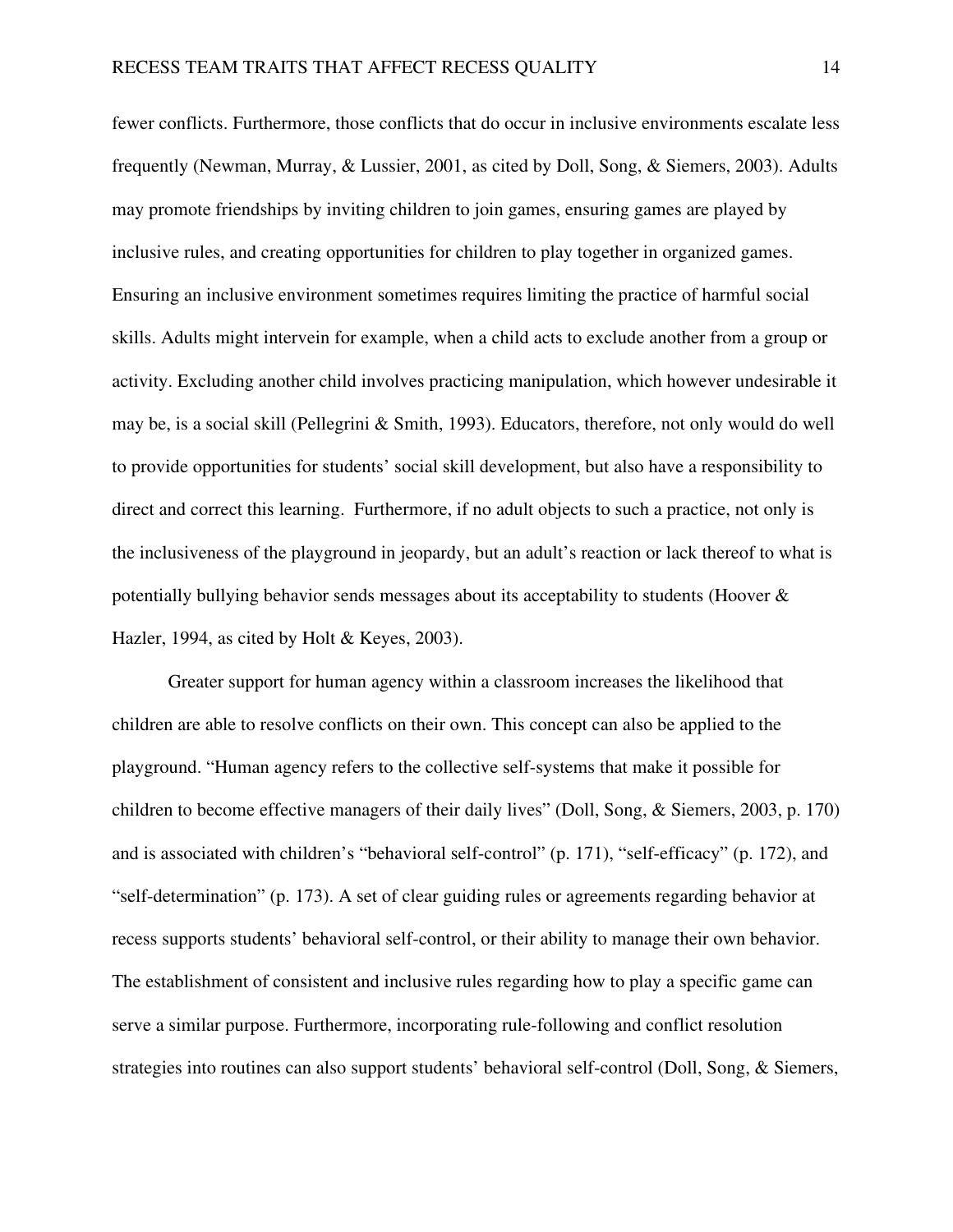2003). For example, when there is a conflict about which of two players is 'out' in a rotational game such as four-square, students can use rock-paper-scissors to decide who will get to stay in and who will line up to play again. In such instances, rock-paper-scissors is much more likely to be used and its outcome is more likely to be respected, if adults have established a routine of using this strategy to resolve simple conflicts.

A child's self-efficacy is their set of beliefs "about their ability to learn and be successful" (p. 172) within a setting. A child's sense of self-efficacy can be strengthened when teachers and classmates assure them "that they are socially adept and likable" (p. 173). At recess, children and adults can do this for players that get out in a game by telling them, "good job, nice try" or by giving them a high-five. The last factor related to human agency discussed by Doll, Song, and Siemers (2003) is self-determination or a student's ability to navigate themselves through the making of their own daily decisions. Adults can promote self-determination by encouraging students to set goals, make choices, and solve problems for themselves, while also encouraging them to reflect on their own actions and skills along the way. Children with strong self-determination skills not only "are accountable for their treatment of others" (p. 174), but those who are victims of bullying behavior, can also "learn to think about their actions as sources of control" (p. 174).

Previous research suggests a relationship between high-functioning recess and positive recess climate. A 2015 study (London, Westrich, Stokes-Guinan, & McLaughlin) evaluated the recess quality and school culture of six schools, which were, for the first time, implementing the Playworks Coach program, a recess program intended to produce a high-functioning recess. London, Westrich, Stokes-Guinan, and McLaughlin (2015) identified each school as having either a high-functioning recess or a low-functioning recess at the end of the school year.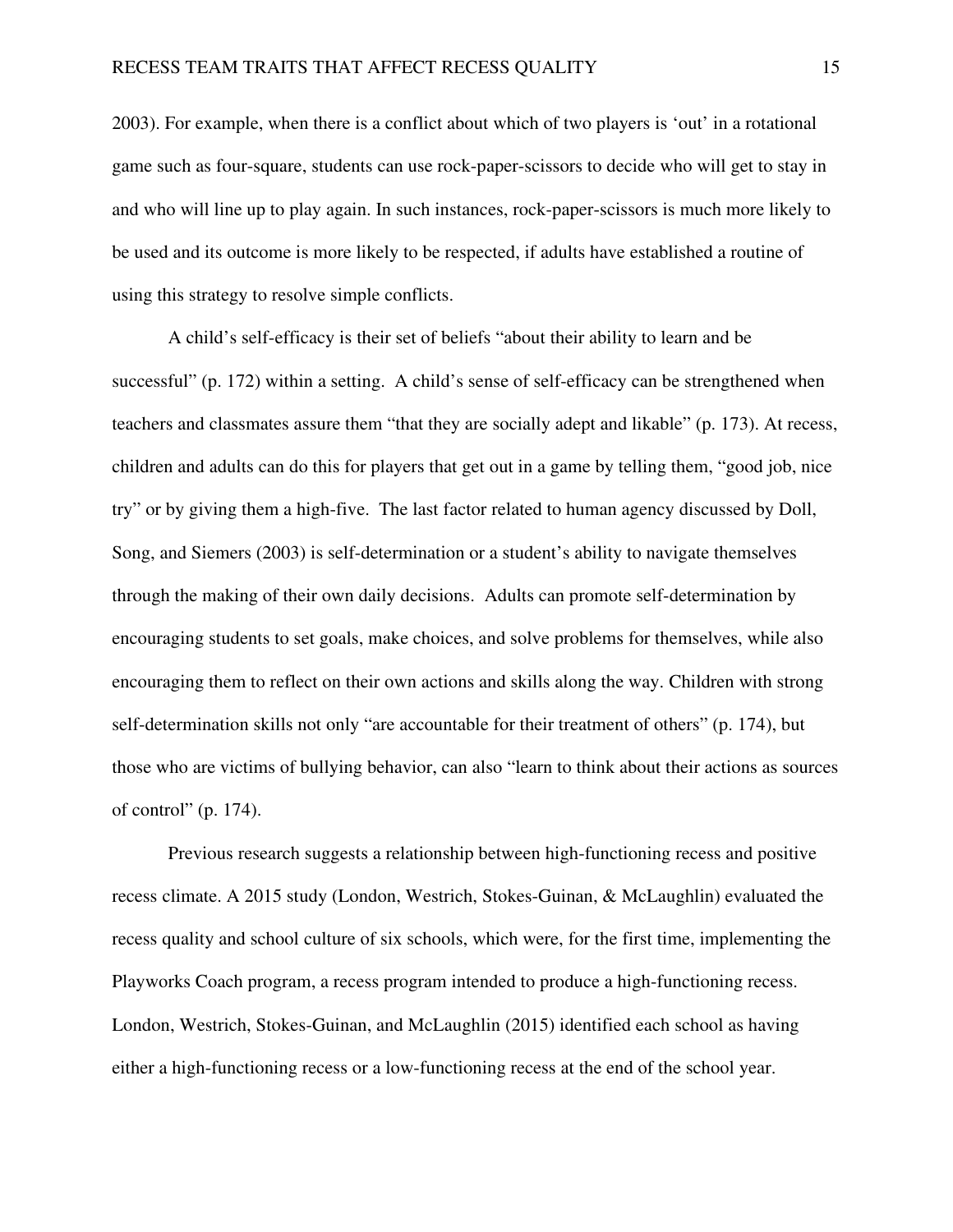According to the American Academy of Pediatrics criteria for quality recess, the researchers defined a high functioning recess as "(1) appropriate games, space, and equipment were made available to students and (2) adults intentionally supported student's development of pro-social skills" (London, Westrich, Stokes-Guinan, & McLaughlin, 2015, p. 55). The recess climate of each school was also evaluated via school staff survey responses and with the following components in mind, "student engagement, physical and emotional safety, and positive relationships with adults" (p. 56). Four of the schools were identified as having high-functioning recess and two as having low-functioning recess.

Looking at survey questions related to recess climate, they compared the average responses from teachers at the four schools with a high-functioning recess to those from teachers at the two schools with a low-functioning recess. Of those teachers at schools with a highfunctioning recess, 91.9 percent ( $n = 62$ ) reported that children felt more included at recess and 87.1 percent  $(n = 62)$  reported that conflicts at recess had decreased since Playworks had been implemented. Significantly ( $p < 0.01$ ) lower percentages of teachers at schools with a lowerfunctioning recess reported these same changes to recess climate at 59.2 percent ( $n = 29$ ) and 55.5 percent ( $n = 29$ ), respectively. Additionally, 97.8 percent ( $n = 62$ ) of teachers at schools with a high-functioning recess reported that "coach played alongside students often or very often" (London, Westrich, Stokes-Guinan, & McLaughlin, 2015, p. 57), while only 52.3 percent  $(n = 29)$  of teachers at schools with low-functioning recess did  $(p < 0.01)$ .

 At six schools, teacher surveys were also used to measure the Playworks Program's impact on the classroom and overall school climate. At least 70 percent  $(n = 93)$  of teachers reported an increase of each of the following in the classroom since Playworks had been implemented: children's use of the conflict resolution strategy, ro-sham-bo (comparable to rock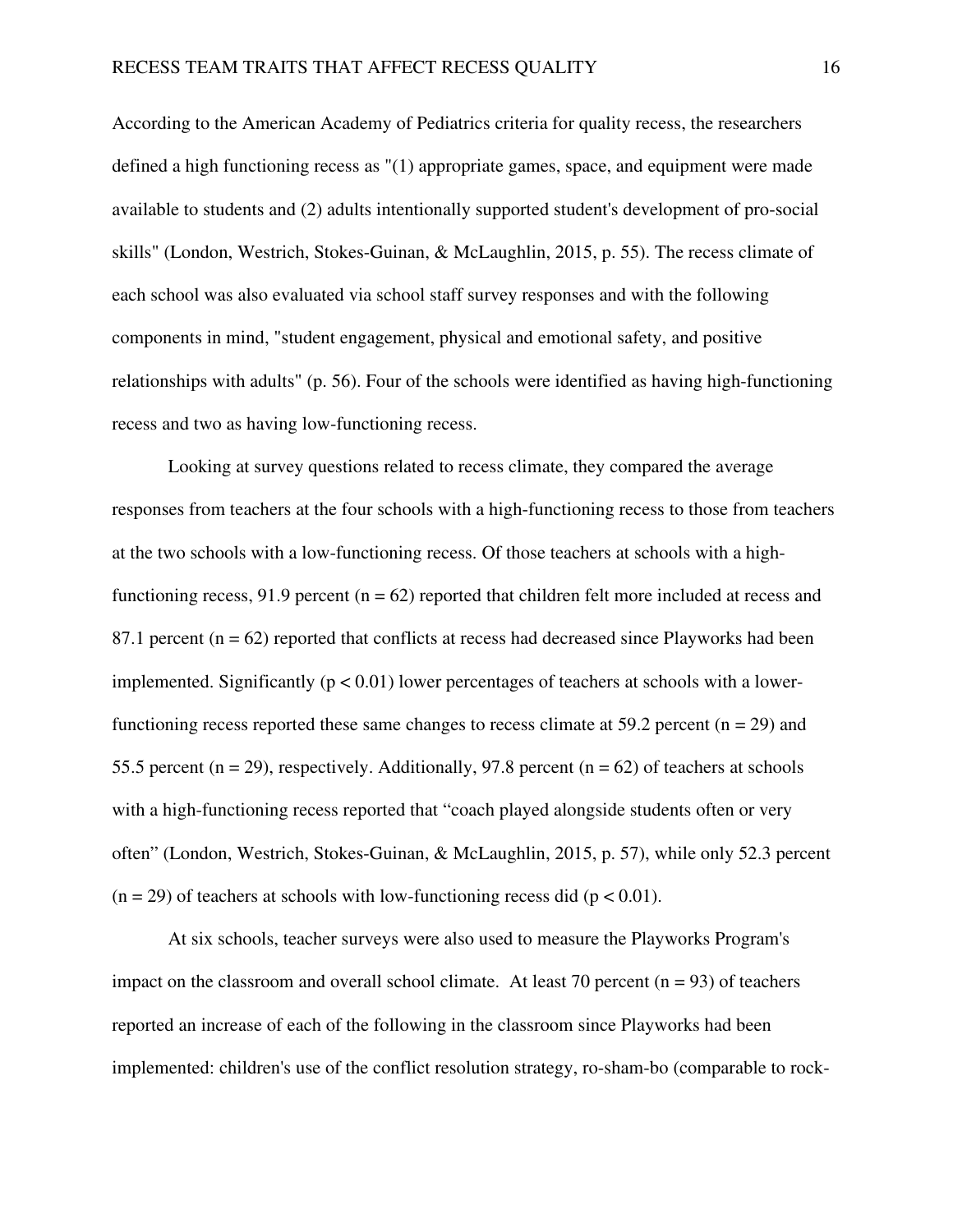paper-scissors), students' use of positive language, and students' demonstration of inclusive behavior. The program's impact on school climate was also observable and significantly mediated by whether recess was high or low functioning. The majority of those teachers surveyed at schools with a high-functioning recess reported that children felt more physically safe (86.2%,  $n = 62$ ) and emotionally safe (89.6%,  $n = 62$ ) since Playworks had been implemented. Again, these percentages are significantly higher  $(p < 0.01)$  than those of teachers surveyed at schools with a lower-functioning recess: 50 percent each  $(n = 29)$ .

#### *Playworks and Team-Up*

The mission of the national nonprofit, Playworks is "to improve the health and well-being of children by increasing opportunities for physical activity and safe, meaningful play" (Playworks, 2020). According to the Playworks Theory of Change, change begins with three short-term outcomes: education through Playworks services (Coach, TeamUp, or Pro services); securing the resource of a caring consistent adult at recess; and a strong school partnership. Together these factors enable the intermediate outcome of a high functioning recess. A high functioning recess then breeds a great recess climate. This great recess climate ultimately extends beyond the playground, producing an overall positive school climate. Great recess and school climate are long term outcomes of the program. These changes in recess and school climate are associated with outcomes such as a decrease in disciplinary incidents and bullying, which supports classroom learning by improving transition time and student focus.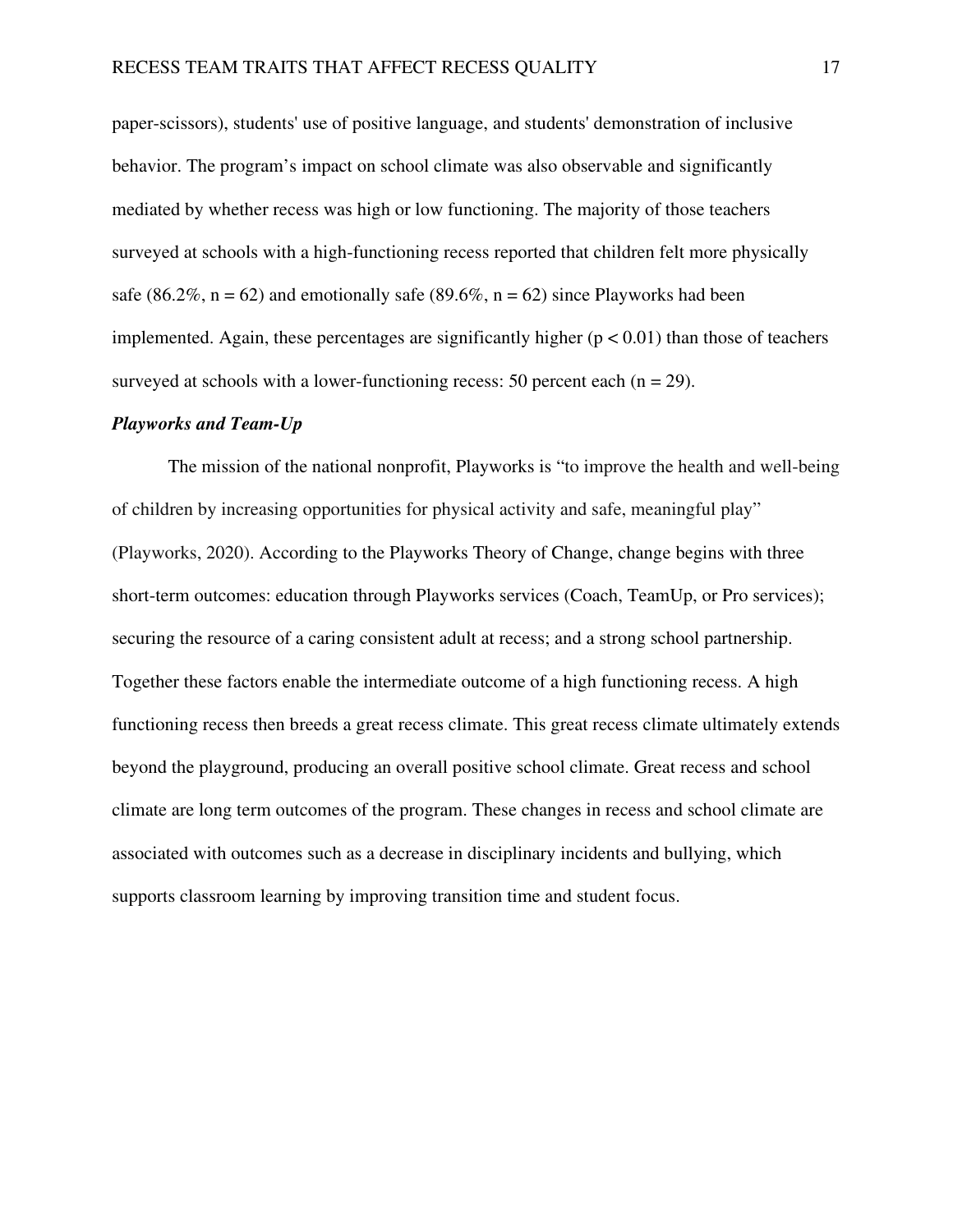

*Figure 1: Playworks Logic Model (Brown, Newman, Bauman, Schwartzhaupt, & Liu, 2018)*

Playworks provides schools across the United Sates each with one of the following: Playworks Coach, Playworks TeamUp, and Playworks Pro services. The Playworks Coach program is the most extensive service offered by Playworks. In this program, a Playworks Coach (PC), who is employed and trained by Playworks, works full-time to coordinate the Playworks programing at one individual school. Each aspect of the program is meant to contribute to a highfunctioning recess. In Class Game Times (CGTs), students learn new games, which can then be introduced at recess. The same happens during developmental leagues. The Junior Coach Leadership Program (JCLP) produces fourth and fifth graders who have learned to lead games and facilitate conflict resolution at recess.

Perhaps most importantly, the PC plays the role of a caring consistent adult, who children can trust, depend on, and play games with. They are present at each recess, where they model and coach children to use positive communication and sportsmanship. They give high-fives often and explicitly incorporate high-fives into games. They use intentional language such as, "good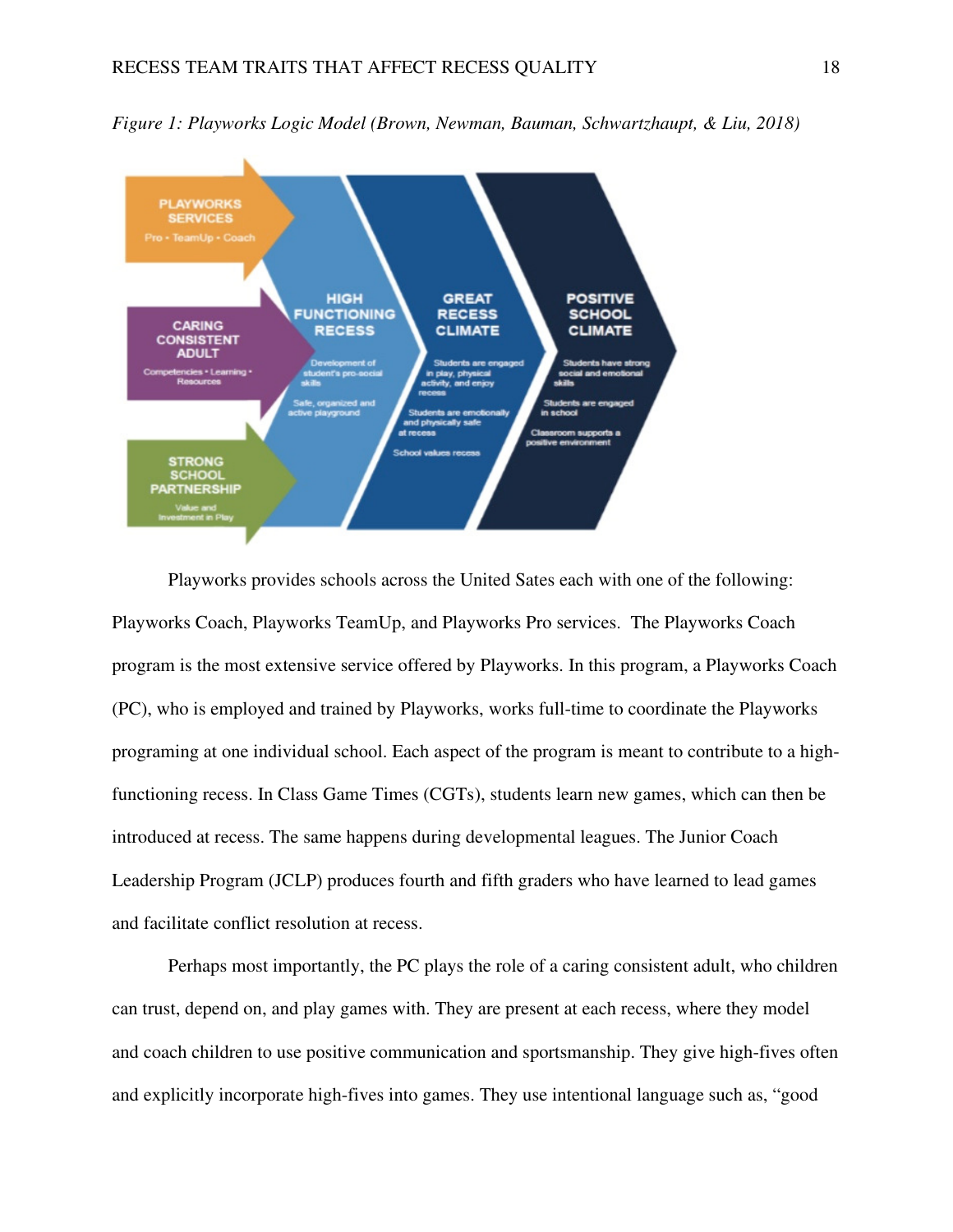job, nice try" when someone gets out in a game. Additionally, they teach and enforce consistent and inclusive rules that minimize the opportunity for the exclusion of any child, whether because of social standing or skill level. They also incorporate ro-sham-bo, or rock-paper-scissors, into games and then encourage children to use the tool when a conflict might otherwise result for example, when deciding who will go first in a game.

In order to reach more students at more schools, Playworks has developed Playworks Pro and Playworks TeamUp services. The Pro service consists of a week of full day trainings provided by Playworks staff to an individual school and its teachers and staff. Playworks TeamUp schools receive ongoing support from Playworks throughout the school year. In the TeamUp program, each individual school, with the guidance of Playworks, is responsible for identifying and overseeing a Recess Coach (RC), who serves as the caring consistent adult at recess; a Recess Manager (RM), who oversees the work of the RC and recess team; and other recess team members that support recess. Playworks provides ongoing support to this RC as well as to other recess team members, who ultimately support the day-to-day functioning of recess, including the supervision of Junior Coaches.

One way that Playworks supports school staff at TeamUp schools is by providing them with opportunities to participate in Playworks trainings. All new and returning Playworks staff attend multiple days of trainings at the beginning of each school year and in some regions, RCs are invited to join a portion of these. Playworks also coordinates with each individual school to plan trainings specifically for its teachers and staff. Additionally, Playworks employs Site Coordinators (SCs), who each serve as a consultant at up to four TeamUp schools. During the school year, SCs spend one out of every four weeks at each school. During this week, they fulfill some aspects of direct program implementation. For example, they lead CGTs and an afterschool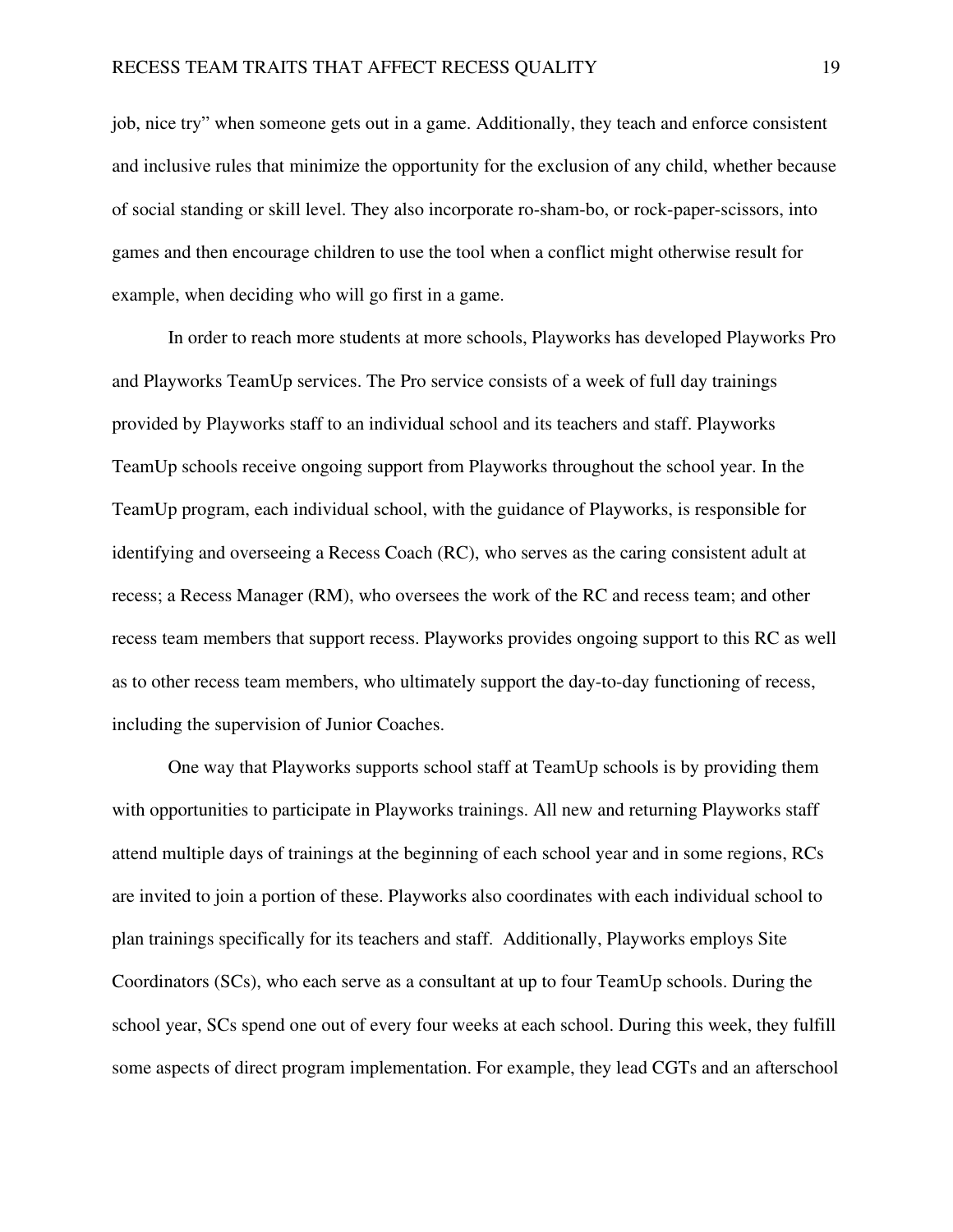Junior Coach Leadership training. However, they do not play the role of the caring consistent adult at recess. Instead they observe recess, identify challenges and areas for growth and then work closely with the RC and other team members to develop solutions.

Another short-term outcome in the Playworks theory of change is a strong school partnership, which is characterized by willingness on the part of school leaders to invest in and prioritize play in their school and a willingness on the part of Playworks to accommodate the school's unique needs. A school's investment of funding into Playworks services reflects a value of play at some level; however, investment cannot stop there. This is particularly true for TeamUp schools, at which factors impacting program implementation, such as RC accountability, payable training hours, and the prioritization of RC presence at recess are in the hands of school administrators. Playworks aims to empower not only the RC, but the school's entire recess team, a member of which ideally is the principal or other school administrator. One way that Playworks supports these school leaders is by helping them to identify which individuals to make their schools' RC. Some schools hire a Recess Coach specifically for this role. Others identify a group of individuals to serve this purpose. Some schools opt for an existing staff member to take on this role, such as an individual from within their existing team of part-time recess supervisors. Other schools give this responsibility to a classroom teacher, physical education teacher, teaching assistant, administrator, or classified staff member. Taking on this role presents different challenges for each individual, who each has a unique skillset, personality, and potential set of responsibilities outside of recess.

The implementation of Playworks programing, including the consultant based TeamUp program, can have a significant impact on the quality of recess. London and Standeven (2016) measured quality of recess using the Great Recess Framework (GRF). They analyzed this GRF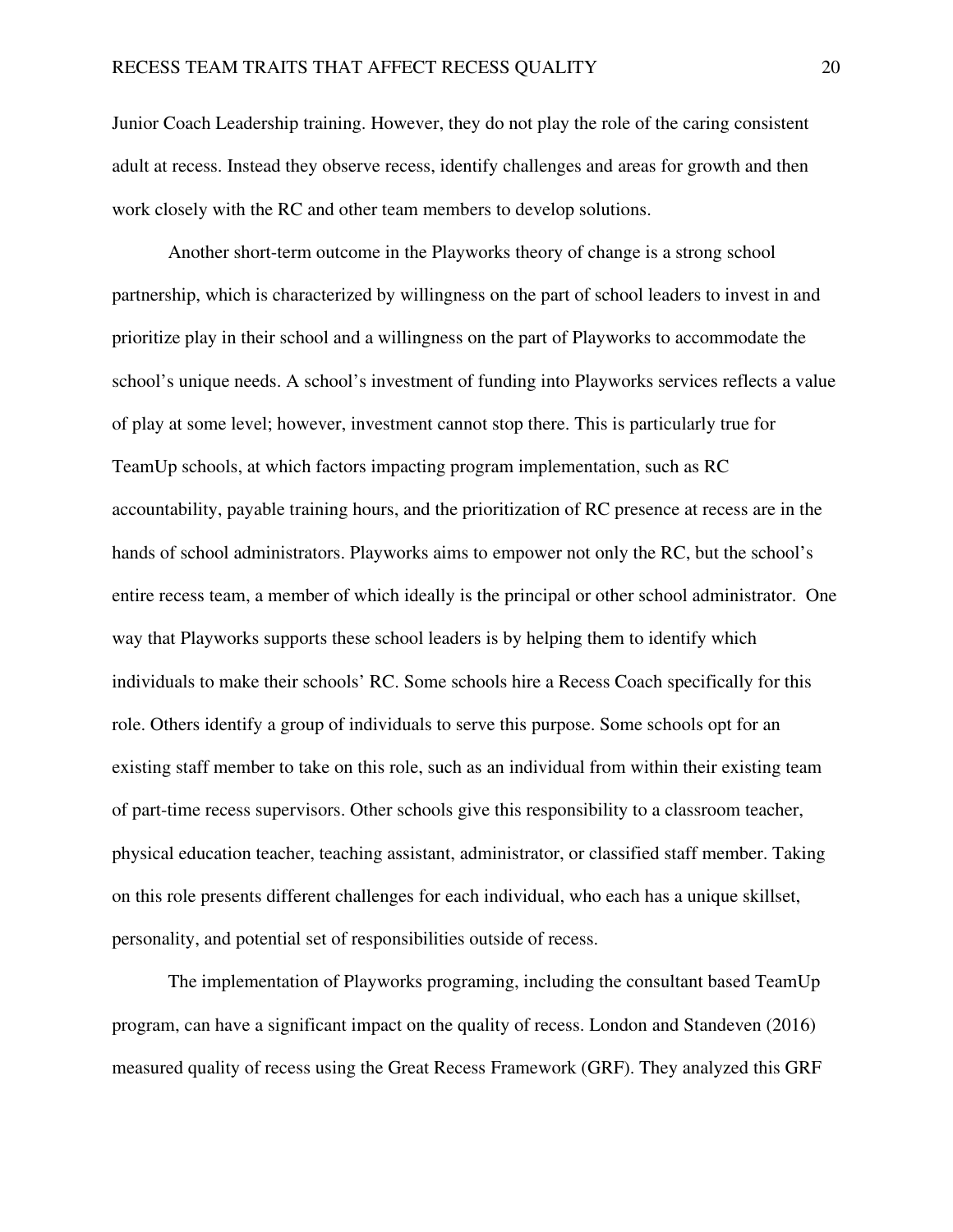data for schools implementing Playworks TeamUp and found that on average, schools' second assessments scored 9 to 10 percent higher on each of the GRF components of safety, engagement, and empowerment. London and Standeven (2016) also individually examined one Team Up school in each of five regions. Comparing these schools' changes in GRF scores reveals that the Team Up program can have very different impacts in different schools. For example, one school observed a change in the empowerment component of the GRF of greater than 45 percent, while another experienced no change in this competency.

Playworks began using the Great Recess Framework (GRF) to evaluate recess at TeamUp schools in the 2015 to 2016 school year at two time points, one each in the spring and fall semester (London & Standeven, 2016). The GRF includes 22 items on a four-point scale. Development of the GRF as an observational tool for assessing recess began with a team of researchers and professionals from within Playworks. They worked together to choose items to include in the framework, which reflect characteristics that are believed to promote physical movement and pro-social behavior at recess. In order to test the validity of the GRF, Massey, Stellino, Mullen, Claassen, and Wilkison (2018) used "exploratory structural equation modeling (ESEM)" (p. 5) to examine the GRF observations of 649 recess periods across 495 schools. This examination "suggested a four-factor model was most suitable for the data" (p. 6). The four factors were, "(1) structure and safety; (2) adult engagement and supervision; (3) student behaviors; and (4) transitions" (p. 8).

In addition to GRF observations made by site coordinators, teachers and other staff at TeamUp schools were surveyed. The Robert Wood Johnson Foundation (London & Standeven, 2017) evaluated these surveys and found that of staff surveyed, 88 percent reported improvement in "students' familiarity with playground games" (p. 11). Additionally, staff reported increases in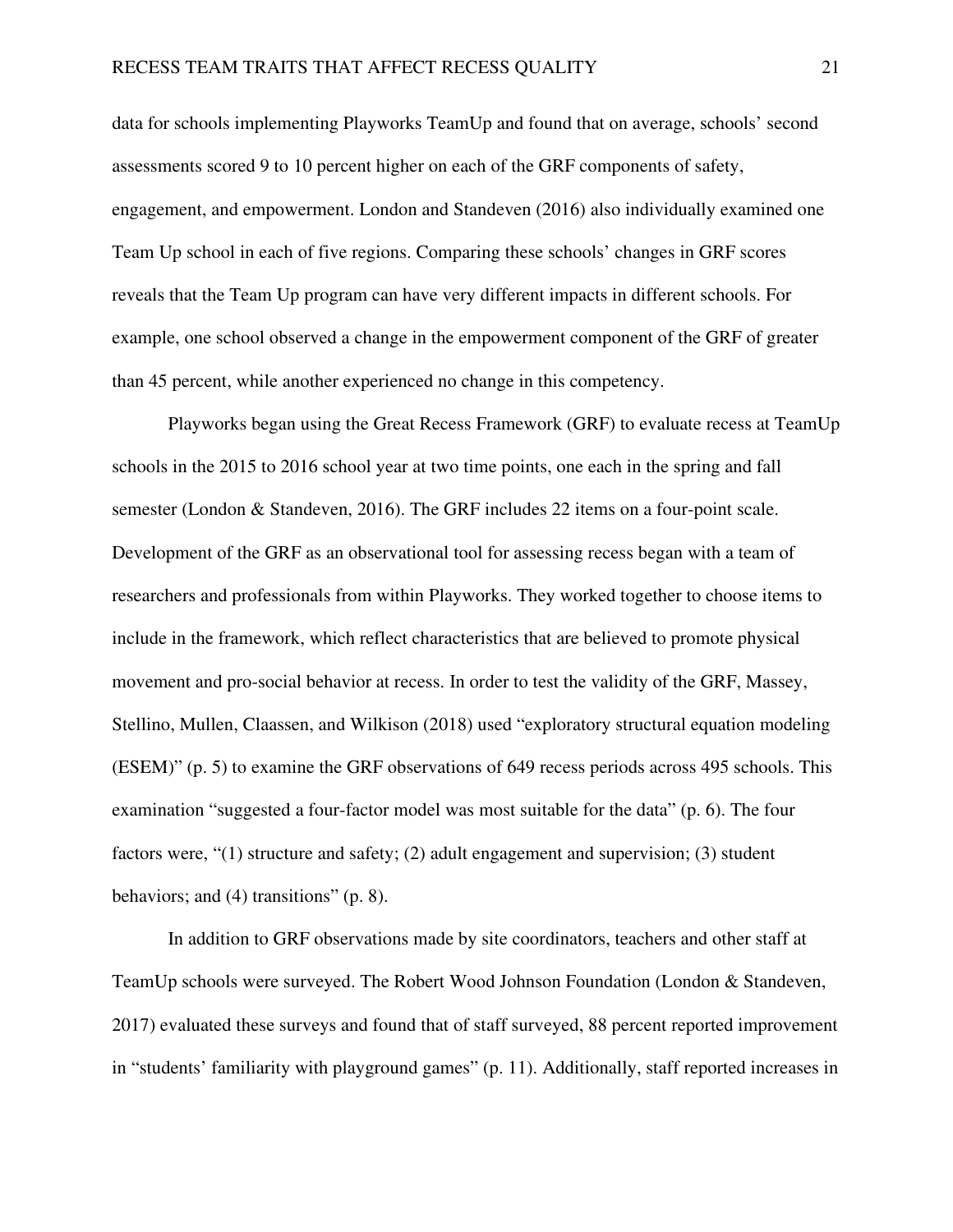conflict resolution strategy use, student to student cooperation, and students playing with students outside of their usual peer group, 79, 83, and 72 percent of staff respectively. Staff also reported decreases in the number of instances of bullying and the amount of time spent in class addressing recess conflicts, 61 and 62 percent respective (London & Standeven, 2017).

The Robert Wood Johnson Foundation (London & Standeven, 2017) also conducted school visits at five TeamUp school, through which they made observations related to the function that the school partnership plays in mediating change. They found that the TeamUp program was most supported and seemed to best line up with school culture when the principal of the school had initiated the partnership with Playworks as compared to when the program had been in place before the principal joined the school or when the idea to consider Playworks programming had come from the district. Although Playworks emphasizes the importance of a recess coach being present at each recess period every day, filling the position of Recess Coach to serve as the caring consistent adult at recess is ultimately the responsibility of school leaders. Some schools hire individuals specifically to be the recess coach, however situational factors, namely funding, may impede this. Sometimes the recess coach must fulfill other responsibilities, such as lunch supervision. This was the case in three of the schools visited by the Robert Wood Johnson Foundation (London & Standeven, 2017). Furthermore, in each of the four schools, which had recess coaches, the hours these individuals were able to work were "capped by district policies" (p. 9). This limitation hinders the school's capacity to benefit fully from Playworks services such as professional development for recess coaches and other recess team members.

Because the Playworks theory of change includes a competent and skilled caring consistent adult as one of the three factors necessary for a high functioning recess, Brown, Newman, Bauman, Schwartzhaupt, and Liu (2018) hypothesized that the "attitudes,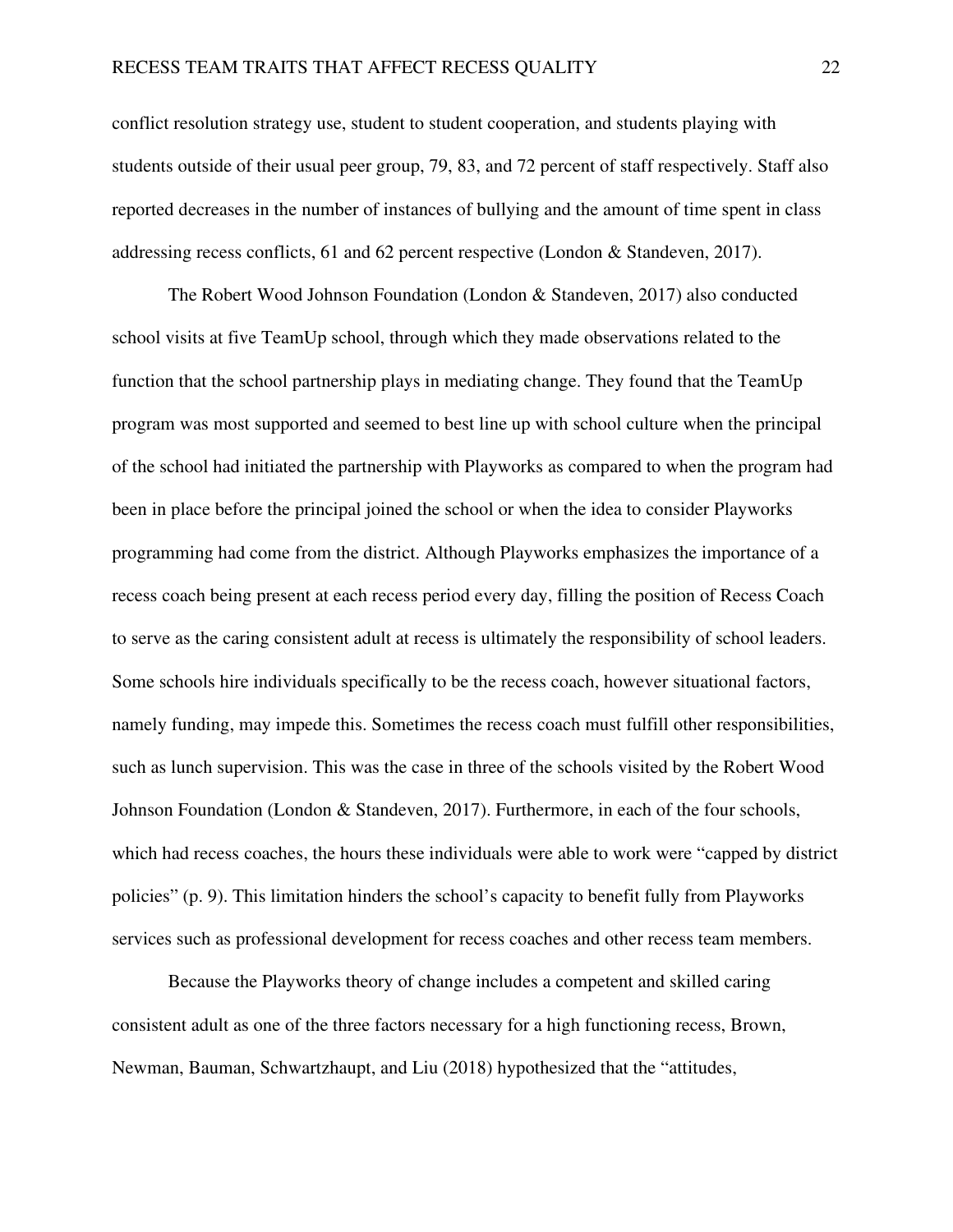competencies, and skills … of Recess Team Members …were related to the quality of implementation" (p.3). Recess team member attitudes, competencies, and skills were measured using the recess team member survey, which was composed of 60 items, each on a nine scale. Survey items addressed themes such as, "value of play," "beliefs about student learning," "influence in school," "self-efficacy," "mindset," "social and emotional competence," "support for student social and emotional development," "motivation for implementation," and "support for Playworks" (Brown, et al., 2018, p. 4-5). Researchers used 544 survey responses for recess team members at 223 schools. The quality of implementation and changes in it over time, were measured by GRF assessments.

 Brown, et al. (2018) found "significant but weak correlations between recess team members' value of play and the aspects of a quality recess (safety and structure, transitions, and overall quality)" (p. 10). Similar correlations were also found "between recess team members' support for Playworks and the aspects of a quality recess (safety and structure, adult engagement and supervision, transitions, and overall quality) (Brown, et al., 2018, p. 10). Correlation analysis supported no relationship between recess team traits and changes in the quality of recess. Still, "t-tests indicated that schools exhibiting low quality safety and structure at the beginning of the year and high quality safety and structure at the end of the year had higher adult social and emotional competence compared with schools that remained low quality in safety and structure" (Brown, et al., 2018, p. 12).

## *Recess Team Types and Program Implementation*

Payne, Gottfredson, and Gottfredson (2006), utilized survey data from the National Study of Delinquency Prevention in Schools (Gottfredson et al., 2000, as cited by Payne, 2006) to identify the effects of school and program factors on the intensity of implementation of school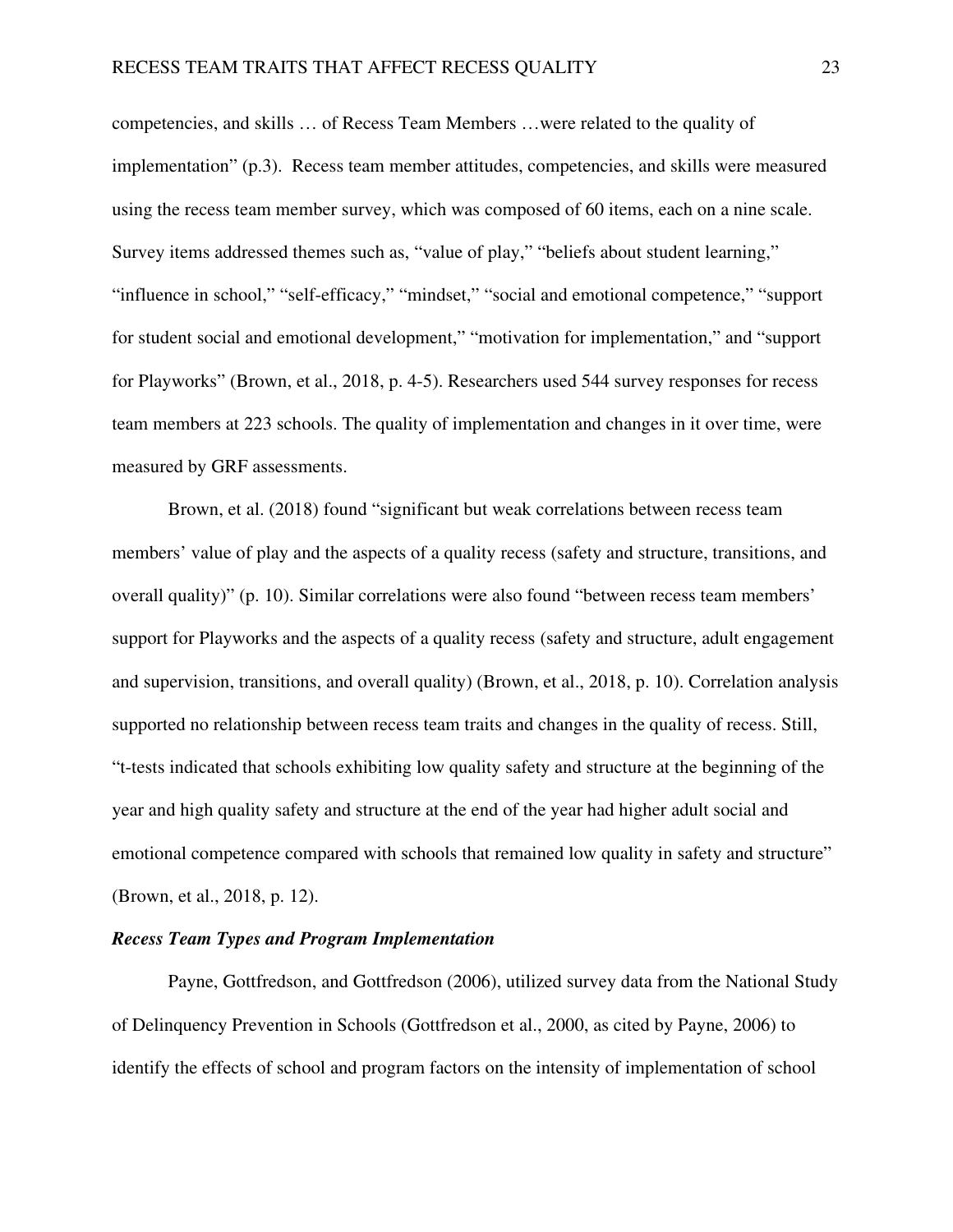interventions aimed at increasing safety and/or to addressing/preventing problem behaviors, such as illegal activity, drug use, tardiness, etc. The data used, represented 544 schools, which were implementing intervention practices that were programmatic in nature, such as training, counseling, coaching, classroom practice improvements, "activities to change or maintain culture, climate, or expectations for behavior," and "intergroup relations and school-community interaction" (p. 227).

For each school, Activity Coordinator surveys provided measures related to intensity of implementation. Intensity of implementation was represented by three factors, including the following two measures: "Level of use by school personnel" and the "frequency of operation" (p. 228). Level of Use was indicated on a scale between "at least one person in the school knows something about it" and "one or more persons is conducting activity on a regular basis" (Payne, Gottfredson, & Gottfredson, 2006, p. 228). Frequency of Operation was indicated on a scale between "special occasions once or twice a year" and "continually throughout the year" (p. 228). Additionally, because of different availability of the intensity measures for the various programs, a composite scale termed, intensity, represented three measures: "duration, number of lessons or sessions, and frequency of student participation" (p. 229).

Additionally, both Activity Coordinator and Principal surveys provided 13 measures for school and program characteristics. An exploratory factor analyses was conducted for these measures. Three latent factors were identified, which accounted for 51% of variation in the survey measures, "Local Program Development Process, Organizational Capacity, and Integration into School Operations" (Payne, Gottfredson, & Gottfredson, 2006, p. 231). The Local Program Development Process describes the school's process for selecting and preparing to implement the program. The Organizational Capacity factor includes measures such as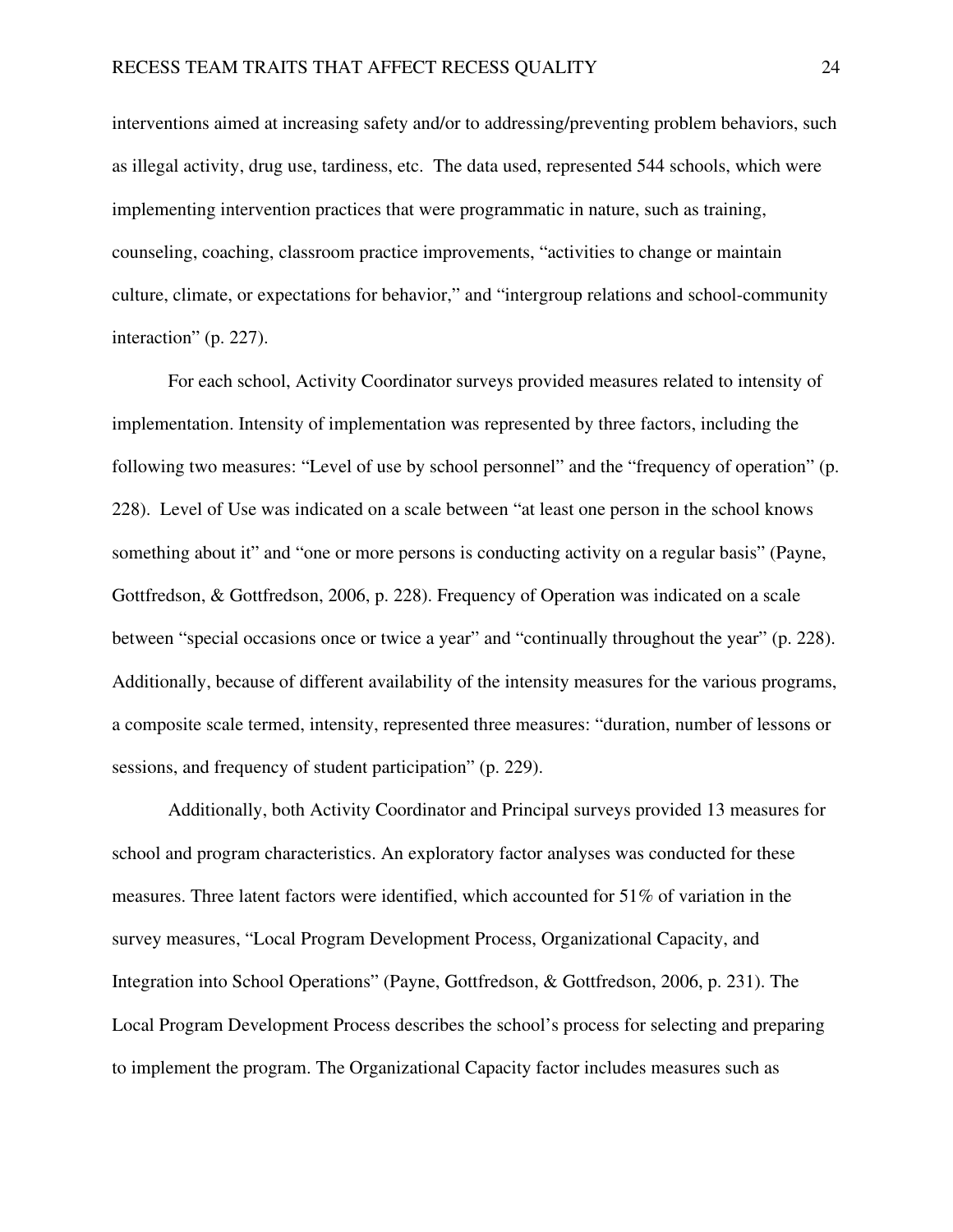"teacher-principal communication" (p. 231). The Integration into School Operations factor describes the degree to which the program is incorporated into regular school happenings. It included two measures, one of which is concerned with how large a portion of the "activity coordinator's job was his/her work related to program or activity" (p. 228). A model of school and program characteristics was produced, including the three factors described above as well as two observable measures, "Standardization and Principal Support" (p. 231). The Standardization measure describes the level of structured guidance was available for those implementing the program, related to factors such as the availability of a manual. The Principal Support measure describes the degree to which the Activity Coordinator perceives that the Principal facilitates or hinders program implementation.

A structural equations model (SEM) of "the direct effects of the school and program factors on indicators of implementation intensity" (p. 230) was estimated using the EQS Structural Equations Program (Bentler, 1995 as cited by Payne, Gottfredson, and Gottfredson, 2006). They found that Principal Support and Local Program Process Development were each positively associated with the school's level of use of the intervention. Integration into School Operations and Standardization were each positively associated with Intensity, while Integration into School Operations was also positively associated with Frequency of Operation. Of these observed associations, those related to Principal Support and Integration into School Operations are particularly relevant to understanding the potential impact of recess team and Recess Coach characteristics on implementation of Playworks TeamUp.

The correlation between Integration into School Operations and each Frequency of Operation and Intensity suggests, "that programs that are integrated into normal school activities are more likely to be used often, have more lessons or sessions, have greater student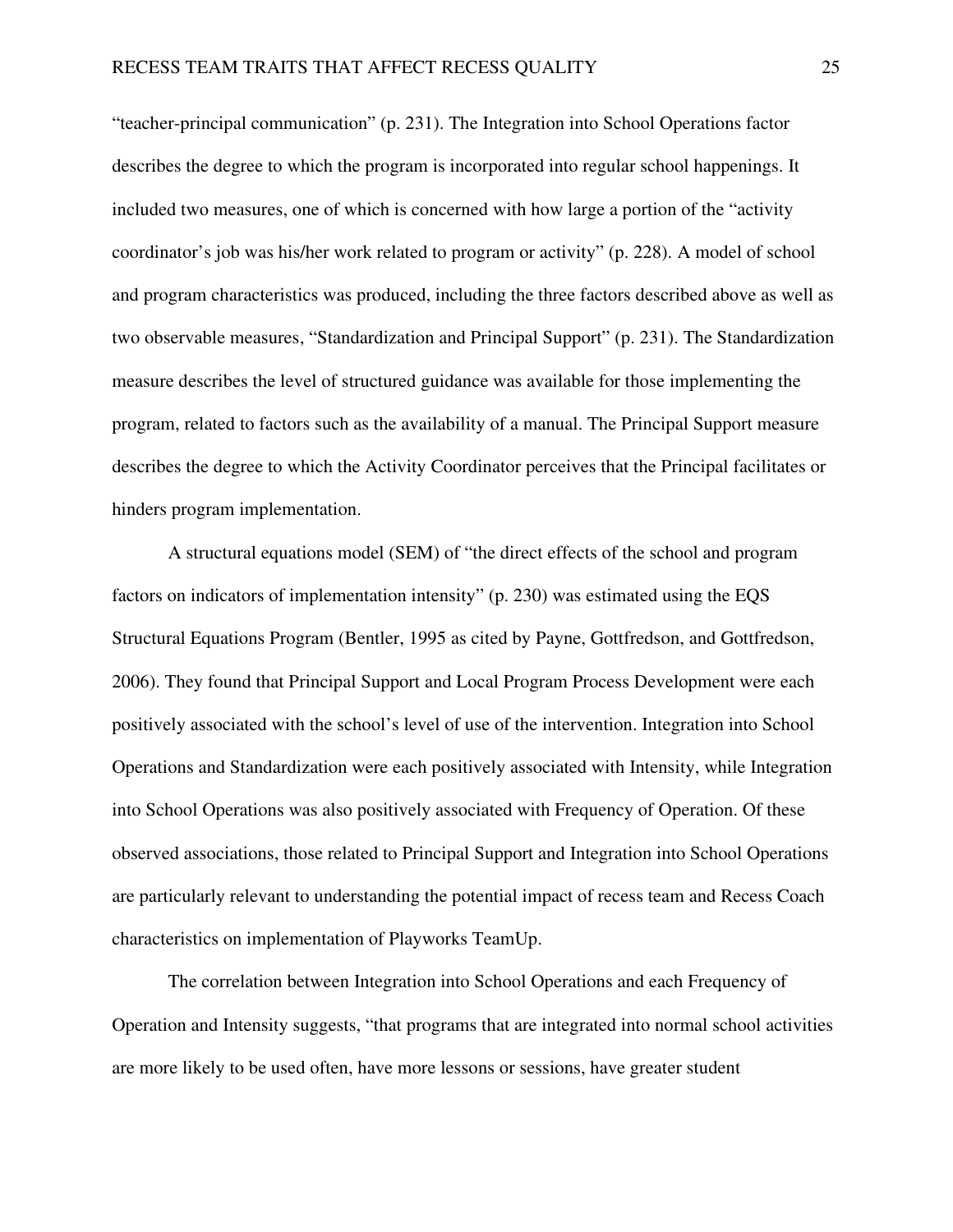participation, and last longer" (p. 234). This Integration into School Operations not only reflects the degree to which the program is integrated into the regular school day, but also the degree to which responsibility for implementing the specific program is integrated into the job responsibilities of the activity coordinator. Within Playworks TeamUp, each school must secure an individual, who will serve as their Recess Coach (RC). Sometimes an individual is hired parttime specifically for the role of RC. Integration of RC responsibilities into the job description of a newly hired full-time school employee has also been considered. However, because of limited resources, schools often look within their existing personnel to fill this role. Sometimes there is a clear choice, an individual whose existing role is largely compatible with the responsibilities of RC. Such a role would likely involve this individual being present on the playground during recess periods, as a part of the school's pre-Playworks recess team. Integration of certain RC responsibilities may be particularly challenging for teachers, for whom recess often serves as a break in the workday and on whom the responsibility typically falls to facilitate structured class time immediately preceding and following recess.

The positive relationship between Principal Support and the level of use by school staff, suggests that at schools where the principal is supportive of the program, the school is "likely to make more extensive use of the programs they have chosen" (p. 233). Administrators such as principals are often encouraged though not required to play a role on the Playworks RT. The most common role on this team that administrators take on is that of the Recess Manager, which involves supporting the program through goal setting, holding team members accountable, and behind-the-scenes problem solving. However, some administrators play the role of Recess Coach. Participation on the RT, particularly as RCs, demonstrates an administrator's support for the program.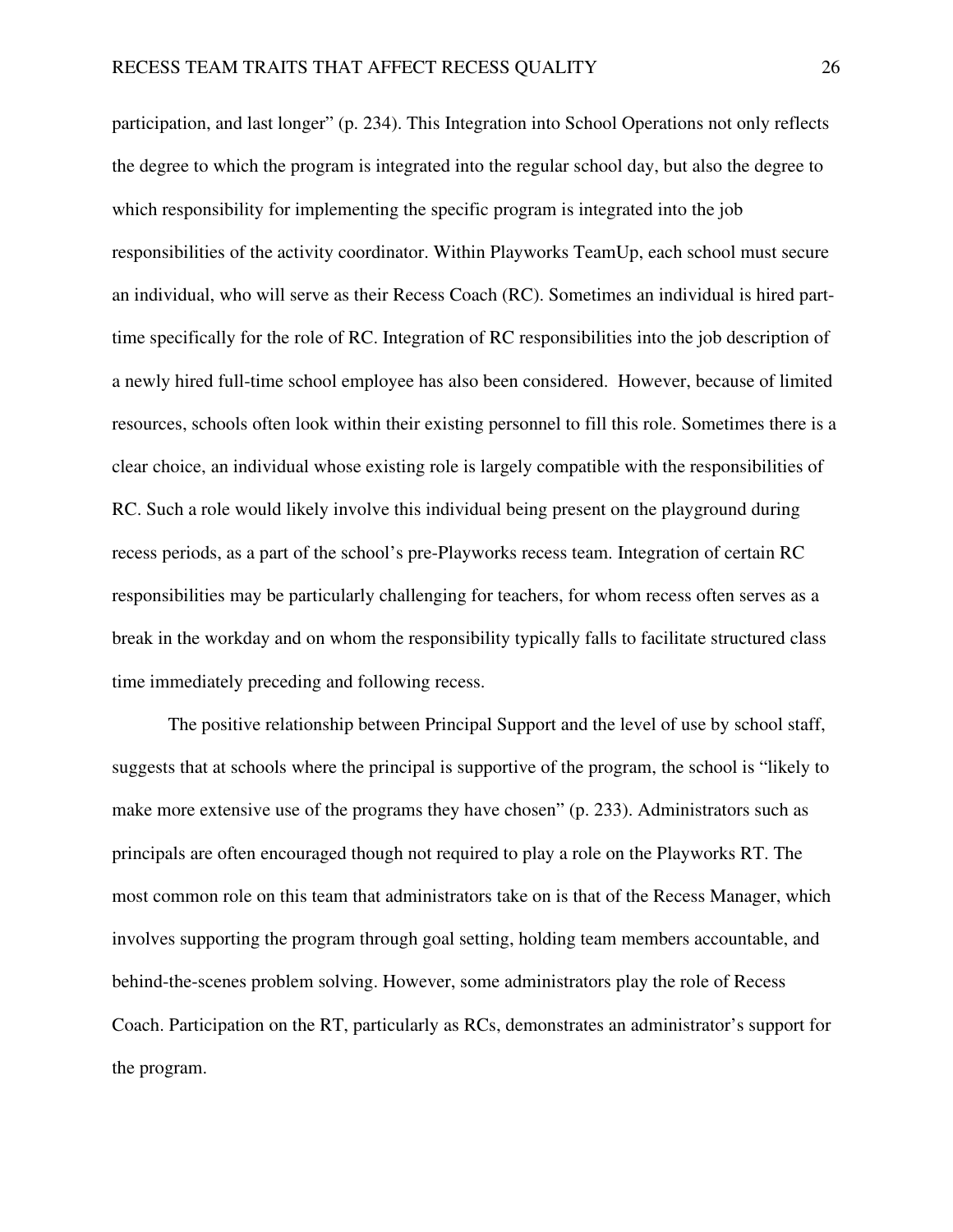## **Methodology**

## *Research Questions*

 The primary goals of this evaluation will be to examine recess team characteristics that may have an impact on recess quality. All analysis will be done using the Great Recess Framework (GRF) rubric. Research questions include:

- 1. Does the number of people who identify as being on the recess team affect the quality of recess (as measured by GRF factors)?
- 2. Does the Recess Coach's time on the recess team relative to length of employment affect the quality of recess (as measured by GRF factors)?
- 3. Does the Recess Coach's role at the school affect the quality of recess (as measured by GRF factors)?

### *Materials*

The following secondary data sources will be used, Recess Team Member Surveys; and Great Recess Framework Assessments (Spring and Fall). Recess Team Member Surveying was performed by Playworks. This Recess Team Member survey addressed various topics, including the individual's value of play; and confidence in their own abilities to influence students, i.e. to motivate students; and their "motivation for implementation" (Brown, Newman, Bauman, Schwartzhaupt, & Liu, 2018, p. A1). We characterized schools based on their recess teams/Recess Coaches, by utilizing the following pieces of data from this survey: role at school; years worked at school; years served on recess team; and role as it relates to Playworks.

The Great Recess Framework is a 23-item assessment tool used to access recess at TeamUp schools at least two times a year, in the Spring and Fall. It is completed by Playworks staff, often a Site Coordinator or Program Manager. While the GRF does provide some insight into adult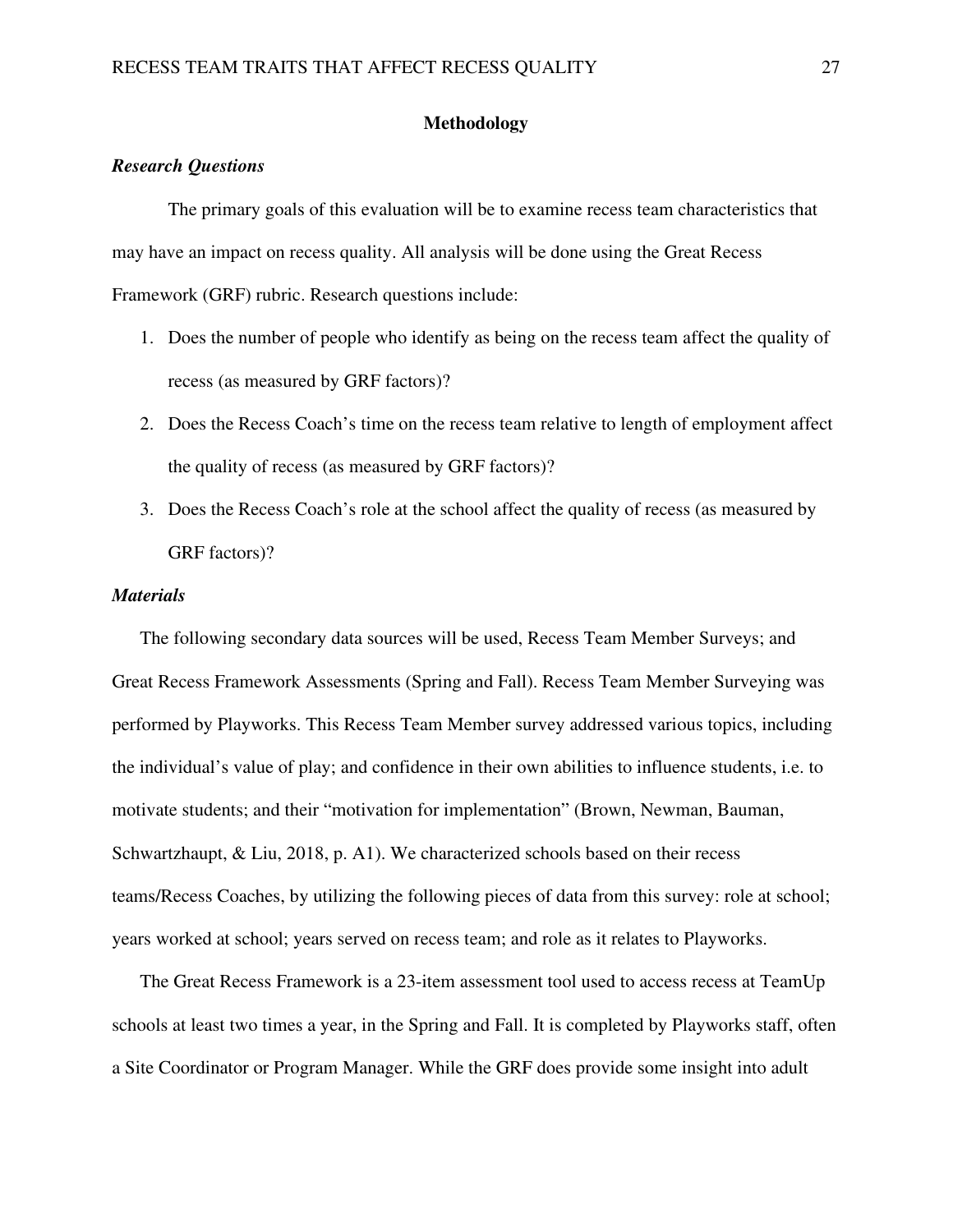behavior on the playground, it is not specific to the recess team members. It serves as a measure of recess quality.

#### *Procedure*

The original Great Recess Framework (GRF) data set contained GRF entries for 305 TeamUp schools. All midpoint entries were removed, leaving only Spring and Fall GRF entries. Doing this did not eliminate any schools. Next 44 schools, which had fewer than two entries for either the Spring or the Fall timeframe were removed. This left 261 schools, for which average Spring and average Fall scores were calculated for each of the 23 GRF measures. Using 12 of these 23 GRF measures, three GRF factors were calculated: Student Behaviors; Adult Engagement and Supervision; and Transitions. These factors were used by Brown, Newman, Bauman, Schwartzhaupt, and Liu (2018) in their analysis of how recess team members' values and attitudes relate to recess quality. The Student Behaviors factor was composed of five GRF items/measures: Game Initiation; Physical Altercations; Student Communication; Rules: Students; and Conflict Resolution. The Adult Engagement and Supervision factor was composed of four GRF items/measures: Adult-to-Student Ratio; Adult Positioning; Adult Engagement; and Adult Behavior. The Transitions factor was composed of three GRF items/measures: Transition to Recess; Transition from Recess; and Physical Activity.

The AIR data set originally had 911 data entries. Of these, 266 entries were removed either because they contained responses to 50 percent or fewer of the survey items and/or were from individuals who did not identify as being on the recess team. One hundred and one additional entries from individuals who identified as being on the recess team but did not identify as being a recess coach, recess manager, nor other recess team member were also removed. In their analysis of this data set, Brown, Newman, Bauman, Schwartzhaupt, and Liu (2018)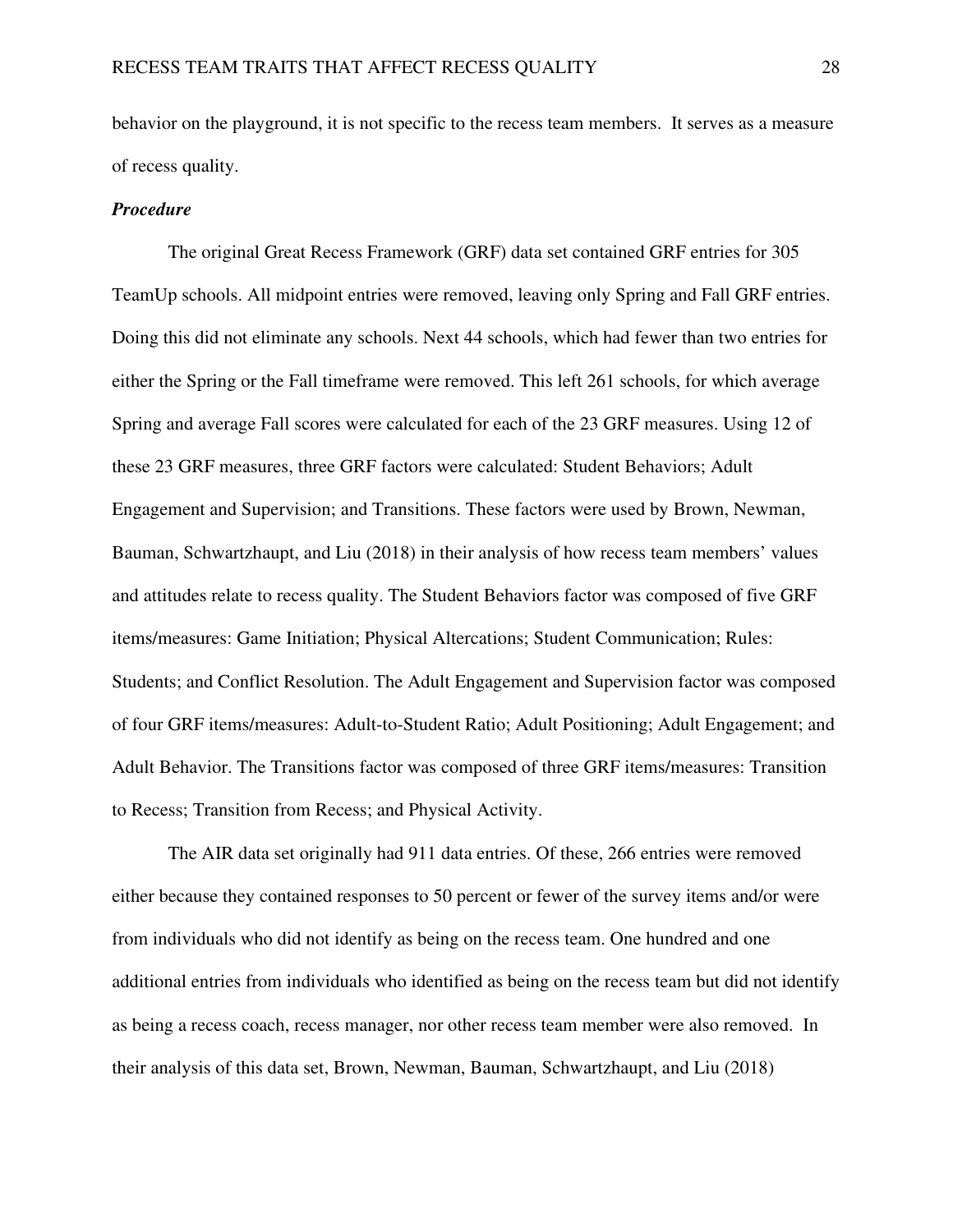determined that these individuals "did not serve in a role that is typically considered a recess team member" (p. 6). This left 544 entries. In total 201 schools had sufficient data in both the GRF and AIR data sets. Among these 201 schools, 478 individual recess team members were represented in the AIR data set.

Each school's number of responses in the final AIR data set was used to estimate the number of individuals on its recess team. This estimate of the number of individuals on the recess team was integrated into each school's GRF data. A bivariate correlation in SPSS, using a two-tailed test of significance was conducted to evaluate the relationship between this estimate of the number of school personnel engaged in program implementation and each of the GRF measures of interest.

Within the AIR data set, there were 46 Recess Coaches from 41 schools who had worked at their school for five years or longer. These coaches were characterized based on the number of years they indicated being on the school's recess team relative to the time they indicated being employed at the school. Time on the recess team relative to employment was meant to represent the degree to which the RC role was integrated into this individual's job responsibilities. This representation was an estimation and was based on the assumption that integration of RC responsibilities into the jobs of individual's whose existing role at the school is unrelated to recess, will be more challenging and therefore likely less fully realized.

The 46 coaches and their schools were grouped into one of two groups. Group 1 consisted of coaches who had worked on their school's recess team for a least 50 percent of the time they had worked at the school. Group 2 consisted of coaches who had worked on their school's recess team for less than 50 percent of the time they had worked at the school. Five schools had two RCs, who had each been at the school for five or more years. In two instances,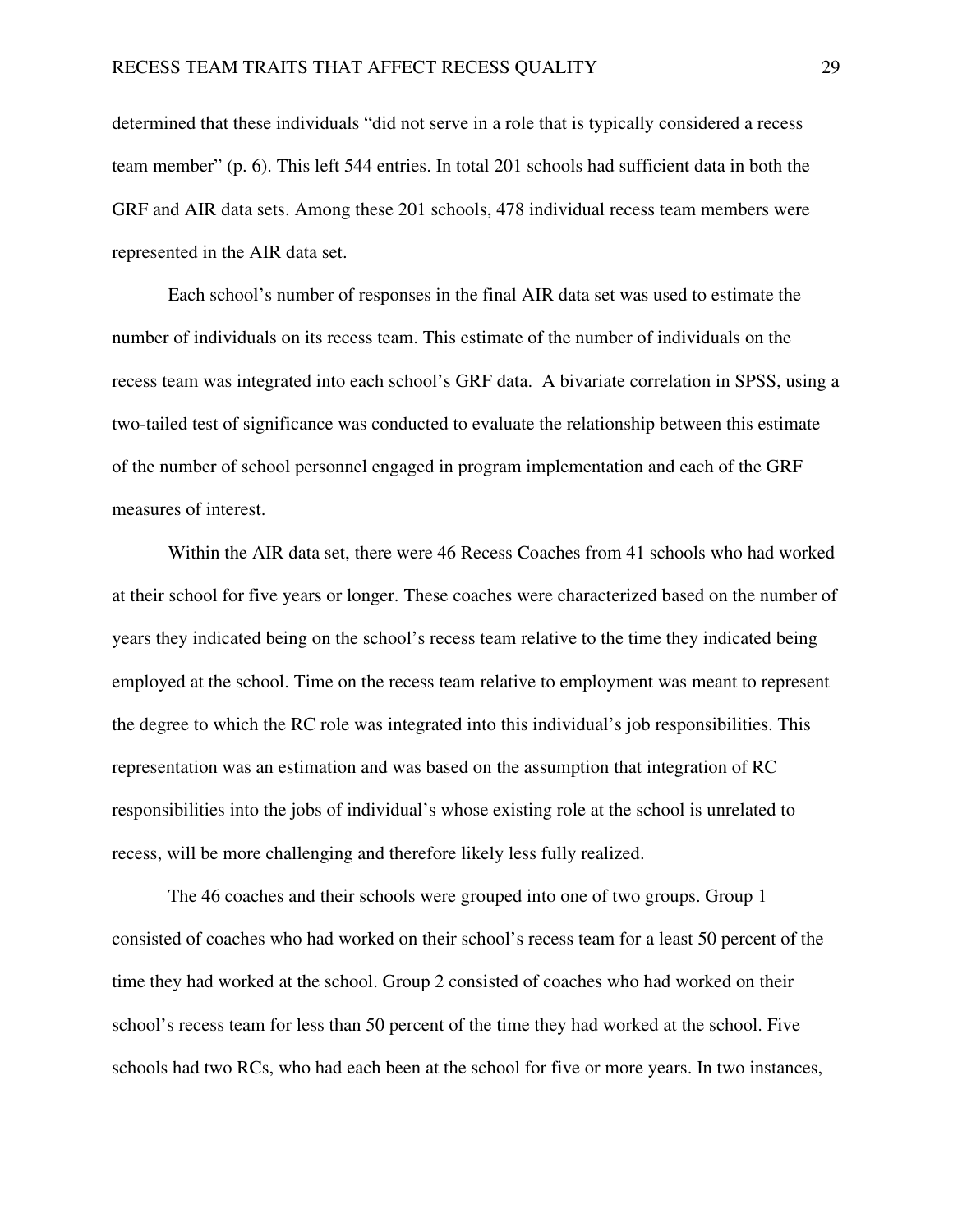the two RCs at the same school fell into different groups than one another. In these two instances, the RCs were removed from the data set. After eliminated these RCs, there were 42 RCs, representing 39 schools, which were assigned to either Group 1 ( $n=21$ ) or Group 2 ( $n=18$ ).

In total, there were 122 schools with a Recess Coach (RC), of which 29 schools had two or more RCs. This left a final count of 93 schools that were included in the database for analysis which were then characterized based on their Recess Coach's role at the school. Fifteen RCs who identified as being an Administrator in some capacity were isolated from these 93 schools. Of these 15 Administrators, three also identified themselves as having an additional role at the school, including one individual who identified as being a classroom teacher. These 15 administrators represented 15 schools which were labeled Admin Coach. The remaining 78 schools were labeled Non-Admin Coach. This was repeated for classroom teachers and physical education (P.E.) teachers. There were 10 RCs who identified as being a classroom teacher, of which six identified as having an additional role at the school such as paraprofessional, teacher assistant or instructional aide, and special education teacher. These 10 classroom teachers represented 10 schools, which were labeled Classroom Teacher Coach. The remaining 83 schools were labeled Non-Classroom Teacher Coach. There were 12 RCs who identified as being a P.E. teacher, of which none identified as having an additional role at the school. These 12 P.E. teachers represented 12 schools, which were labeled P.E. Coach. The remaining 81 schools were labeled Non-P.E. Coach.

|  |  | Table 1: Recess Coach and School Role |
|--|--|---------------------------------------|
|--|--|---------------------------------------|

|                           | <b>ROLE</b> | <b>NON-ROLE</b> | TOTAI |
|---------------------------|-------------|-----------------|-------|
| Administrators            |             | $\pi$           |       |
| <b>Classroom Teachers</b> |             |                 |       |
| P.E. Teachers             |             |                 |       |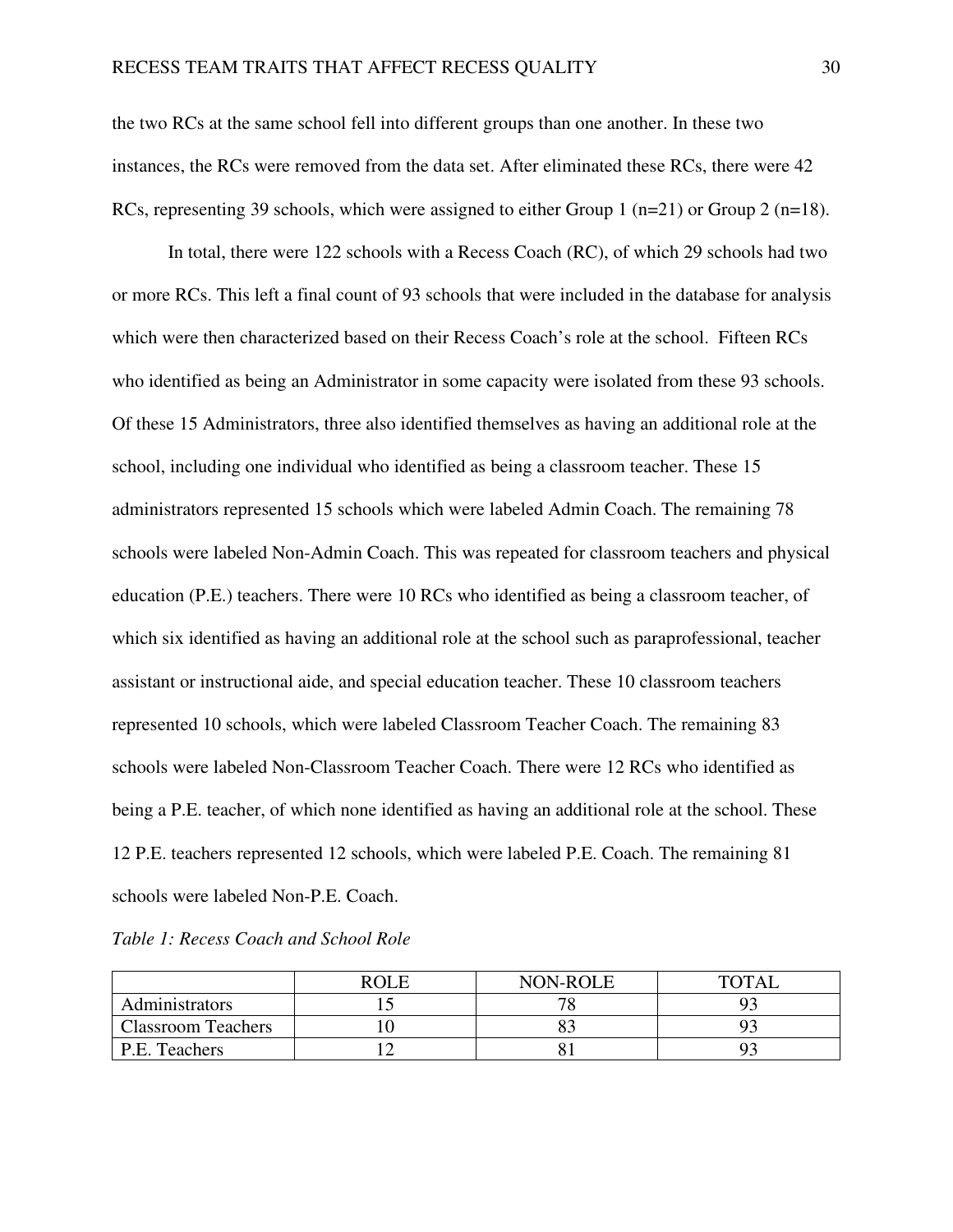#### **Results**

Select cases in the revised database were analyzed against three GRF factors: Student Behavior, Adult Engagement and Supervision, and Transitions; as well as the individual GRF measures that compose them. These are as follows: Student Behaviors (Game Initiation; Physical Altercations; Student Communication; Rules: Students; and Conflict Resolution); Adult Engagement and Supervision (Adult-to-Student Ratio; Adult Behavior; Adult Positioning; and Adult Engagement); Transitions (Transition to Recess; Transition from Recess; and Physical Activity).

# *Evaluation Question 1: Does the number of people who identify as being on the recess team affect the quality of recess (as measured by GRF factors)?*

 In the revised dataset, there were 201 schools that were analyzed against the first evaluation question. Size of recess team ranged from one to ten team members. Those recess teams with seven or more team members were considered outliers. This analysis focused on team sizes of one to six recess team members. A bivariate correlation in SPSS, using a two-tailed test of significance was conducted to evaluate team size against each of the GRF measures of interest using the Fall; and the combined (Spring and Fall) data. No significant findings occurred across any of the GRF factors or measures.

# *Evaluation Question 2: Does the Recess Coach's time on the recess team relative to length of employment affect the quality of recess (as measured by GRF factors)?*

There were 39 schools that were analyzed against the second evaluation question. This analysis focused on schools that had Recess Coaches, who had worked at the school for five or more years. Group 1 consisted of 21 schools with a recess coach or recess coaches, who had served on the recess team for at least 50 percent of their time employed by the school. Group 2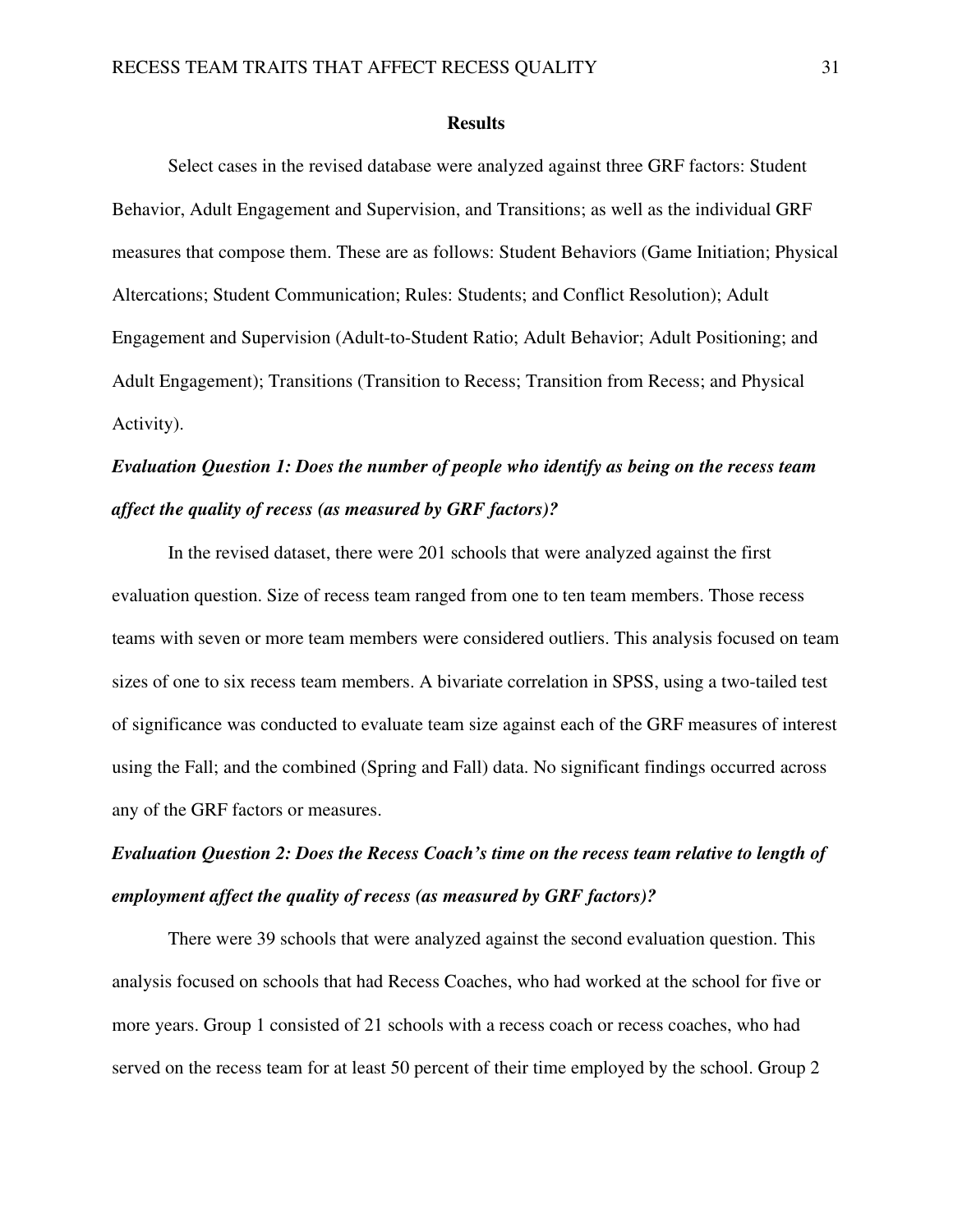consisted of 18 schools with a recess coach or recess coaches, who had served on the recess team for less than 50 percent of their time employed by the school. Using Fall GRF data, an independent samples t-test was conducted in order to compare the scores between Group  $1$  (n = 21) and Group 2 ( $n = 18$ ) on each of the GRF measures of interest. The same tests that were conducted using the Fall data, were repeated using the combined (Spring and Fall) data, where Group 1 ( $n = 42$ )/Group 2 ( $n = 36$ ). All of the independent samples t-tests conducted were found to be statistically non-significant.

# *Evaluation Question 3: Does the Recess Coach's role at the school affect the quality of recess (as measured by GRF factors)?*

There were 93 schools that were analyzed against the third evaluation question. This analysis focused solely on those schools with a single RC represented in the AIR data set. Using the Fall data, independent samples t-tests were conducted in order to compare the GRF scores between the Admin Coach ( $n = 15$ ) and Non-Admin Coach ( $n = 78$ ) groups. These tests were repeated in order to compare the Fall GRF scores between the Classroom Teacher Coach ( $n =$ 10) and Non Classroom Teacher Coach  $(n = 83)$  groups and then once more to compare the Fall GRF scores between the P.E. Coach  $(n = 12)$  and Non P.E. Coach  $(n = 81)$  groups. In total 45 independent samples t-tests were conducted using the Fall data. These 45 tests were repeated using the combined Spring and Fall data (refer to tables 2 through 7).

The independent t-test conducted to compare the Fall Adult Engagement and Supervision scores between the Admin Coach ( $n = 15$ ) and Non-Admin Coach ( $n = 78$ ) groups was found to be statistically non-significant. However, scores on one of four GRF measures that compose this Adult Engagement and Supervision factor, Adult Behavior, were found to be significantly different between these groups. For the independent t-test conducted to compare the Fall Adult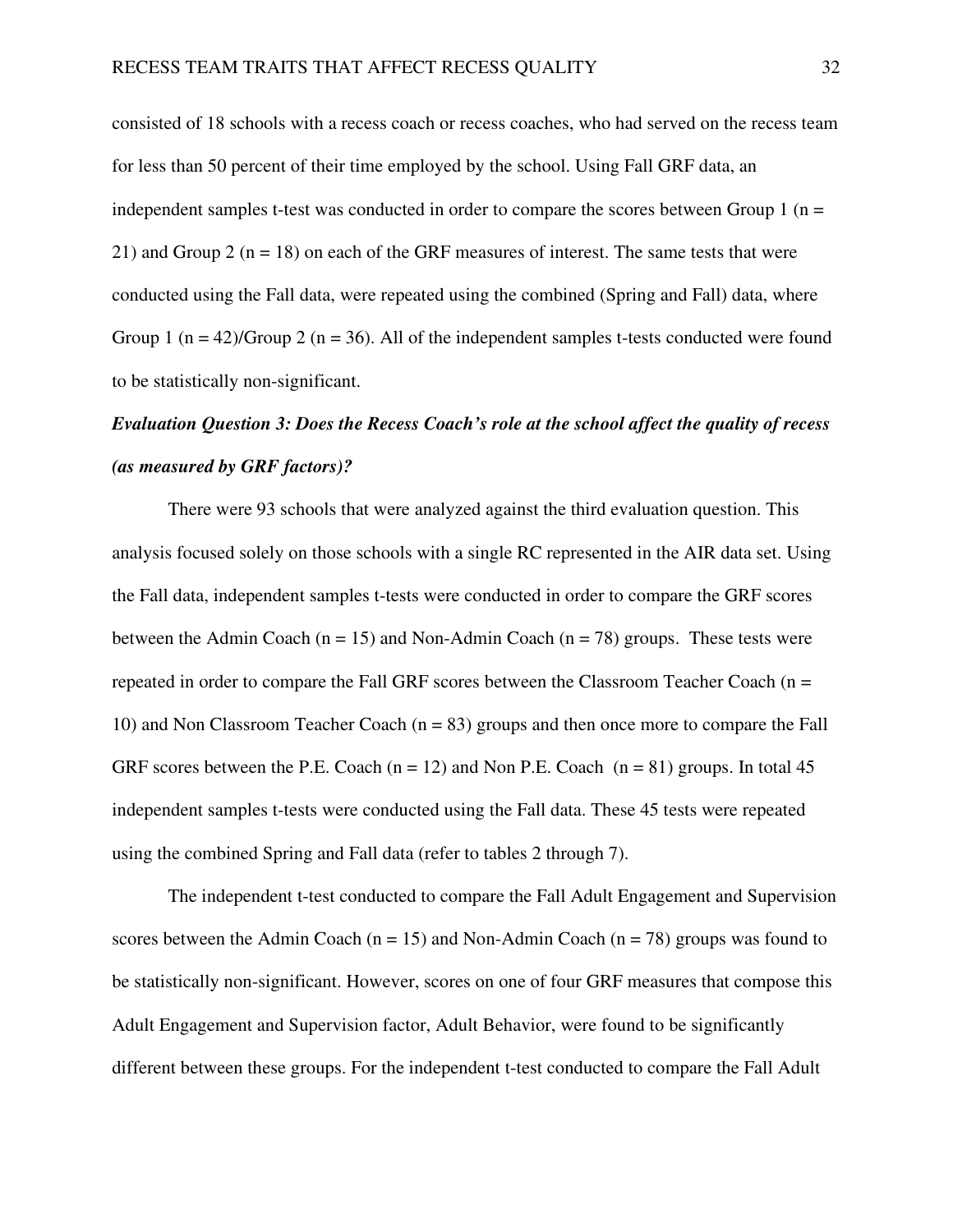Behavior scores between the Admin Coach ( $n = 15$ ) and Non-Admin Coach ( $n = 78$ ) groups, Levene's test for equality of variances was found to be significant,  $F = 4.85$ ,  $p = 0.030$ . Because of this, a *t* statistic not assuming equal variances was computed. This was found to be statistically significant,  $t(28) = 2.76$ ,  $p = 0.010$ . These results indicate that in the Fall, the Admin Coach group ( $M = 3.47$ ,  $SD = 0.52$ ) scored higher on Adult Behavior than did the Non-Admin Coach group ( $M = 3.03$ ,  $SD = 0.78$ ).

For the independent t-test conducted to compare the Fall Student Behaviors scores between the Admin Coach ( $n = 15$ ) and Non-Admin Coach ( $n = 78$ ), Levene's test for equality of variances was found to be significant,  $F = 5.30$ ,  $p = 0.024$ . Because of this, a *t* statistic not assuming equal variances was computed. This test was found to be statistically significant,  $t(39.45) = 3.04$ ,  $p < 0.01$ . These results indicate that in the Fall, the Admin Coach group ( $M =$ 3.49, *SD* = 0.23) score higher on Student Behaviors than did Non-Admin Coach group (*M* =  $3.25, SD = 0.46$ .

The independent t-test conducted to compare the Fall Transitions scores between the Admin Coach ( $n = 15$ ) and Non Admin Coach ( $n = 78$ ) groups was found to be statistically significant,  $t(91) = 2.19$ ,  $p < 0.05$ . These results indicate that in the Fall, the Admin Coach group  $(M = 3.53, SD = 0.42)$  scored higher on Transitions than did the Non-Admin Coach group ( $M =$  $3.21, SD = 0.54$ .

The independent t-tests conducted to compare each the Fall Adult Engagement and Supervision; the Student Behavior; and the Transitions scores between the Classroom Teacher Coach  $(n = 10)$  and Non-Classroom Teacher Coach  $(n = 83)$  groups were all found to be statistically non-significant. However, scores on one of three GRF measures that compose the Transitions factor, Transition from Recess, were found to be significantly different between these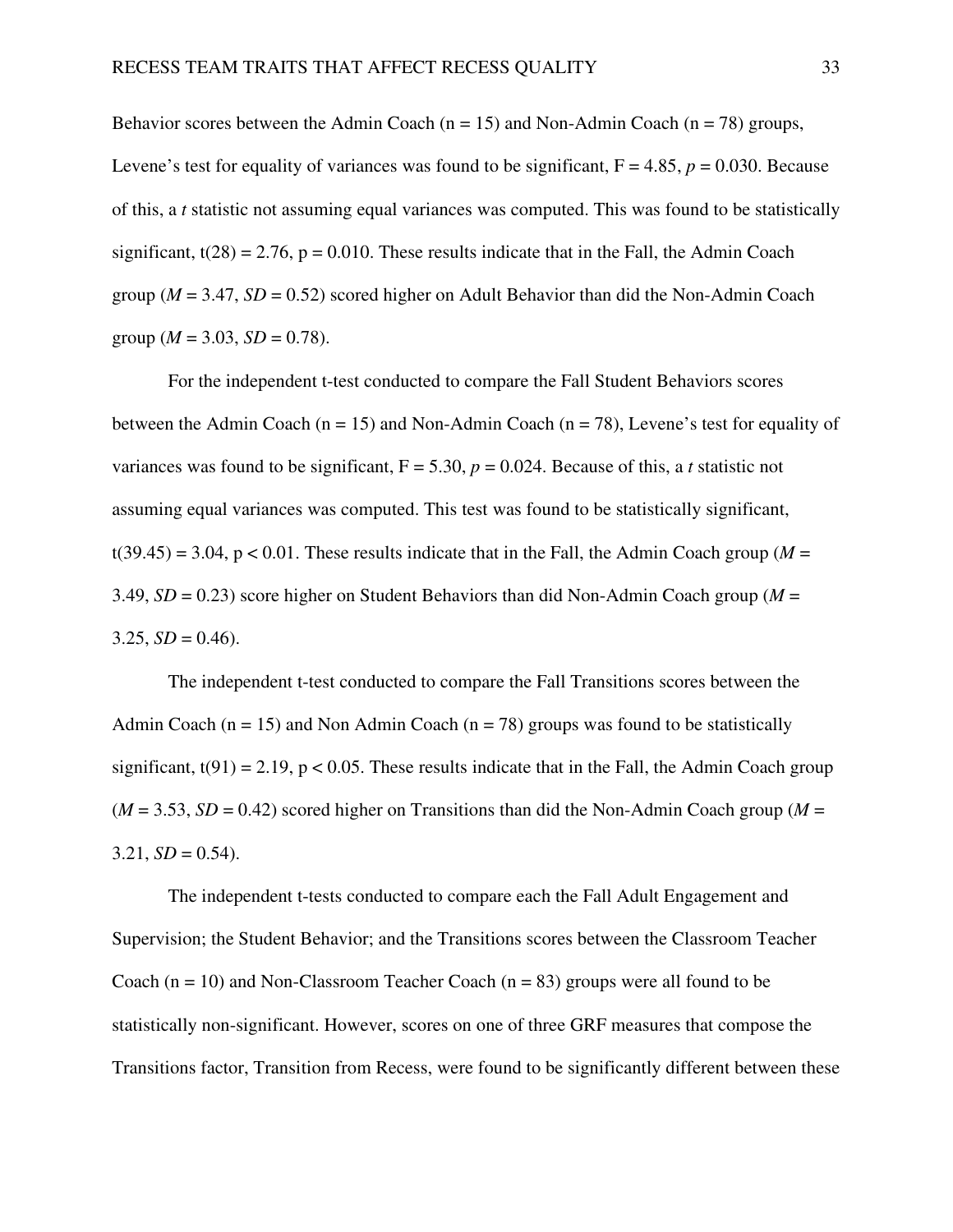groups. For the independent t-test conducted to compare the Fall Transition from Recess scores between the Classroom Teacher Coach  $(n = 10)$  and Non-Classroom Teacher Coach  $(n = 83)$ groups, Levene's test for equality of variances was found to be significant,  $F = 7.10$ ,  $p = 0.009$ . Because of this, a *t* statistic not assuming equal variances was computed. This test was found to be statistically significant,  $t(18) = 3.36$ ,  $p < 0.01$ . These results indicate that in the Fall, the Classroom Teacher Coach group ( $M = 3.65$ ,  $SD = 0.41$ ) scored higher on Transition from Recess than did the Non-Classroom Teacher Coach group ( $M = 3.13$ ,  $SD = 0.78$ ). The independent samples t-tests comparing these groups' scores on the remaining two GRF measures that compose the Transitions factor were found to be statistically non-significant.

The independent t-test conducted to compare the Fall Adult Behavior scores between the P.E. Coach ( $n = 12$ ) and Non-P.E. Coach ( $n = 81$ ) groups was found to be statistically nonsignificant. The independent t-test conducted to compare the Fall Student Behavior scores between the P.E. Coach ( $n = 12$ ) and Non P.E. Coach ( $n = 81$ ) groups was found to be statistically significant,  $t(91) = -2.71$ ,  $p < 0.01$ . These results indicate that in the Fall, P.E. Coach group ( $M = 2.98$ ,  $SD = 0.32$ ) scored lower on Student Behavior than did the Non-P.E. Coach group ( $M = 3.33$ ,  $SD = 0.44$ ).

The independent t-test conducted to compare the Fall Transitions scores between the P.E. Coach ( $n = 12$ ) and Non P.E. Coach ( $n = 81$ ) groups was found to be statistically significant,  $t(91) = -2.50$ , p < 0.05. These results indicate that in the Fall, P.E. Coach group ( $M = 2.92$ ,  $SD =$ 0.46) scored lower on Transitions than did the Non-P.E. Coach group ( $M = 3.32$ ,  $SD = 0.52$ ). Additionally, Fall scores on one of three GRF measures, which compose this Transitions factor were also found to be significantly different between these groups. The independent samples ttest comparing the P.E. Coach and Non-P.E. Coach groups' Fall scores on the Transition from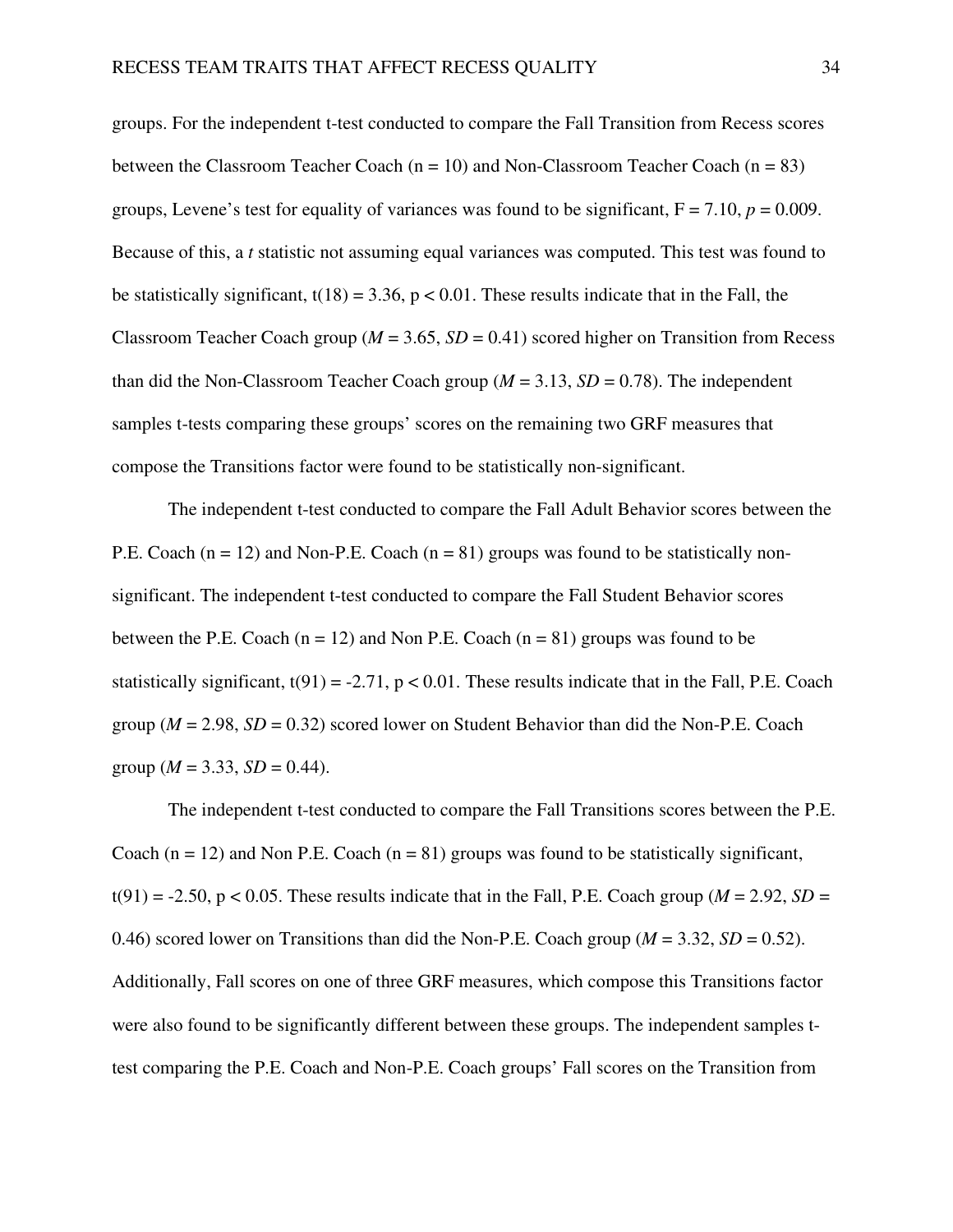Recess is statistically significant (t(91) = -2.79, p < 0.01). These results indicate that in the Fall, the P.E. Coach group ( $M = 2.63$ ,  $SD = 0.64$ ) scored lower on the Transition from Recess than did the Non-P.E. Coach group ( $M = 3.27$ ,  $SD = 0.75$ ).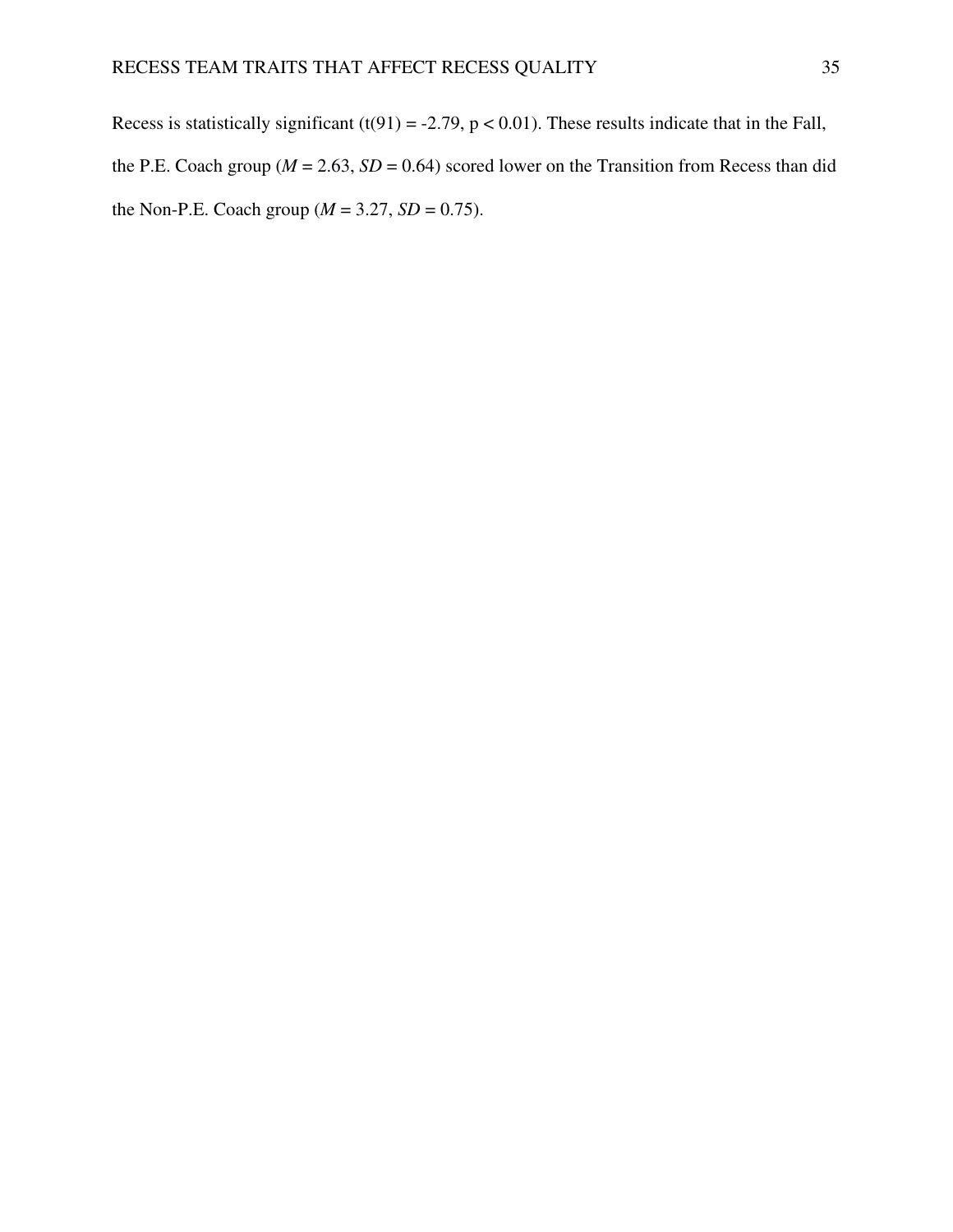|                                                     |      | Admin Coach | Non-Admin |           |         |       |              |         |      |           | Levene's test for<br>equality of |
|-----------------------------------------------------|------|-------------|-----------|-----------|---------|-------|--------------|---------|------|-----------|----------------------------------|
|                                                     |      |             | Coach     |           |         |       |              | 95% CI  |      |           | variances                        |
| Variable                                            | M    | <b>SD</b>   | M         | <b>SD</b> | t       | df    | $\mathbf{p}$ | LL      | UL   | ${\bf F}$ | Sig                              |
| <b>STUDENT BEHAVIOR</b>                             | 3.49 | 0.23        | 3.25      | 0.46      | 3.04    | 39.45 | 0.004        | 0.08    | 0.40 | 5.30      | 0.024                            |
| <b>Student Communication</b>                        | 3.31 | 0.48        | 2.92      | 0.62      | 2.30    | 91.00 | 0.024        | 0.05    | 0.73 |           |                                  |
| <b>Physical Altercations</b>                        | 3.71 | 0.25        | 3.60      | 0.55      | 1.19    | 46.17 | 0.241        | $-0.07$ | 0.29 | 5.53      | 0.021                            |
| Rules/Students                                      | 3.43 | 0.46        | 3.12      | 0.54      | 2.09    | 91.00 | 0.040        | 0.01    | 0.61 |           |                                  |
| Game Initiation                                     | 3.70 | 0.41        | 3.58      | 0.65      | 0.71    | 91.00 | 0.483        | $-0.22$ | 0.47 |           |                                  |
| <b>Conflict Resolution</b>                          | 3.30 | 0.53        | 3.02      | 0.74      | 1.39    | 91.00 | 0.168        | $-0.12$ | 0.68 |           |                                  |
| <b>TRANSITIONS</b>                                  | 3.53 | 0.42        | 3.21      | 0.54      | 2.19    | 91.00 | 0.031        | 0.03    | 0.61 |           |                                  |
| <b>Transition to Recess</b>                         | 3.50 | 0.71        | 2.94      | 0.82      | 2.48    | 91.00 | 0.015        | 0.11    | 1.01 |           |                                  |
| <b>Transition from Recess</b>                       | 3.37 | 0.77        | 3.15      | 0.77      | 1.01    | 91.00 | 0.314        | $-0.21$ | 0.65 |           |                                  |
| <b>Physical Activity</b><br><b>ADULT ENGAGEMENT</b> | 3.73 | 0.42        | 3.55      | 0.51      | 1.29    | 91.00 | 0.200        | $-0.10$ | 0.46 |           |                                  |
| & SUPERVISION                                       | 3.19 | 0.43        | 2.98      | 0.52      | 1.52    | 91.00 | 0.133        | $-0.07$ | 0.50 |           |                                  |
| <b>Adult to Student Ratio</b>                       | 3.47 | 0.79        | 3.22      | 0.72      | 1.19    | 91.00 | 0.237        | $-0.16$ | 0.65 |           |                                  |
| <b>Adult Positioning</b>                            | 3.50 | 0.82        | 3.28      | 0.71      | 1.08    | 91.00 | 0.284        | $-0.19$ | 0.63 |           |                                  |
| <b>Adult Engagement</b>                             | 2.33 | 0.79        | 2.38      | 0.89      | $-0.18$ | 91.00 | 0.857        | $-0.54$ | 0.45 |           |                                  |
| <b>Adult Behavior</b>                               | 3.47 | 0.52        | 3.03      | 0.78      | 2.76    | 28.03 | 0.010        | 0.11    | 0.77 | 4.85      | 0.030                            |
| n                                                   | 15   |             | 78        |           |         |       |              |         |      |           |                                  |

# *Table 2: Contrast of the Fall Scores of Admin Coach Schools with the Fall Scores of Non-Admin Coach Schools*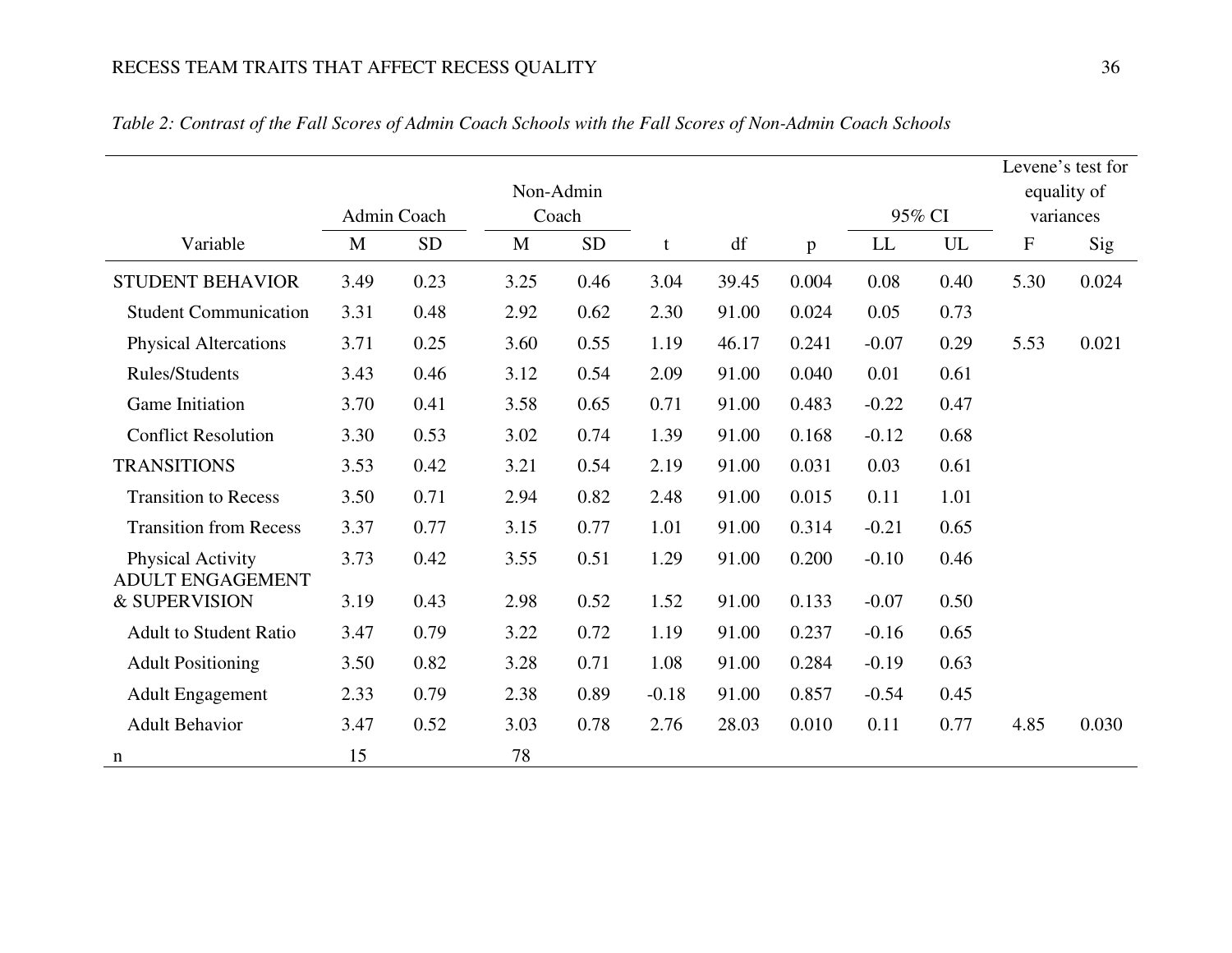|                                          |              | Classroom<br><b>Teacher Coach</b> | Non-Classroom<br><b>Teacher Coach</b> |            |         |       |       |         | 95% CI | Levene's test for<br>equality of<br>variances |       |
|------------------------------------------|--------------|-----------------------------------|---------------------------------------|------------|---------|-------|-------|---------|--------|-----------------------------------------------|-------|
| Variable                                 | $\mathbf{M}$ | <b>SD</b>                         | M                                     | ${\rm SD}$ | t       | df    | p     | LL      | UL     | ${\bf F}$                                     | Sig   |
| <b>STUDENT BEHAVIOR</b>                  | 3.44         | 0.28                              | 3.27                                  | 0.46       | 1.18    | 91.00 | 0.242 | $-0.12$ | 0.47   |                                               |       |
| <b>Student Communication</b>             | 2.95         | 0.90                              | 2.99                                  | 0.58       | $-0.18$ | 91.00 | 0.855 | $-0.45$ | 0.37   |                                               |       |
| <b>Physical Altercations</b>             | 3.87         | 0.32                              | 3.59                                  | 0.53       | 1.60    | 91.00 | 0.114 | $-0.07$ | 0.62   |                                               |       |
| Rules/Students                           | 3.40         | 0.39                              | 3.15                                  | 0.55       | 1.42    | 91.00 | 0.158 | $-0.10$ | 0.61   |                                               |       |
| Game Initiation                          | 3.60         | 0.52                              | 3.60                                  | 0.63       | 0.02    | 91.00 | 0.986 | $-0.41$ | 0.42   |                                               |       |
| <b>Conflict Resolution</b>               | 3.40         | 0.74                              | 3.02                                  | 0.71       | 1.57    | 91.00 | 0.119 | $-0.10$ | 0.85   |                                               |       |
| <b>TRANSITIONS</b>                       | 3.40         | 0.40                              | 3.25                                  | 0.54       | 0.86    | 91.00 | 0.394 | $-0.20$ | 0.51   |                                               |       |
| <b>Transition to Recess</b>              | 2.75         | 1.27                              | 3.06                                  | 0.76       | $-0.76$ | 9.78  | 0.466 | $-1.23$ | 0.61   | 7.99                                          | 0.006 |
| <b>Transition from Recess</b>            | 3.65         | 0.41                              | 3.13                                  | 0.78       | 3.36    | 18.21 | 0.003 | 0.20    | 0.85   | 7.10                                          | 0.009 |
| Physical Activity                        | 3.80         | 0.35                              | 3.55                                  | 0.51       | 1.47    | 91.00 | 0.144 | $-0.09$ | 0.58   |                                               |       |
| <b>ADULT ENGAGEMENT</b><br>& SUPERVISION | 3.18         | 0.40                              | 2.99                                  | 0.52       | 1.11    | 91.00 | 0.270 | $-0.15$ | 0.53   |                                               |       |
| <b>Adult to Student Ratio</b>            | 3.68         | 0.58                              | 3.21                                  | 0.73       | 1.96    | 91.00 | 0.053 | $-0.01$ | 0.95   |                                               |       |
| <b>Adult Positioning</b>                 | 3.38         | 0.95                              | 3.31                                  | 0.71       | 0.32    | 91.00 | 0.752 | $-0.41$ | 0.57   |                                               |       |
| <b>Adult Engagement</b>                  | 2.35         | 1.00                              | 2.37                                  | 0.87       | $-0.08$ | 91.00 | 0.937 | $-0.61$ | 0.56   |                                               |       |
| <b>Adult Behavior</b>                    | 3.30         | 0.82                              | 3.07                                  | 0.75       | 0.89    | 91.00 | 0.374 | $-0.28$ | 0.73   |                                               |       |
| n                                        | 10           |                                   | 83                                    |            |         |       |       |         |        |                                               |       |

*Table 3: Contrast of Fall Scores of Classroom Teacher Coach Schools with Fall Scores of Non-Classroom Teacher Coach Schools*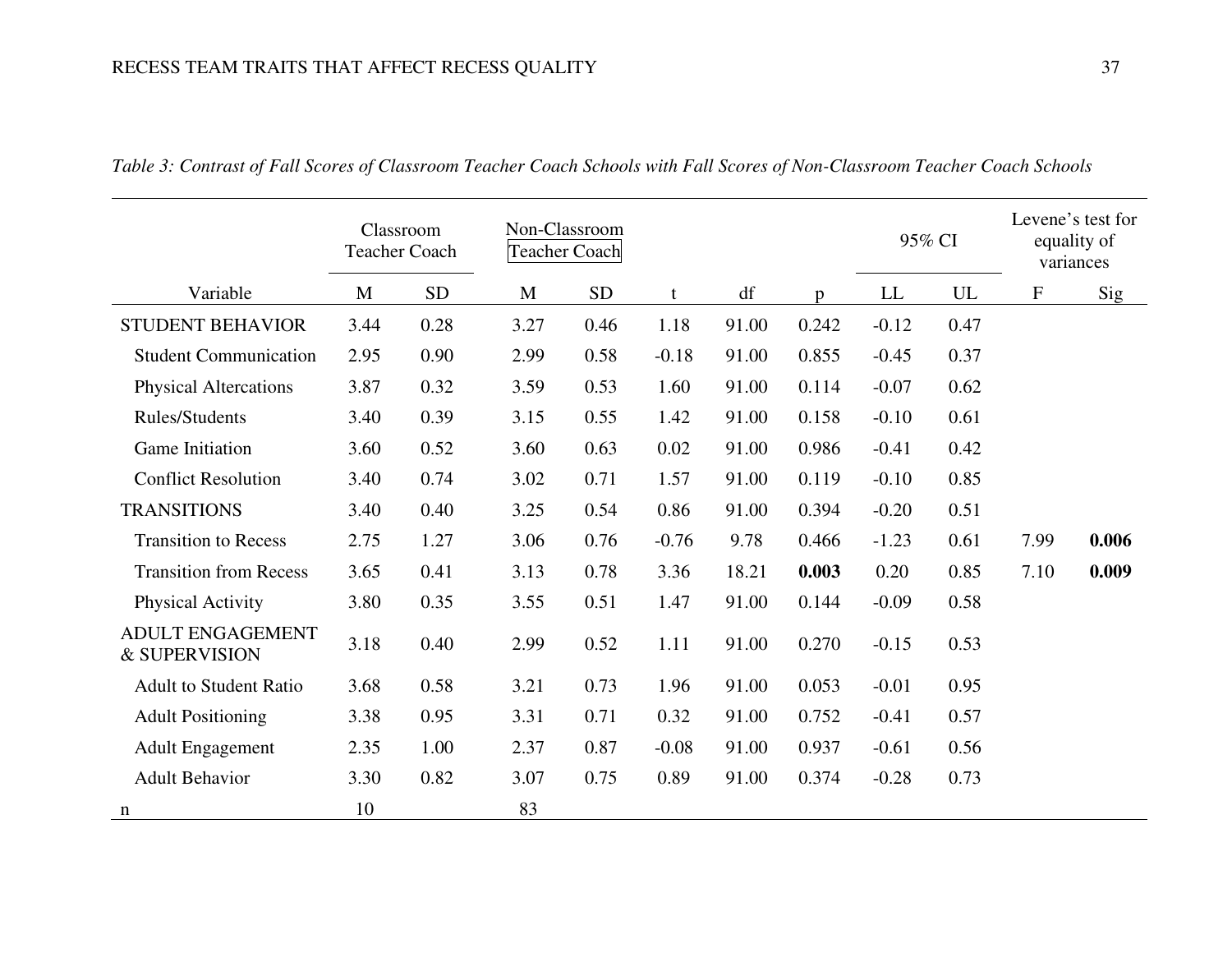|                                          |      | P.E. Coach | Non-P.E. Coach |            |         |       |              |         | 95% CI  | Levene's test for<br>variances | equality of |
|------------------------------------------|------|------------|----------------|------------|---------|-------|--------------|---------|---------|--------------------------------|-------------|
| Variable                                 | M    | <b>SD</b>  | M              | ${\rm SD}$ | t       | df    | $\mathbf{D}$ | LL      | UL      | $\mathbf F$                    | Sig         |
| <b>STUDENT BEHAVIOR</b>                  | 2.98 | 0.32       | 3.33           | 0.44       | $-2.71$ | 91.00 | 0.008        | $-0.62$ | $-0.10$ |                                |             |
| <b>Student Communication</b>             | 2.83 | 0.39       | 3.01           | 0.64       | $-0.91$ | 91.00 | 0.366        | $-0.55$ | 0.21    |                                |             |
| <b>Physical Altercations</b>             | 3.33 | 0.49       | 3.66           | 0.51       | $-2.11$ | 91.00 | 0.038        | $-0.64$ | $-0.02$ |                                |             |
| Rules/Students                           | 2.83 | 0.39       | 3.22           | 0.54       | $-2.39$ | 91.00 | 0.019        | $-0.71$ | $-0.07$ |                                |             |
| Game Initiation                          | 3.21 | 0.75       | 3.65           | 0.58       | $-2.39$ | 91.00 | 0.019        | $-0.82$ | $-0.08$ |                                |             |
| <b>Conflict Resolution</b>               | 2.67 | 0.49       | 3.12           | 0.73       | $-2.09$ | 91.00 | 0.039        | $-0.89$ | $-0.02$ |                                |             |
| <b>TRANSITIONS</b>                       | 2.92 | 0.46       | 3.32           | 0.52       | $-2.50$ | 91.00 | 0.014        | $-0.72$ | $-0.08$ |                                |             |
| <b>Transition to Recess</b>              | 2.67 | 0.49       | 3.08           | 0.85       | $-1.64$ | 91.00 | 0.104        | $-0.92$ | 0.09    |                                |             |
| <b>Transition from Recess</b>            | 2.63 | 0.64       | 3.27           | 0.75       | $-2.79$ | 91.00 | 0.006        | $-1.10$ | $-0.18$ |                                |             |
| Physical Activity                        | 3.46 | 0.58       | 3.60           | 0.49       | $-0.90$ | 91.00 | 0.368        | $-0.45$ | 0.17    |                                |             |
| <b>ADULT ENGAGEMENT</b><br>& SUPERVISION | 2.96 | 0.62       | 3.02           | 0.49       | $-0.38$ | 91.00 | 0.704        | $-0.37$ | 0.25    |                                |             |
| <b>Adult to Student Ratio</b>            | 2.92 | 0.63       | 3.31           | 0.73       | $-1.77$ | 91.00 | 0.080        | $-0.84$ | 0.05    |                                |             |
| <b>Adult Positioning</b>                 | 3.21 | 0.72       | 3.33           | 0.74       | $-0.53$ | 91.00 | 0.596        | $-0.57$ | 0.33    |                                |             |
| <b>Adult Engagement</b>                  | 2.67 | 1.07       | 2.33           | 0.84       | 1.26    | 91.00 | 0.212        | $-0.20$ | 0.88    |                                |             |
| <b>Adult Behavior</b>                    | 3.04 | 0.78       | 3.11           | 0.76       | $-0.27$ | 91.00 | 0.789        | $-0.53$ | 0.41    |                                |             |
| n                                        | 12   |            | 81             |            |         |       |              |         |         |                                |             |

*Table 4: Contrast of the Fall Scores of P.E. Teacher Coach Schools with the Fall Scores of Non-P.E. Teacher Coach Schools*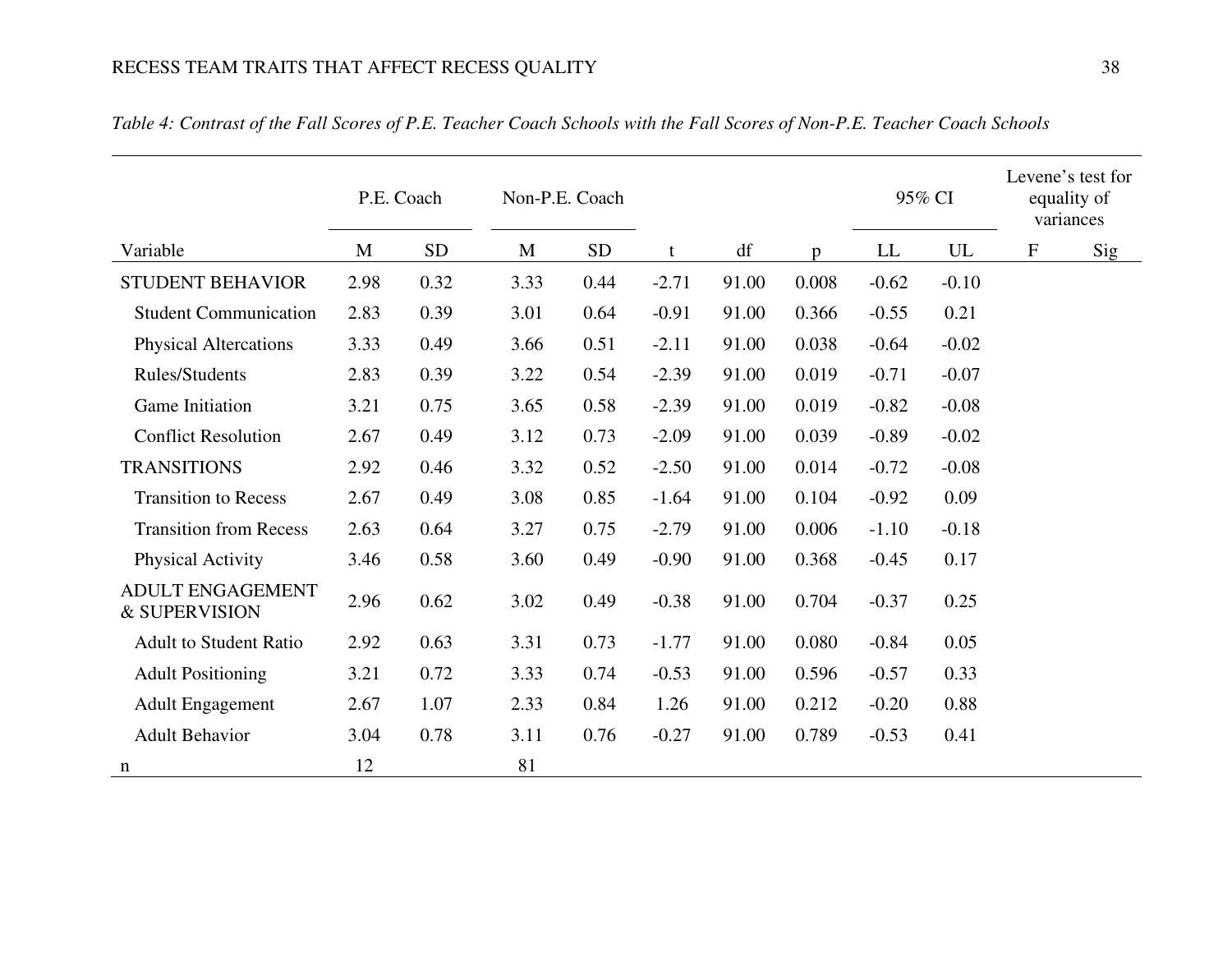|                                          |      | Admin Coach | Non-Admin<br>Coach |           |         |        |              |                            | 95% CI                   |           | Levene's test for<br>equality of<br>variances |
|------------------------------------------|------|-------------|--------------------|-----------|---------|--------|--------------|----------------------------|--------------------------|-----------|-----------------------------------------------|
| Variable                                 | M    | ${\rm SD}$  | M                  | <b>SD</b> | t       | df     | $\mathbf{D}$ | $\mathop{\rm LL}\nolimits$ | $\ensuremath{\text{UL}}$ | ${\rm F}$ | Sig                                           |
| <b>STUDENT BEHAVIOR</b>                  | 3.18 | 0.54        | 2.99               | 0.60      | 1.59    | 184.00 | 0.113        | $-0.04$                    | 0.42                     |           |                                               |
| <b>Student Communication</b>             | 3.11 | 0.59        | 2.71               | 0.66      | 3.03    | 184.00 | 0.003        | 0.14                       | 0.65                     |           |                                               |
| <b>Physical Altercations</b>             | 3.66 | 0.40        | 3.50               | 0.64      | 1.79    | 62.90  | 0.079        | $-0.02$                    | 0.34                     | 6.37      | 0.012                                         |
| <b>Rules/Students</b>                    | 3.07 | 0.77        | 2.82               | 0.78      | 1.57    | 184.00 | 0.118        | $-0.06$                    | 0.55                     |           |                                               |
| Game Initiation                          | 3.18 | 0.92        | 3.21               | 0.94      | $-0.13$ | 184.00 | 0.894        | $-0.39$                    | 0.34                     |           |                                               |
| <b>Conflict Resolution</b>               | 2.88 | 0.81        | 2.72               | 0.89      | 0.93    | 184.00 | 0.356        | $-0.18$                    | 0.51                     |           |                                               |
| <b>TRANSITIONS</b>                       | 3.01 | 0.77        | 2.90               | 0.65      | 0.75    | 184.00 | 0.454        | $-0.16$                    | 0.37                     |           |                                               |
| <b>Transition to Recess</b>              | 3.02 | 0.87        | 2.71               | 0.85      | 1.81    | 184.00 | 0.072        | $-0.03$                    | 0.64                     |           |                                               |
| <b>Transition from Recess</b>            | 2.77 | 0.93        | 2.76               | 0.92      | 0.06    | 184.00 | 0.956        | $-0.35$                    | 0.37                     |           |                                               |
| <b>Physical Activity</b>                 | 3.23 | 0.86        | 0.75               | 0.06      | $-0.09$ | 184.00 | 0.930        | $-0.32$                    | 0.29                     |           |                                               |
| <b>ADULT ENGAGEMENT</b><br>& SUPERVISION | 2.89 | 0.53        | 2.74               | 0.57      | 1.33    | 184.00 | 0.186        | $-0.07$                    | 0.37                     |           |                                               |
| <b>Adult to Student Ratio</b>            | 3.37 | 0.73        | 3.19               | 0.74      | 1.23    | 184.00 | 0.222        | $-0.11$                    | 0.47                     |           |                                               |
| <b>Adult Positioning</b>                 | 3.20 | 0.87        | 3.03               | 0.80      | 1.03    | 184.00 | 0.304        | $-0.15$                    | 0.49                     |           |                                               |
| <b>Adult Engagement</b>                  | 2.03 | 0.73        | 2.06               | 0.86      | $-0.17$ | 184.00 | 0.869        | $-0.36$                    | 0.30                     |           |                                               |
| <b>Adult Behavior</b>                    | 2.97 | 0.85        | 2.69               | 0.88      | 1.61    | 184.00 | 0.110        | $-0.06$                    | 0.63                     |           |                                               |
| n                                        | 30   |             | 156                |           |         |        |              |                            |                          |           |                                               |

*Table 5: Contrast of the Fall and Spring Scores of Admin Coach Schools with Fall and Spring Scores of Non-Admin Coach Schools*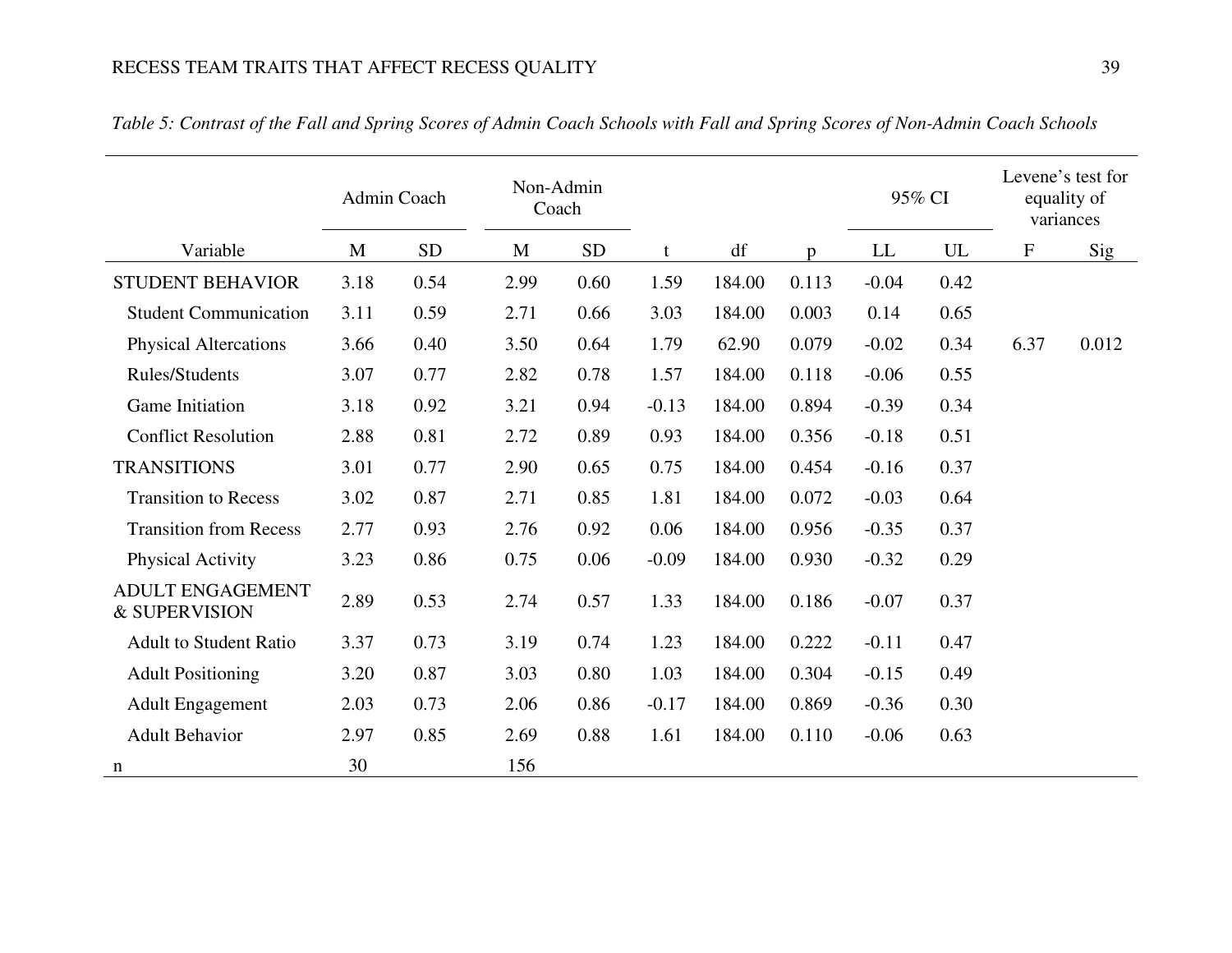### *Table 6: Contrast of Fall and Spring Scores of Classroom Teacher Coach Schools with Fall and Spring Scores of Non-Classroom*

# *Teacher Coach Schools*

|                                          |      | Classroom<br><b>Teach Coach</b> | Non-Classroom<br><b>Teach Coach</b> |           |         |        |              | 95% CI  |      |      | Levene's test for<br>equality of<br>variances |
|------------------------------------------|------|---------------------------------|-------------------------------------|-----------|---------|--------|--------------|---------|------|------|-----------------------------------------------|
| Variable                                 | M    | <b>SD</b>                       | M                                   | <b>SD</b> | t       | df     | $\mathbf{D}$ | LL      | UL   | F    | Sig                                           |
| <b>STUDENT BEHAVIOR</b>                  | 3.08 | 0.60                            | 3.02                                | 0.59      | 0.43    | 184.00 | 0.666        | $-0.22$ | 0.34 |      |                                               |
| <b>Student Communication</b>             | 2.68 | 0.78                            | 2.79                                | 0.65      | $-0.72$ | 184.00 | 0.474        | $-0.42$ | 0.20 |      |                                               |
| <b>Physical Altercations</b>             | 3.78 | 0.52                            | 3.49                                | 0.62      | 2.03    | 184.00 | 0.043        | 0.01    | 0.58 |      |                                               |
| Rules/Students                           | 3.13 | 0.78                            | 2.83                                | 0.78      | 1.60    | 184.00 | 0.111        | $-0.07$ | 0.66 |      |                                               |
| Game Initiation                          | 2.88 | 1.04                            | 3.24                                | 0.92      | $-1.67$ | 184.00 | 0.096        | $-0.80$ | 0.07 |      |                                               |
| <b>Conflict Resolution</b>               | 2.93 | 0.98                            | 2.73                                | 0.87      | 0.96    | 184.00 | 0.340        | $-0.21$ | 0.61 |      |                                               |
| <b>TRANSITIONS</b>                       | 2.93 | 0.72                            | 2.92                                | 0.67      | 0.09    | 184.00 | 0.930        | $-0.30$ | 0.33 |      |                                               |
| <b>Transition to Recess</b>              | 2.50 | 1.12                            | 2.79                                | 0.81      | $-1.12$ | 21.47  | 0.274        | $-0.83$ | 0.25 | 6.28 | 0.013                                         |
| <b>Transition from Recess</b>            | 2.95 | 0.99                            | 2.74                                | 0.91      | 0.99    | 184.00 | 0.325        | $-0.22$ | 0.65 |      |                                               |
| Physical Activity                        | 3.35 | 0.80                            | 0.76                                | 0.06      | 0.65    | 184.00 | 0.517        | $-0.24$ | 0.48 |      |                                               |
| <b>ADULT ENGAGEMENT</b><br>& SUPERVISION | 2.77 | 0.60                            | 2.77                                | 0.57      | 0.04    | 184.00 | 0.967        | $-0.26$ | 0.27 |      |                                               |
| <b>Adult to Student Ratio</b>            | 3.62 | 0.58                            | 3.17                                | 0.74      | 2.62    | 184.00 | 0.010        | 0.11    | 0.79 |      |                                               |
|                                          |      |                                 |                                     |           |         |        |              |         |      |      |                                               |
| <b>Adult Positioning</b>                 | 2.87 | 1.05                            | 3.08                                | 0.78      | $-0.89$ | 21.60  | 0.381        | $-0.72$ | 0.29 | 6.57 | 0.011                                         |
| <b>Adult Engagement</b>                  | 1.98 | 0.91                            | 2.07                                | 0.83      | $-0.46$ | 184.00 | 0.646        | $-0.48$ | 0.30 |      |                                               |
| <b>Adult Behavior</b>                    | 2.63 | 1.05                            | 2.74                                | 0.86      | $-0.57$ | 184.00 | 0.570        | $-0.53$ | 0.29 |      |                                               |
| n                                        | 20   |                                 | 166                                 |           |         |        |              |         |      |      |                                               |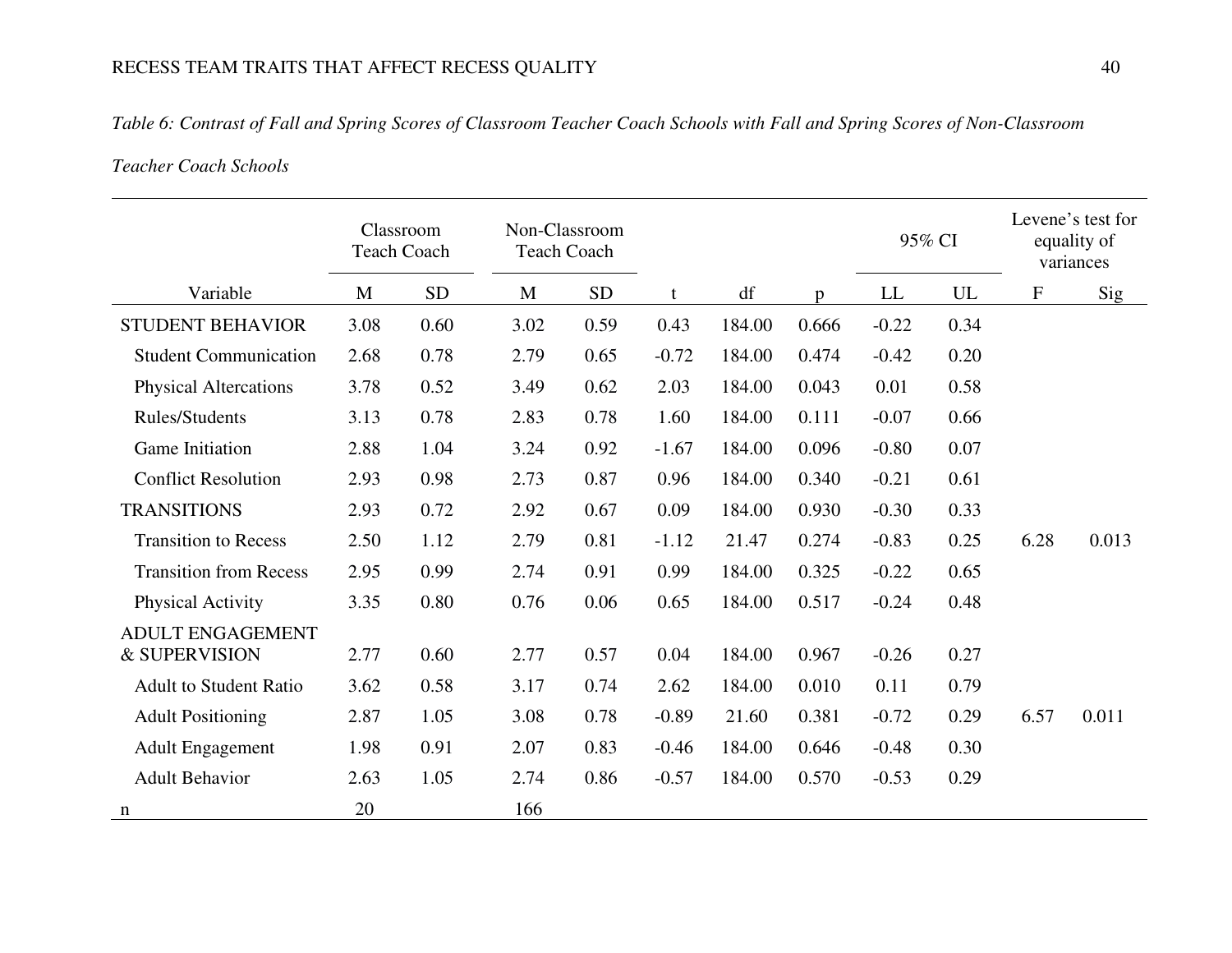### *Table 7: Contrast of Fall and Spring Scores of P.E. Teacher Coach Schools with Fall and Spring Scores of Non-P.E. Teacher Coach*

# *Schools*

|                                          |      | P.E. Coach | Non-P.E. Coach |           |         |        |              |                            | 95% CI                     |           | Levene's test for<br>equality of<br>variances |
|------------------------------------------|------|------------|----------------|-----------|---------|--------|--------------|----------------------------|----------------------------|-----------|-----------------------------------------------|
| Variable                                 | M    | <b>SD</b>  | M              | <b>SD</b> | t       | df     | $\mathbf{D}$ | $\mathop{\rm LL}\nolimits$ | $\ensuremath{\mathrm{UL}}$ | ${\bf F}$ | Sig                                           |
| <b>STUDENT BEHAVIOR</b>                  | 2.93 | 0.33       | 3.04           | 0.62      | $-1.30$ | 51.97  | 0.199        | $-0.27$                    | 0.06                       | 7.63      | 0.006                                         |
| <b>Student Communication</b>             | 2.77 | 0.39       | 2.78           | 0.70      | $-0.06$ | 48.49  | 0.951        | $-0.20$                    | 0.19                       | 6.79      | 0.010                                         |
| <b>Physical Altercations</b>             | 3.27 | 0.59       | 3.56           | 0.61      | $-2.18$ | 184.00 | 0.031        | $-0.55$                    | $-0.03$                    |           |                                               |
| <b>Rules/Students</b>                    | 2.79 | 0.41       | 2.87           | 0.82      | $-0.77$ | 54.68  | 0.445        | $-0.30$                    | 0.13                       | 6.85      | 0.010                                         |
| <b>Game Initiation</b>                   | 3.21 | 0.74       | 3.20           | 0.96      | 0.02    | 184.00 | 0.982        | $-0.40$                    | 0.41                       |           |                                               |
| <b>Conflict Resolution</b>               | 2.60 | 0.51       | 2.77           | 0.92      | $-1.30$ | 48.93  | 0.201        | $-0.42$                    | 0.09                       | 11.93     | 0.001                                         |
| <b>TRANSITIONS</b>                       | 2.78 | 0.46       | 2.94           | 0.70      | $-1.12$ | 184.00 | 0.266        | $-0.45$                    | 0.13                       |           |                                               |
| <b>Transition to Recess</b>              | 2.52 | 0.62       | 2.80           | 0.88      | $-1.91$ | 38.47  | 0.063        | $-0.56$                    | 0.02                       | 5.19      | 0.024                                         |
| <b>Transition from Recess</b>            | 2.46 | 0.64       | 2.80           | 0.95      | $-2.28$ | 39.77  | 0.028        | $-0.65$                    | $-0.04$                    | 8.12      | 0.005                                         |
| <b>Physical Activity</b>                 | 3.35 | 0.52       | 3.23           | 0.80      | 0.75    | 184.00 | 0.454        | $-0.21$                    | 0.46                       |           |                                               |
| <b>ADULT ENGAGEMENT</b><br>& SUPERVISION | 2.76 | 0.58       | 2.77           | 0.57      | $-0.10$ | 184.00 | 0.922        | $-0.26$                    | 0.23                       |           |                                               |
| <b>Adult to Student Ratio</b>            | 2.94 | 0.71       | 3.26           | 0.73      | $-2.00$ | 184.00 | 0.047        | $-0.63$                    | 0.00                       |           |                                               |
| <b>Adult Positioning</b>                 | 2.90 | 0.75       | 3.08           | 0.82      | $-1.06$ | 184.00 | 0.290        | $-0.54$                    | 0.16                       |           |                                               |
| <b>Adult Engagement</b>                  | 2.33 | 0.89       | 2.02           | 0.82      | 1.75    | 184.00 | 0.083        | $-0.04$                    | 0.68                       |           |                                               |
| <b>Adult Behavior</b>                    | 2.85 | 0.76       | 2.71           | 0.90      | 0.73    | 184.00 | 0.465        | $-0.24$                    | 0.52                       |           |                                               |
| n                                        | 24   |            | 162            |           |         |        |              |                            |                            |           |                                               |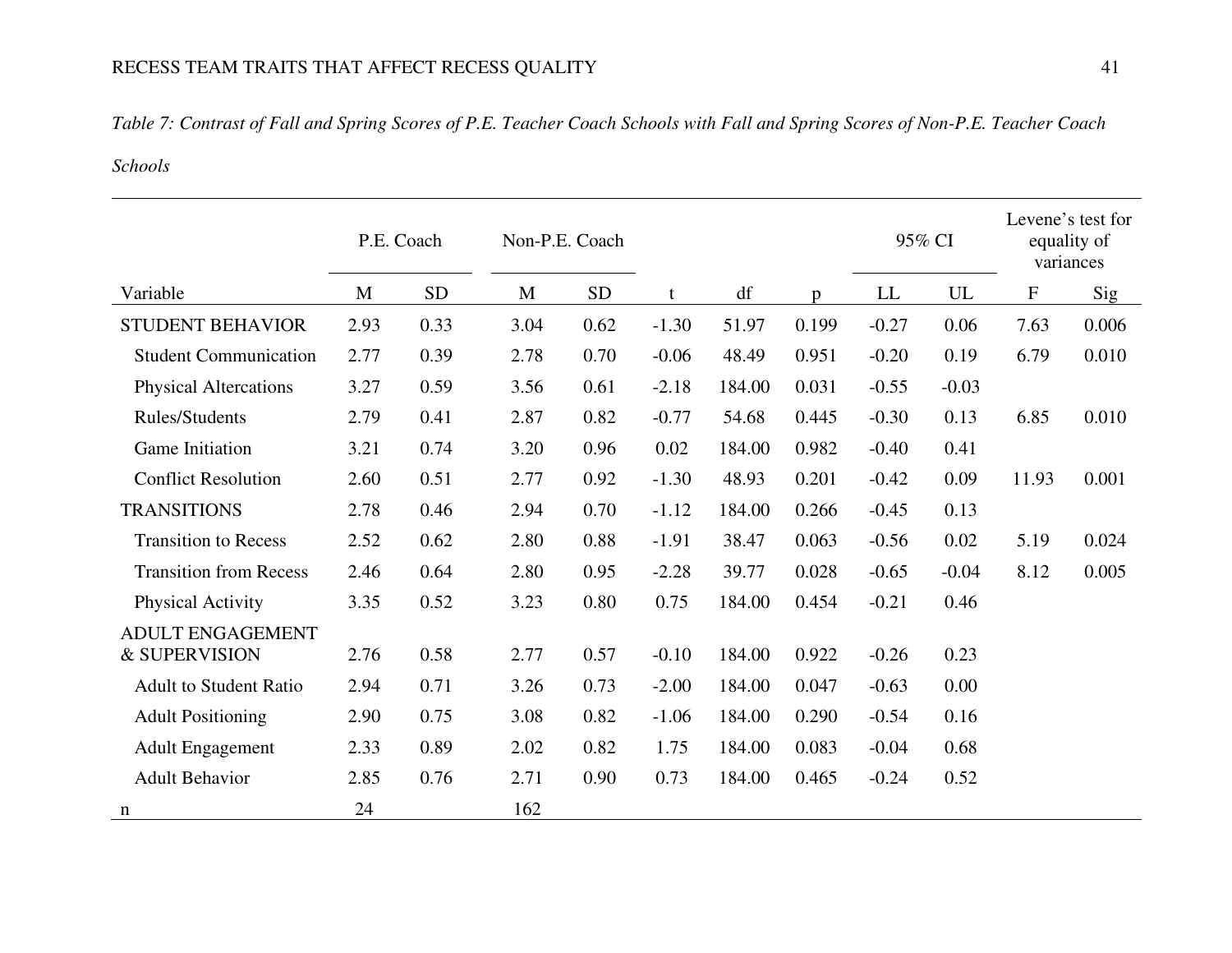#### **Discussion**

The finding that schools with an administrator as the RC, tend to have more organized transitions to recess may reflect a tendency for such tasks to align well with administrative roles. Administrators may likely already be thinking about how to move kids around safely and efficiently. They also may have greater agency to make decisions behind the scenes to support these transitions and when actively participating in these transitions, may be more likely to utilize that power. At schools where the RC is not an administrator, it may be beneficial for an administrator to occasionally play an active role in facilitating this transition to recess.

The difference in Student Behavior scores between the Admin Coach and Non-Admin Coach groups observed in the Fall may relate to the degree of formal authority associated with an administrative role. Students may naturally give administrators more respect than they would give teachers or part-time staff. Students may also pick up on and mimic the different manner, with which the adults at recess may regard this administrator. Additionally, students may respond to administrators differently for reasons indirectly related to their positions as administrators. For example, administrators may be older on average than teachers and other staff, which may contribute to students responding more readily to their direction and intervention.

While the Adult Behavior and Supervision factor did not differ significantly between the Admin Coach and Non-Admin Coach groups in the Fall, one of the four GRF items that comprise it did differ significantly between these groups: Adult Behavior. This Adult Behavior item reflects the percentage of adults at recess who model positive culture such as, language, inclusion, and conflict resolution. Of all the GRF items that compose the Adulting Engagement and Supervision factor (Adult Engagement; Adult Behavior; Adult Positioning; and Adult to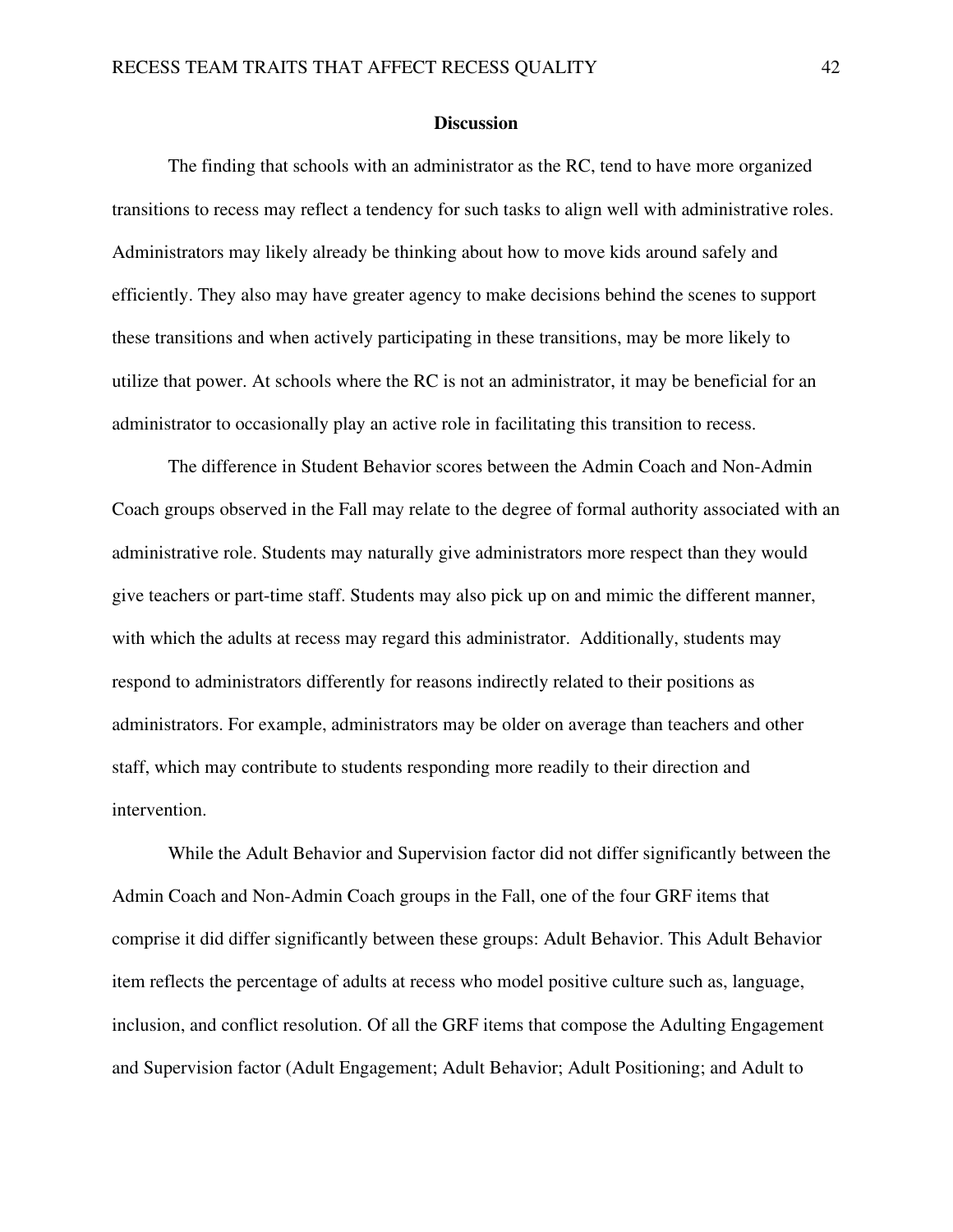Student Ratio), this Adult Behavior item is the most strongly correlated with the Student Behaviors factor and each of the five GRF items that compose it. This suggests that the Admin Coach group's greater scores on Student Behavior may stem at least in part from greater modeling of positive culture by the adults at recess. Moreover, this underlines not only the relevance of positive adult modeling on student behaviors at recess, but also a potential advantage in engaging leadership in eliciting such adult modeling.

The one GRF measure, for which the Classroom Teacher Coach group had significantly different scores than the Non-Classroom Teacher Coach group was the Transition from Recess. This transition at the end of recess was significantly more organized at those schools, which had a classroom teacher as their RC. A classroom teacher's perspective may be especially relevant to the transition from recess since it is also a transition to class, and since most classes typically take place in classrooms. Furthermore, a classroom teacher is likely uniquely motivated to improve this transition because they are likely often on the receiving end of it. Not only do classroom teachers receive students from recess, but they receive them into relatively small indoor spaces. The experiences of a part-time staff member or even a full-time P.E. teacher, who do not directly engage with students in this classroom setting following recess are likely less impacted by the transition being chaotic.

The RC's responsibilities as a classroom teacher may, in some cases, mean that they aren't able to focus on facilitating this transition. However, in the case that this RC has a class of their own to receive off the playground following recess, there is a visible need for other recess team members to step up and support the transition from recess. Moreover, a teacher, who has a role on the recess team, such as that of a RC, likely has a working relationship with the other recess team members, making them well positioned to direct those efforts. At schools where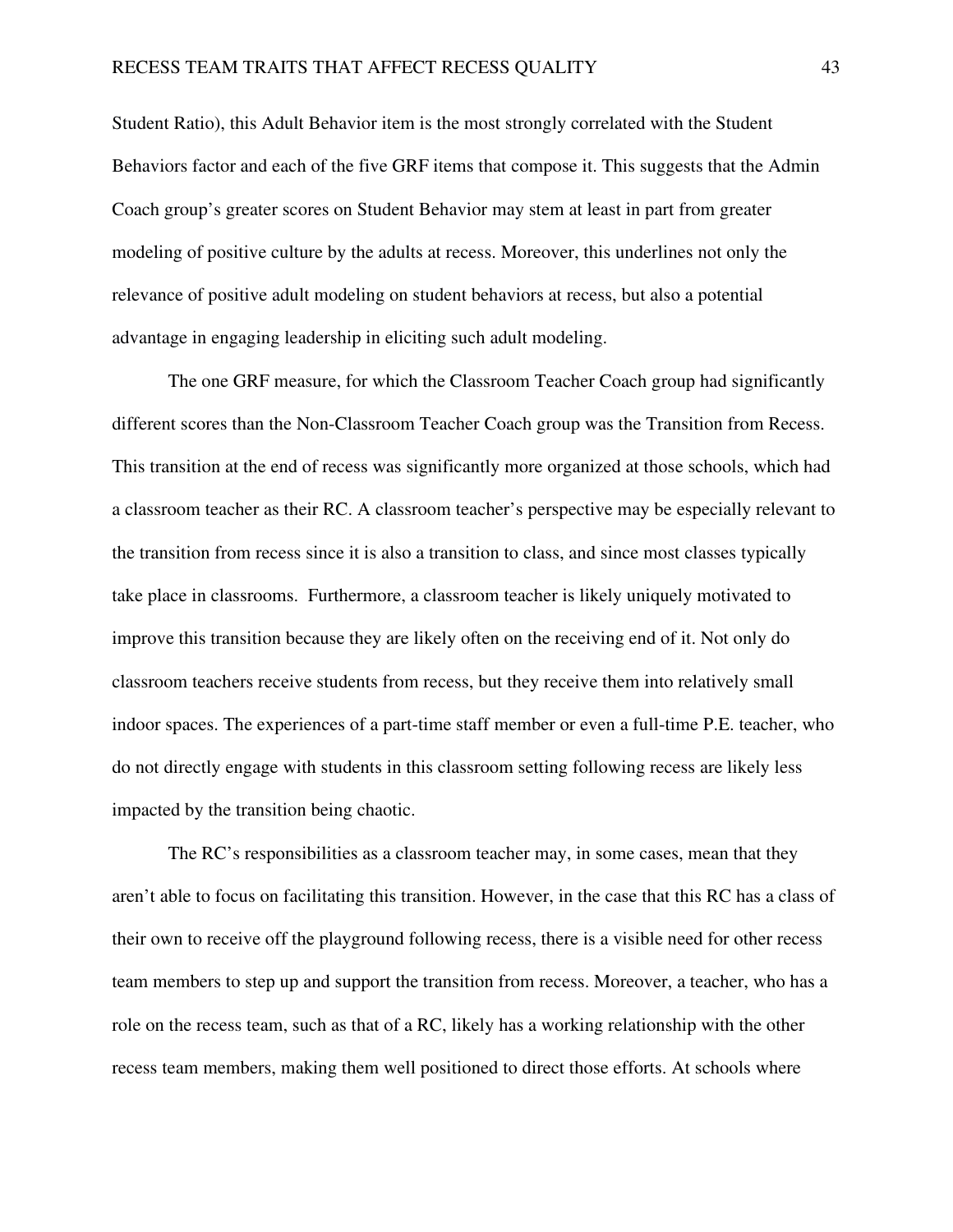classroom teachers are not included on the recess team, engaging their perspective may positively impact this GRF measure. Furthermore, building rapport between classroom teachers and members of the recess team may be important to doing this effectively.

Additionally, it is essential that teachers who have classes to receive following recess are adequately supported with the recess-end of this transition. This includes P.E. teachers who have teaching responsibilities following recess. The need to support a RC, who is a P.E. teacher during this transition may not be as visible due to the fact that P.E. teachers often receive their classes outside on what is also the recess yard or playground. The teacher who is physically present on the playground during the transition from recess, may be misunderstood by other team members as being available to support with this transition, despite the fact that the individual has a class to receive. Therefore, it is important that leadership take into account the potential need to clarify responsibilities and properly support this P.E. teacher. A lack of support for P.E. teacher RCs may explain at least partially their significantly lower scores on the Transition from Recess Measure.

The P.E. Coach group scored significantly lower than the Non-P.E. Coach group on the Student Behavior factor as well as on four of the five individual GRF measures that compose it. There are a few potential factors that may help to explain this difference. Firstly, greater resistance to Playworks culture by P.E. Teachers may play a role. While some P.E. teachers may be great advocates for Playworks, others may not see the value of playing just to play. Of all the adults on a campus, the P.E. teacher is the individual most directly associated with play and games for a different purpose. Furthermore, Playworks staff coming in and suggesting changes to the way this individual operates at recess may be perceived as threatening to their values and skills as a P.E. teacher.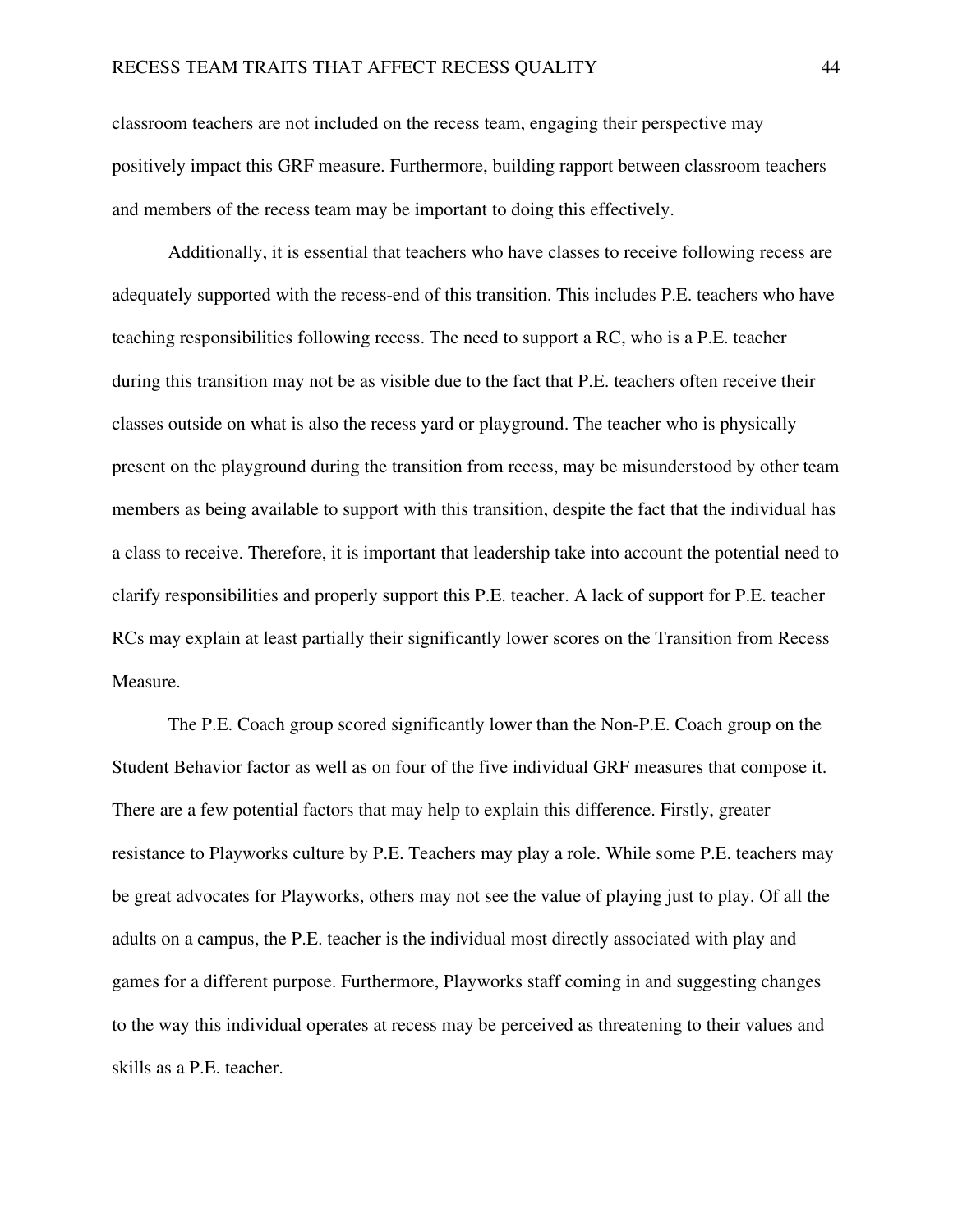A lower level of support from administration is another possible explanation. After removing the Admin Coach group  $(n = 15)$  from the dataset, Crosstabulation revealed that the P.E. Coach group is significantly less likely ( $p<0.05$ ) than the non-P.E. Coach group to have an administrator on the recess team in some capacity. This crosstabulation analysis was not significant when comparing the Classroom Teacher Coach and Non-Classroom Teacher Coach groups. Lower administrator participation within this group may reflect an assumption that responsibility for recess is a natural extension of a P.E. teacher's job and that because of this P.E. teachers should require less support as Recess Coaches. In light of this possible assumption, Playworks staff may do well to emphasize the differences between P.E. and Playworks programing when entering into a school partnership. Additionally, it may also be helpful for Playworks Site Coordinators to be prepared to recognize and tactfully address misconceptions stemming from this assumption. Alternatively, lower administrator participation may reflect that administrations, which are less supportive of program implementation, may be more likely to choose P.E. teachers as the RC.

#### *Limitations*

 One limitation of this evaluation is the use of number of survey participants as the measure of recess team size. Each school's Playworks Site Coordinator was responsible for providing Playworks Evaluation with the email addresses of those individuals who they considered to be members of the school's recess team. The number of email addresses submitted varied from region to region. In fact, crosstabulation revealed that the distribution of schools by the number of individuals who ultimately participated in the survey (team size) varied significantly across regions.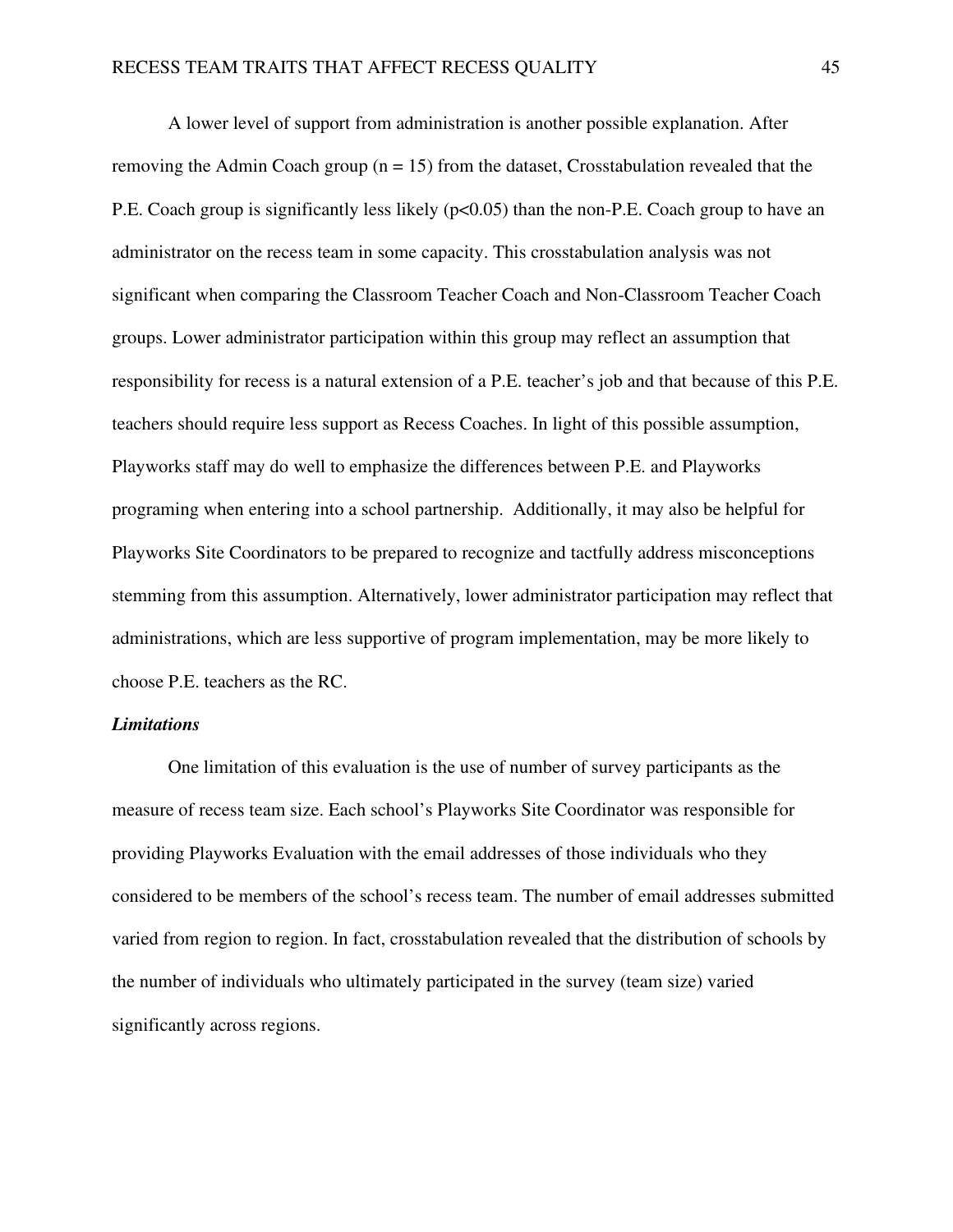Another limitation of this evaluation is the use of Recess Coach time on the recess team relative to length of employment as the measure of the integration of RC responsibilities into this individual's role at the school. Without seeing job descriptions, it is difficult to ascertain to what degree recess responsibilities were an integral part of their employment understanding. Furthermore, other factors beyond integration of the role into this individual's job may be at play. For example, individuals who have been running recess one way for a long time, may in fact be more resistant to Playworks culture. Additionally, both research questions two and three characterize schools based solely on their Recess Coaches, who although an important player on the recess team are just that, one member on a team of people. Lastly, the small size of the data set also is a limitation of this study.

#### *Implications for Future Projects*

Because administrators can participate on the recess team in capacities other than that of RC, future projects might evaluate the impact of an administrator's participation on the recess team in any capacity or in another specific role such as Recess Manager. Additionally, survey questions that more directly reflect the degree to which, the RC role is integrated into an individual's responsibilities at the school may allow for a more meaningful evaluation of this factor's impact on recess quality.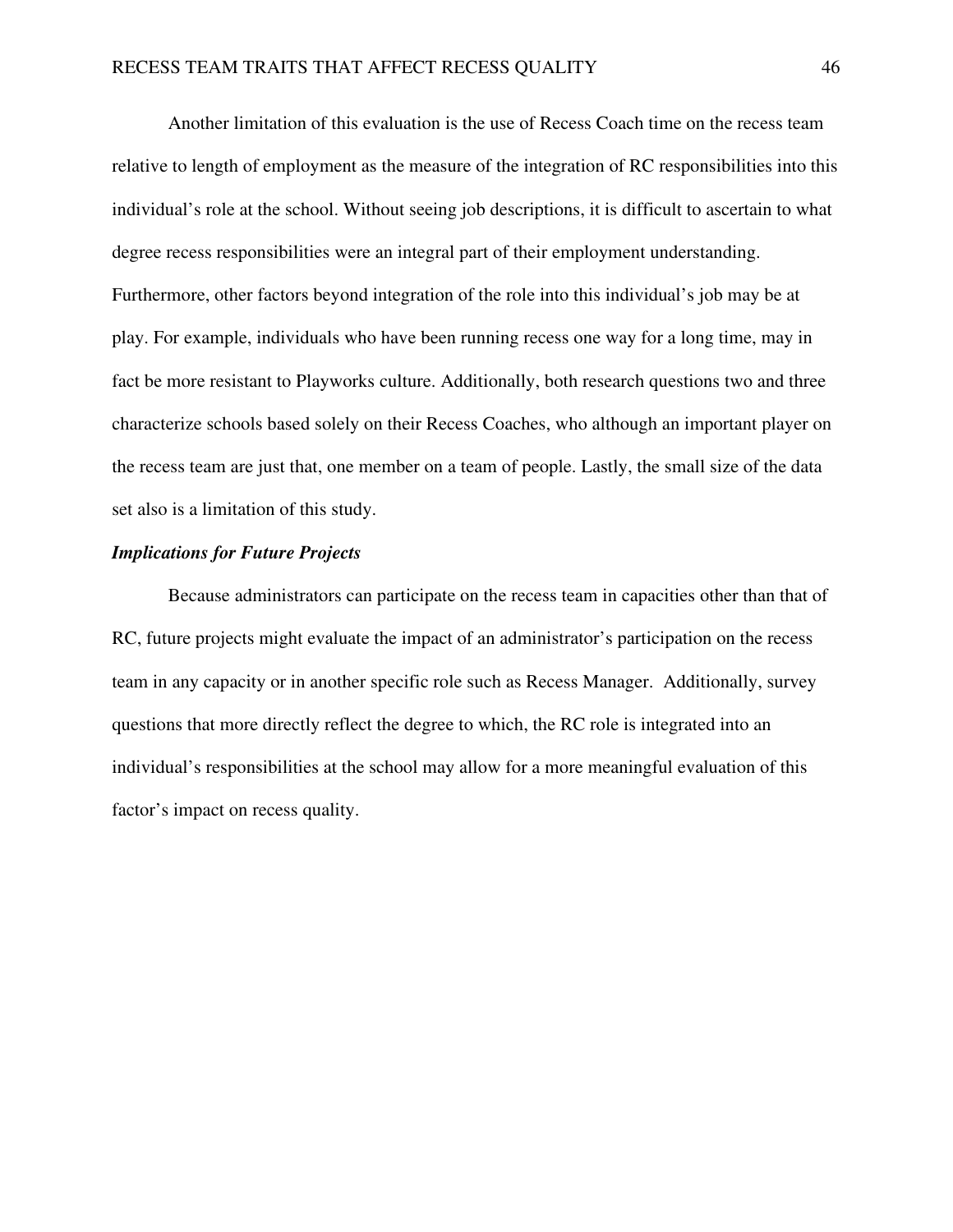#### **References**

Barros, R.M., Silver, E.J., & Stein, R.E.K. (2009). School recess and group classroom behavior. *Pediatrics. 123*(2). 431-436.

Berlyne, D.E. (1966). Curiosity and exploration. *Science*, *153*(3731), 25-33.

- Brown, L., Newman, J., Bauman, E., Schwartzhaupt, R., & Liu, F. (2018). *Understanding the recess team: What drives school staff in implementing Playworks?* Chicago, IL: American Institutes for Research.
- Doll, B., Song, S., & Siemers, E. (2003). Classroom ecologies that support or discourage bullying. In Espelage, D.L., & Swearer, S.M. *Bullying in American schools: A socialecological perspective on prevention and intervention* (pp. 161-183). New York, NY: Routledge.
- Egan C.A., Webster, C.A., Beets, M.A., Weaver, R.G., Russ, L., Michael, D., Nesbitt, D., & Orendorff, K.L. (2019). Sedentary time and behavior during school: A systematic review and meta-analysis. *American Journal of Health Education*, *50*(5), 283-290.
- Haapala, H.L., Hirvensalo, M.H., Laine, K., Laakso, L., Hakonen, H., Kankaanpää, A., Lintunen, T., & Tammelin, T.H. (2014). Recess physical activity and school-related social factors in Finnish primary and lower secondary schools: Cross-sectional associations. *BMC Public Health*, *14(*1114), 1-9.
- Jarrett, O.S., Maxwell, D.M., Dickerson, C., Hoge, P., Davies, G. & Yetley, A. (1998). Impact of recess on classroom behavior: Group effects and individual differences. *The Journal of Educational Research. 92*(2). 121-126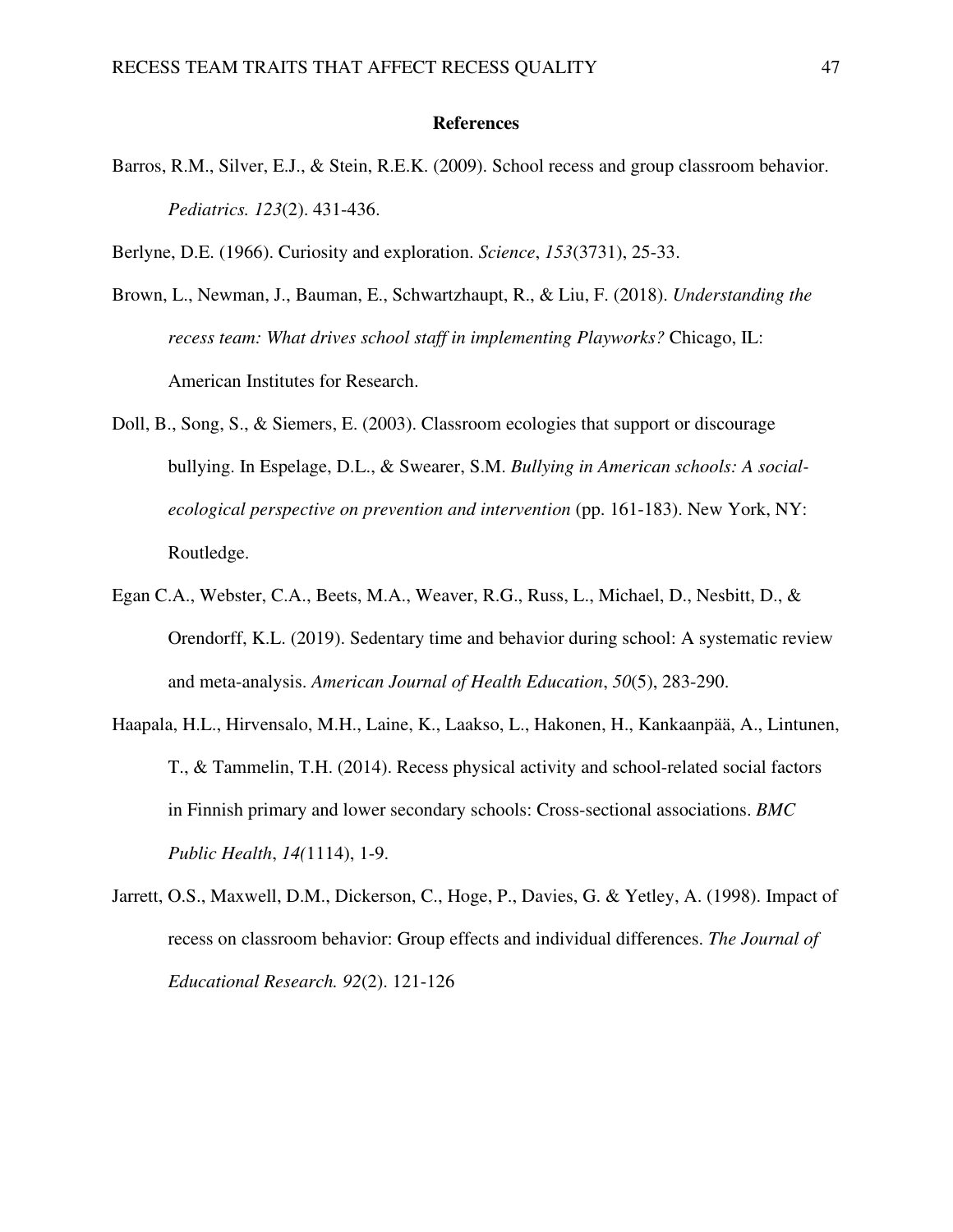- Larson, J.N., Brusseau, T.A., Chase, B., Heinemann, A., & Hannon, J.C. (2014) Youth physical activity and enjoyment during semi-structured versus unstructured school recess. *Open Journal of Preventive Medicine, 4*, 631-639.
- Lassiter, J.W., & Campbell, A.L. (2019). Effect of an elementary school walking program on physical activity and classroom behavior. *The Physical Educator*, *76*(2), 485-501.

Lever, J. (1975). Sex differences in the games children play. *Social Problems*, *23*(4), 478-487.

- London, R.A., & Standeven, K. December (2016). *Playworks TeamUp implementation in five regions* [Program Implementation Brief]. Oakland, CA: Playworks.
- London R.A. & Standeven, K. (2017). Building a culture of health through safe and healthy elementary school recess. *Robert Wood Johnson Foundation Issue Brief*. Retrieved from https://www.rwjf.org/en/library/research/2017/02/building-a-culture-of-health-throughsafe-and-healthy-elementary.html
- London, R.A., Westrich, L., Stokes-Guinana, K., & McLaughlin, M. (2015). Playing fair: The contribution of high-functioning recess to overall school climate in low-income elementary schools. *Journal of School Health, 85*(1). 53-60
- Massey, W.V., Stellino, M.B., Mullen, S.P., Claassen, J., & Wilkison, M. (2018). Development of the great recess framework - observational tool to measure contextual and behavioral components of elementary school recess. *BMC Public Health, 18*(1). 1-14

McMurrer, J. (2007). *Choices, changes, and challenges: Curriculum and instruction in the NCLB era.* Retrieved from the George Washington University, Center on Education Policy. Retrieved from https://www.cep-dc.org/displayDocument.cfm?DocumentID=312

National Center for Health Statistics (2018). Prevalence of overweight, obesity, and severe obesity among adults aged 20 and over: United States, 1960–1962 through 2015–2016.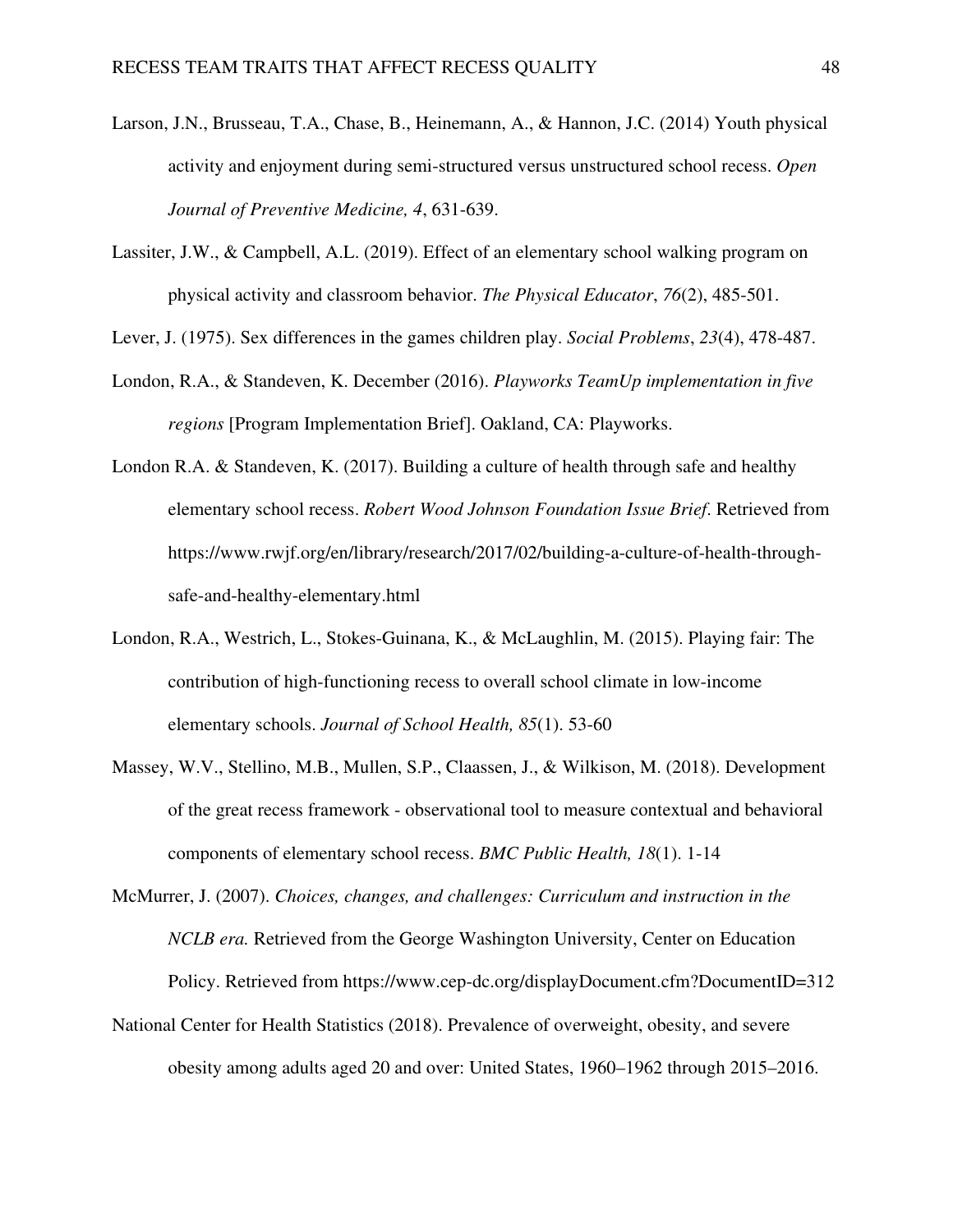*U.S. Department of Health and Human Services, Centers for Disease Control and Prevention*. Retrieved from

https://www.cdc.gov/nchs/data/hestat/obesity\_adult\_15\_16/obesity\_adult\_15\_16.htm

- Payne, A.A., Gottfredson, D.C., & Gottfredson, G.D. (2006). School predictors of the intensity of implementation of school-based prevention programs: Results from a national study. *Prevention Science, 7*(2). 225-237
- Pellegrini, A.D., & Smith, P.K. (1993). School recess: Implications for education and development. *Review of Educational Research*, *63*(1), 51-67
- Playworks (2020). About Us Press Kit. Retrieved from https://www.playworks.org/about/presskit/
- Ramstetter, C., Murray, R., Garner, A.S. (2010). The crucial role of recess in schools. *Journal of School Health, 80*(11). 517-526.
- Sibley, B.A., & Etnier, J. (2003). The relationship between physical activity and cognition in children: A meta-analysis. *Pediatric Exercise Science*, *15*(3), 243-256. doi:10.1515/ijsl.2000.143.183
- Sluckin, A. (2017). *Growing up in the playground: The social development of children*. London, UK: Routledge & Kegan Paul.
- Trambley, E. (2017). *Breaks in the elementary classroom and their effect on student behavior* [Master's Thesis]. Retrieved from Digital Commons, California State University, Monterey Bay, CA.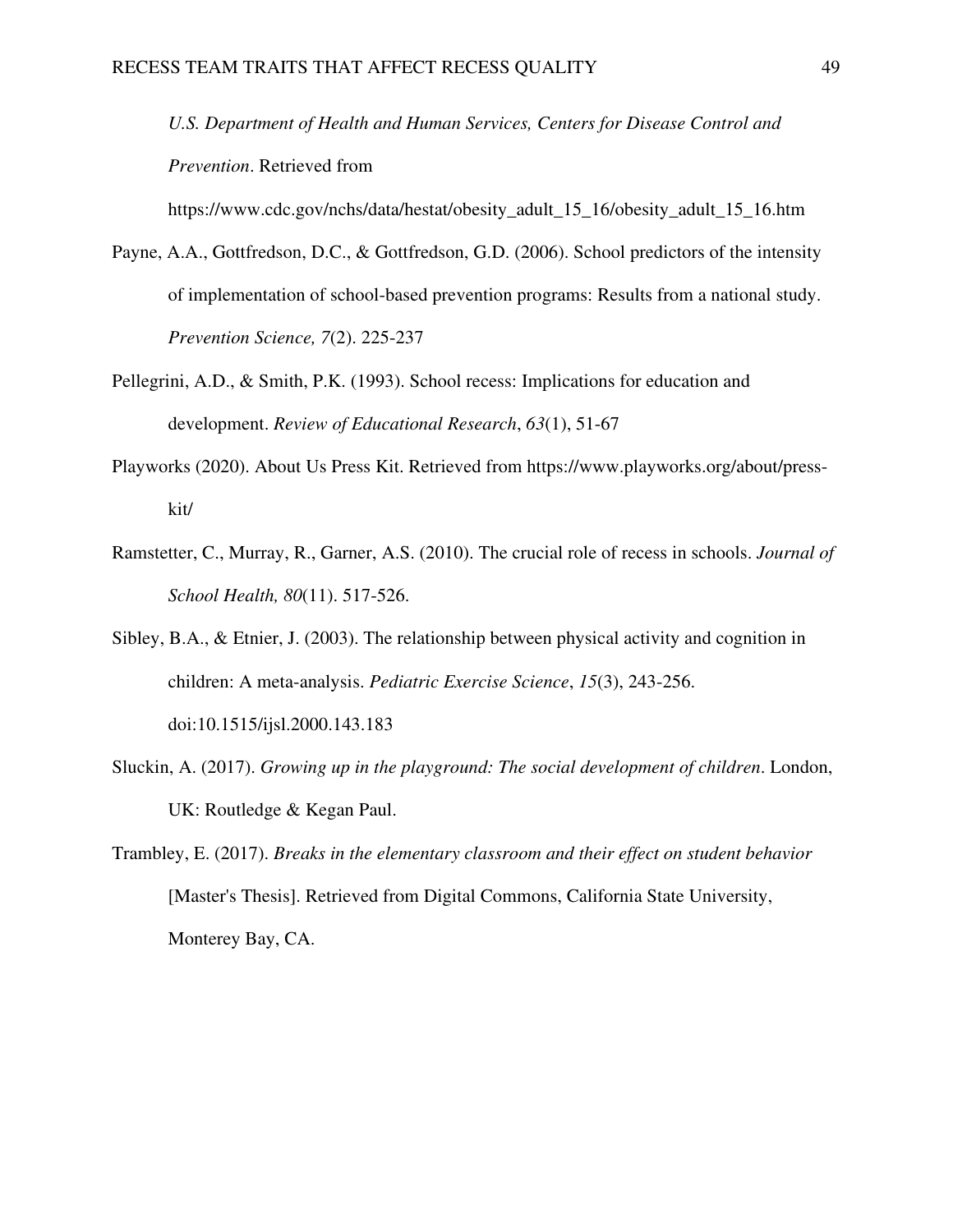| Scale                       | Item                        |                                                                                                                                                                                                                                             | $\overline{2}$                                                                                    | $\overline{3}$                                                                                                                                 | $\overline{4}$                                                                                  |
|-----------------------------|-----------------------------|---------------------------------------------------------------------------------------------------------------------------------------------------------------------------------------------------------------------------------------------|---------------------------------------------------------------------------------------------------|------------------------------------------------------------------------------------------------------------------------------------------------|-------------------------------------------------------------------------------------------------|
|                             | Game initiation<br>Physical | Hardly any games are<br>initiated by students<br>There were several physical There were some physical                                                                                                                                       | A few games are initiated<br>by students                                                          | Some games are initiated<br>by students<br>There were few physical                                                                             | Almost all games are<br>initiated by students<br>There were no physical                         |
|                             | altercations                | altercations between<br>students.                                                                                                                                                                                                           | altercations between<br>students.                                                                 | altercations between<br>students.                                                                                                              | altercations between<br>students.                                                               |
| Student<br><b>Behaviors</b> | Student<br>communication    | Hardly any communication Very little communication<br>(verbal or nonverbal)<br>between students is positive between students is positive between students is positive between students is positive<br>and encouraging toward<br>each other. | (verbal or nonverbal)<br>and encouraging toward<br>each other.                                    | Most of the communication Almost all communication<br>(verbal or nonverbal)<br>and is encouraging toward and encouraging toward<br>each other. | (verbal or nonverbal)<br>each other.                                                            |
|                             | <b>Rules: Students</b>      | There were several<br>disagreements about rules<br>between students that were<br>disruptive to play.                                                                                                                                        | There were some<br>disagreements about rules<br>between students that were<br>disruptive to play. | There were few<br>disagreements about rules<br>between students that were<br>disruptive to play.                                               | There were no<br>disagreements about<br>rules between students that<br>were disruptive to play. |

**Appendix A – Relevant Items from the GRF Rubric**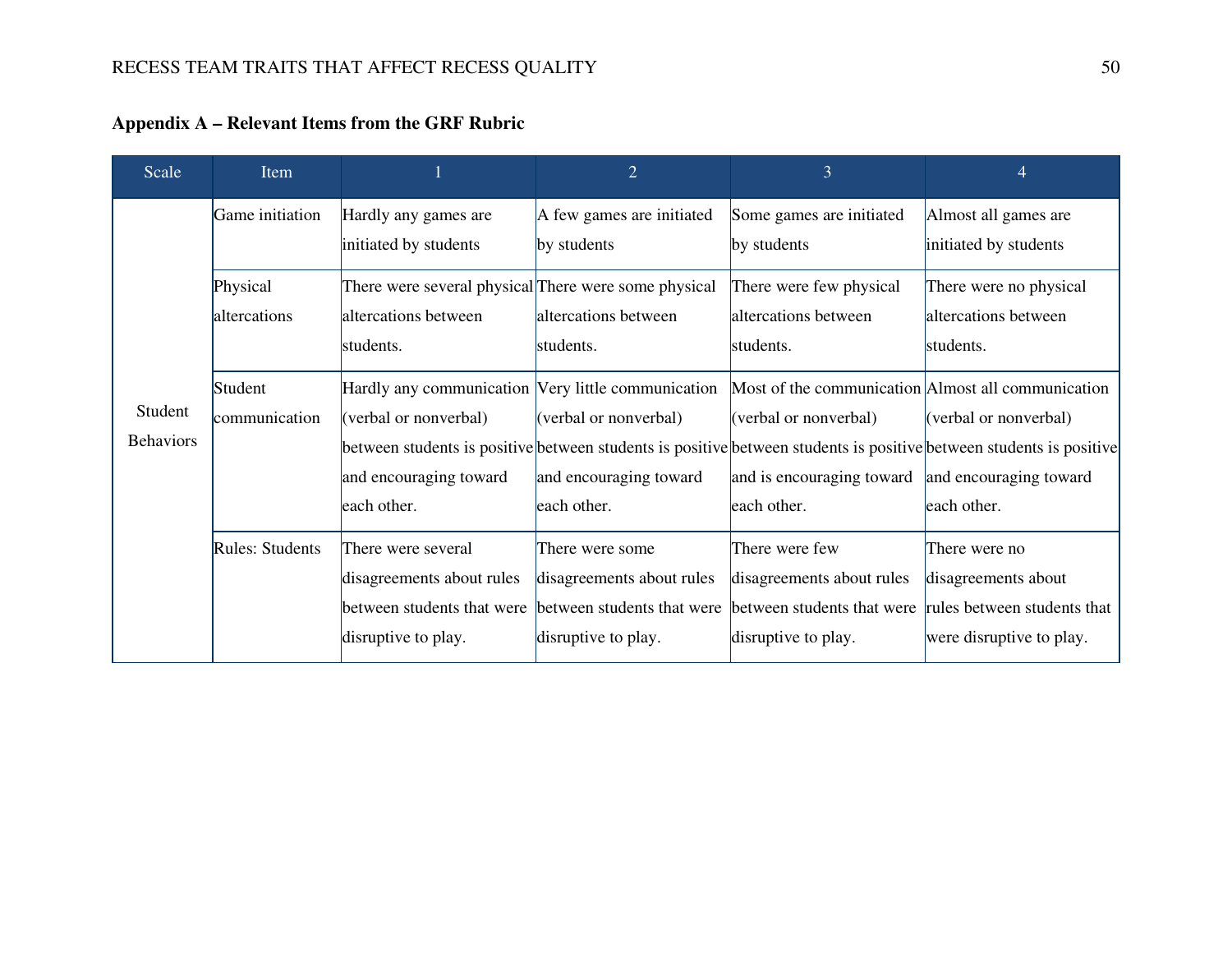| <b>Scale</b>                              | <b>Item</b>                                 |                                                                                                                                                                                                                                                                                                       | $\overline{2}$                                                                                                                                                                 | 3                                                                                                                                                                                                                  | 4                                                                                                                                                        |
|-------------------------------------------|---------------------------------------------|-------------------------------------------------------------------------------------------------------------------------------------------------------------------------------------------------------------------------------------------------------------------------------------------------------|--------------------------------------------------------------------------------------------------------------------------------------------------------------------------------|--------------------------------------------------------------------------------------------------------------------------------------------------------------------------------------------------------------------|----------------------------------------------------------------------------------------------------------------------------------------------------------|
|                                           | Conflict<br>resolution                      | Students demonstrate<br>hardly any strategies for<br>resolving conflicts on their conflicts on their own, but a resolving conflicts on their<br>lown.                                                                                                                                                 | Students demonstrate a few Students demonstrate<br>strategies for resolving<br>lot of adult support was<br>needed.                                                             | adequate strategies for<br>own, but some adult<br>support was needed.                                                                                                                                              | Students demonstrate<br>strategies to resolve their<br>conflict without adult<br>intervention, or there was<br>no evident conflict on the<br>playground. |
| Adult<br>engagement<br>and<br>supervision | Adult-to-student<br>ratio<br>Adult behavior | The adult-to-student ratio is The adult-to-student ratio is The adult-to-student ratio is The adult-to-student ratio is<br>more than $75:1$ .<br>Hardly any adults model<br>positive culture (e.g.,<br>positive language, getting<br>students involved,<br>supporting conflict<br>resolution skills). | between $51:1$ and $74:1$ .<br>A few adults model<br>positive culture (e.g.,<br>positive language, getting<br>students involved,<br>supporting conflict<br>resolution skills). | approximately 35:1 to 50:1. less than 35:1.<br>Many adults model positive Almost all adults model<br>culture (e.g., positive<br>language, getting students<br>involved, supporting<br>conflict resolution skills). | positive culture (e.g.,<br>positive language, getting<br>students involved,<br>supporting conflict<br>resolution skills).                                |